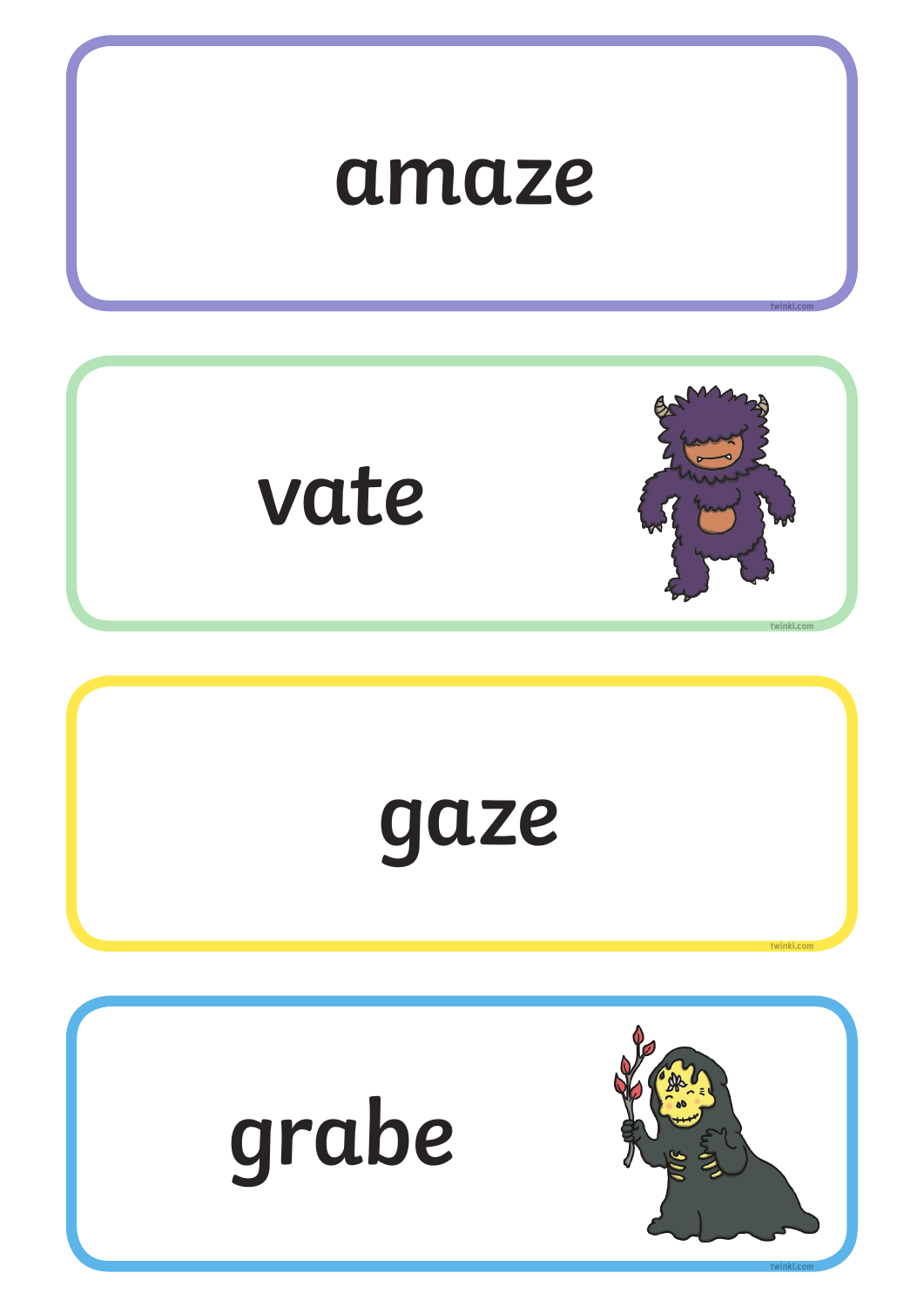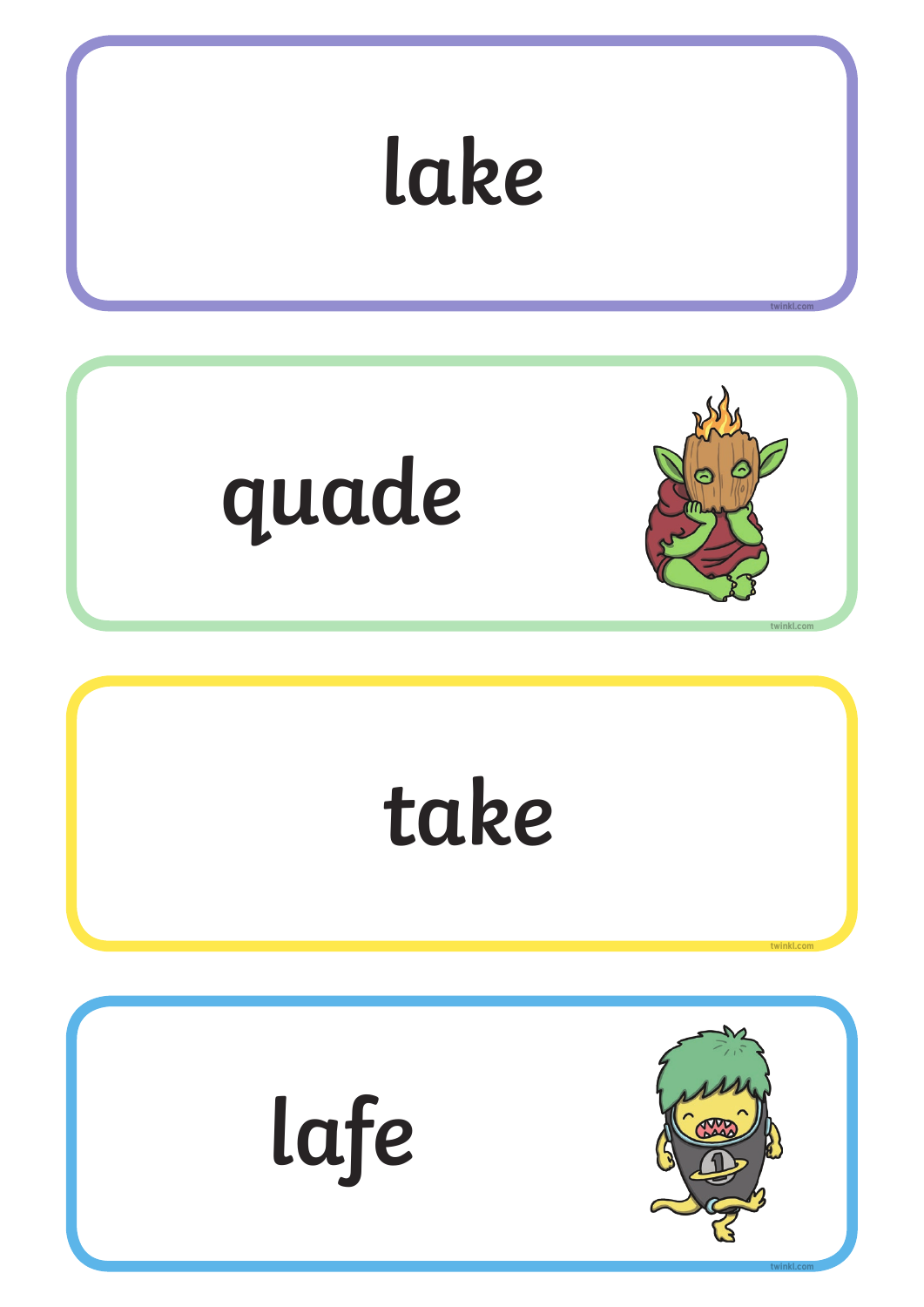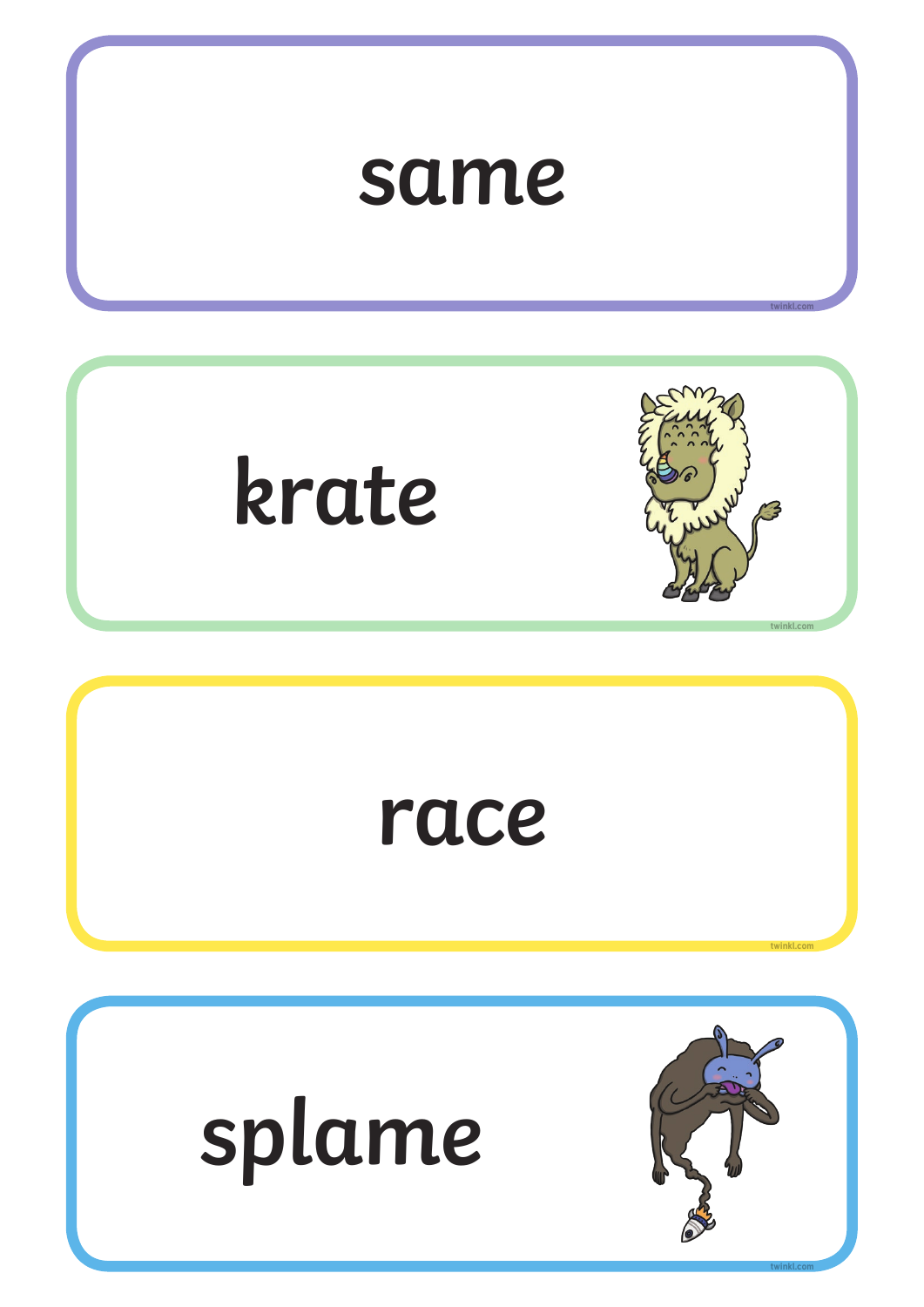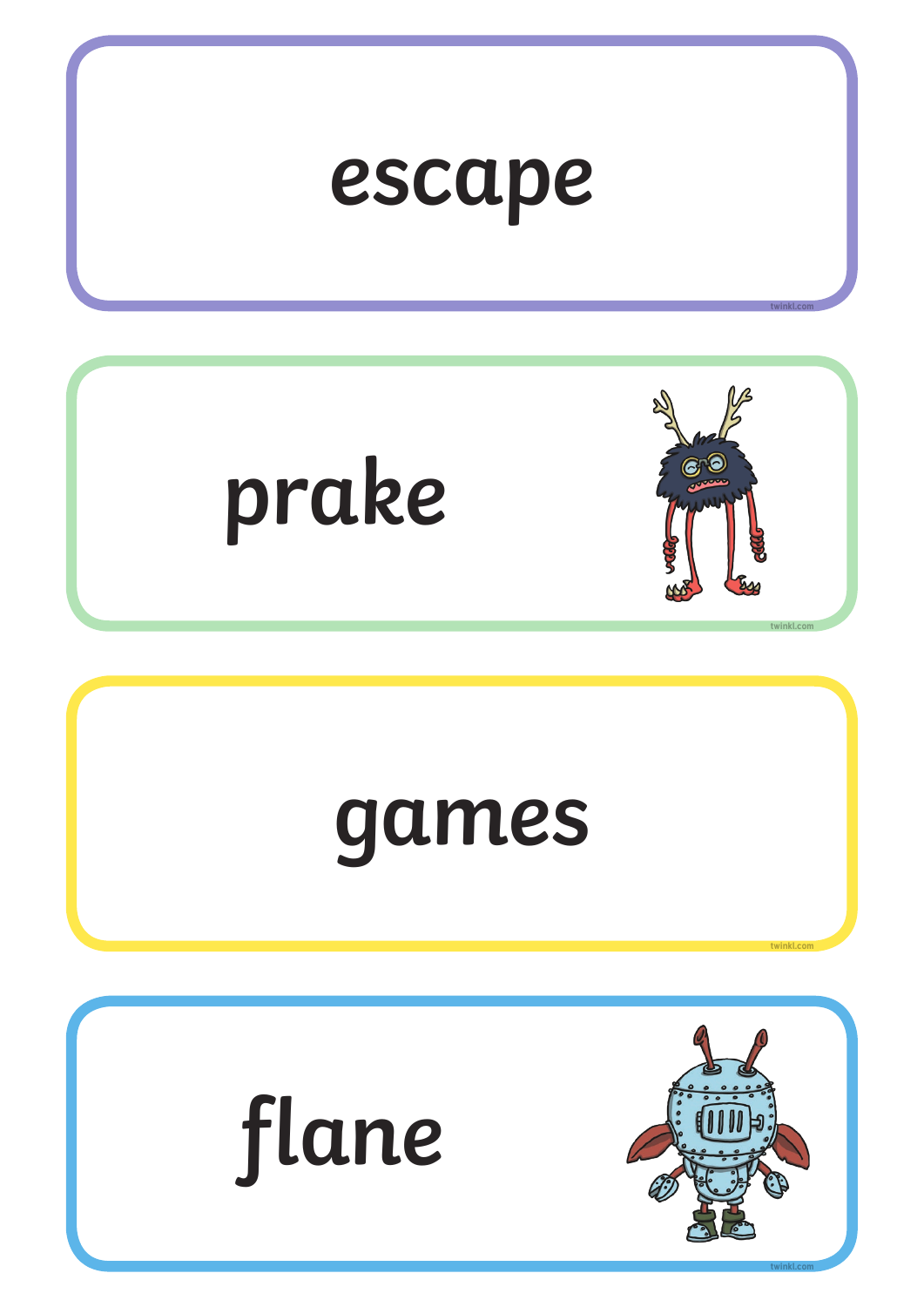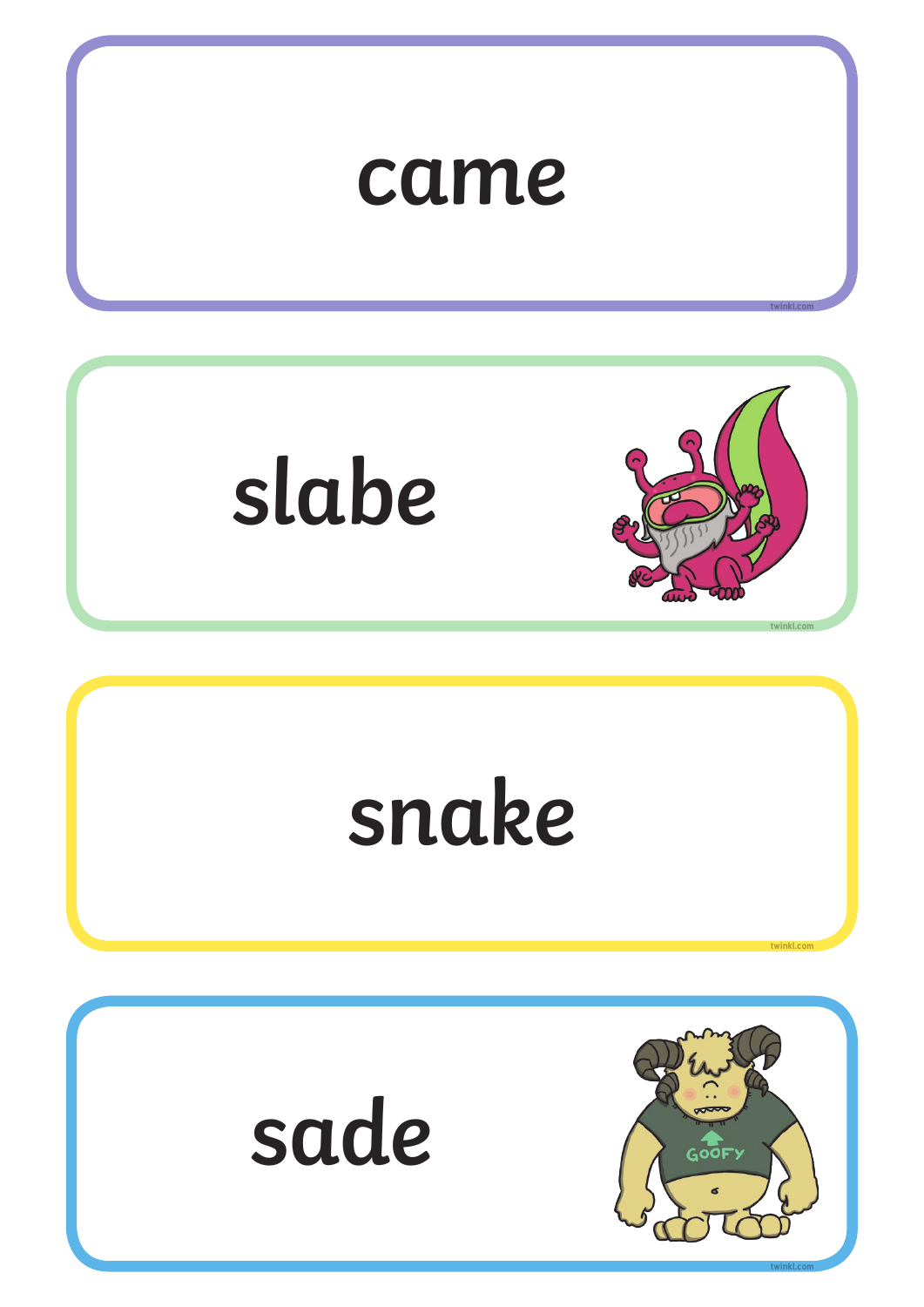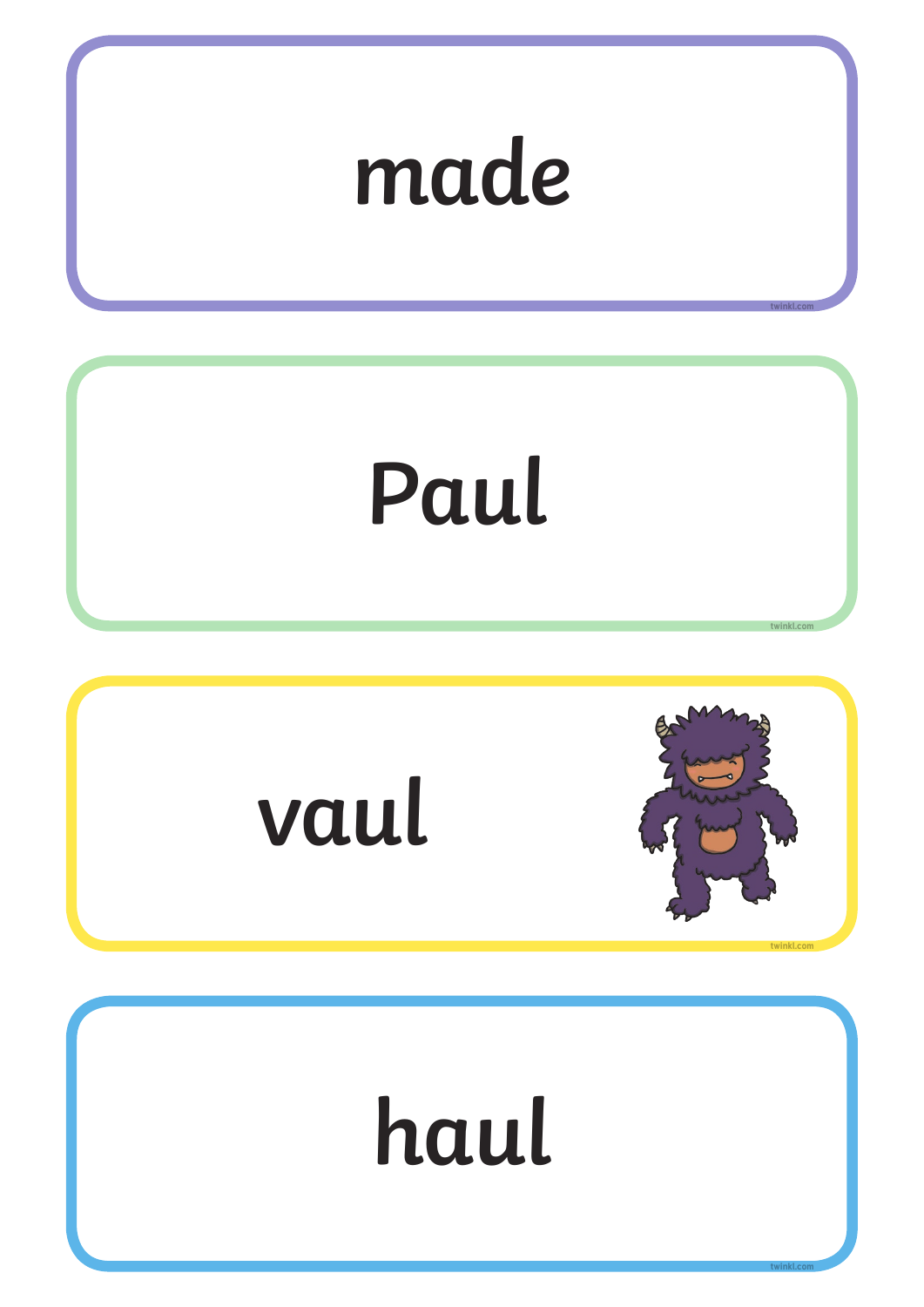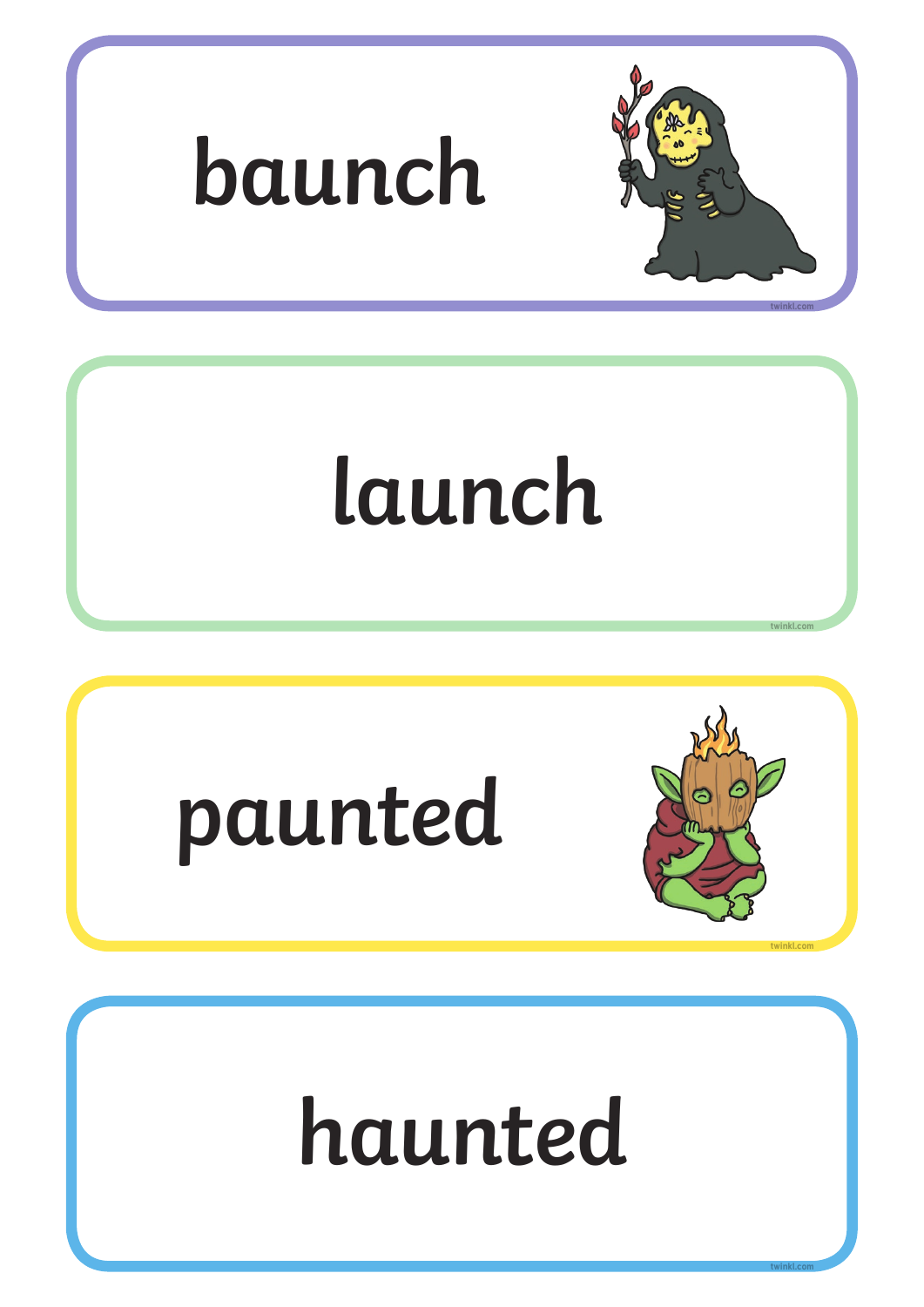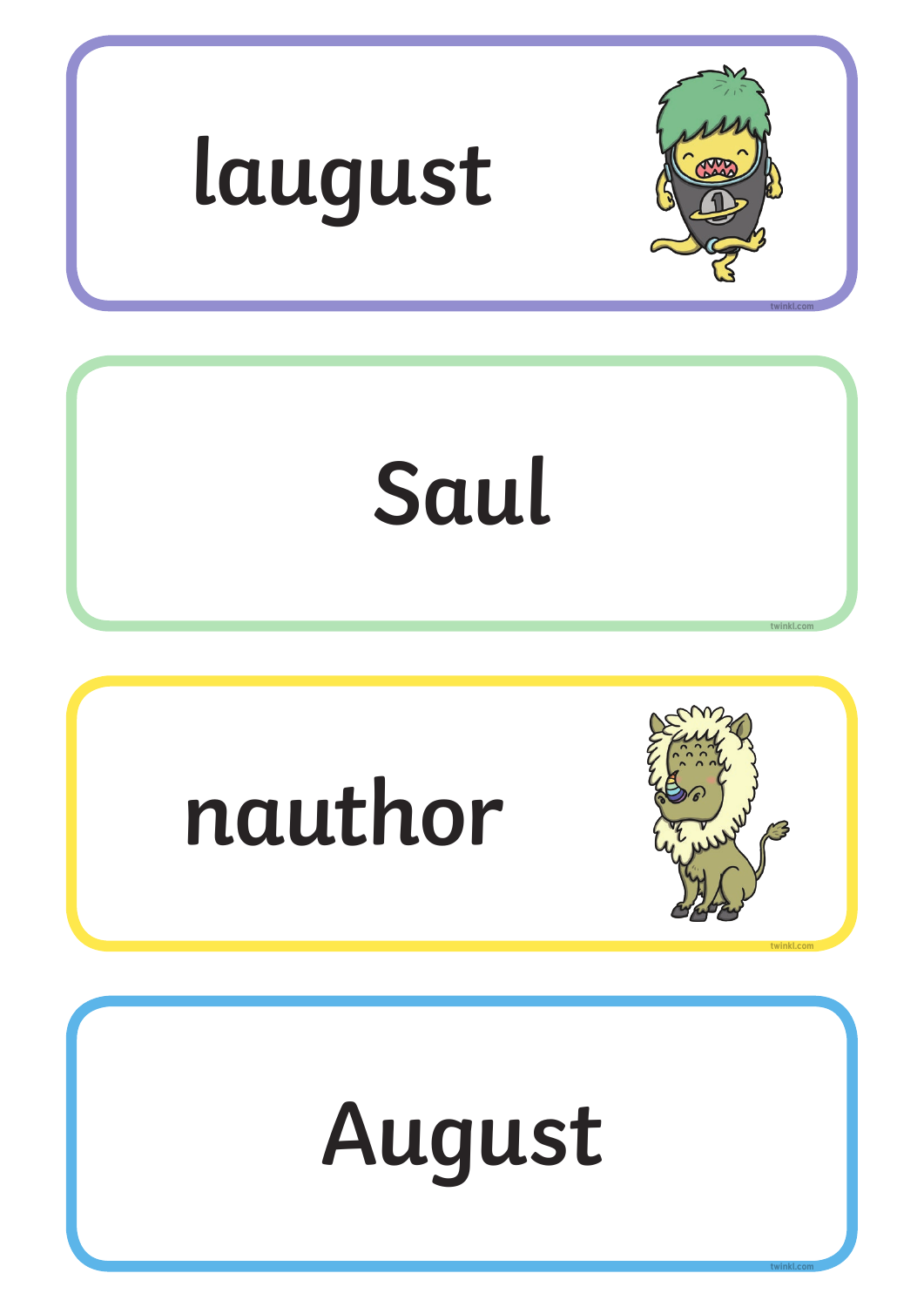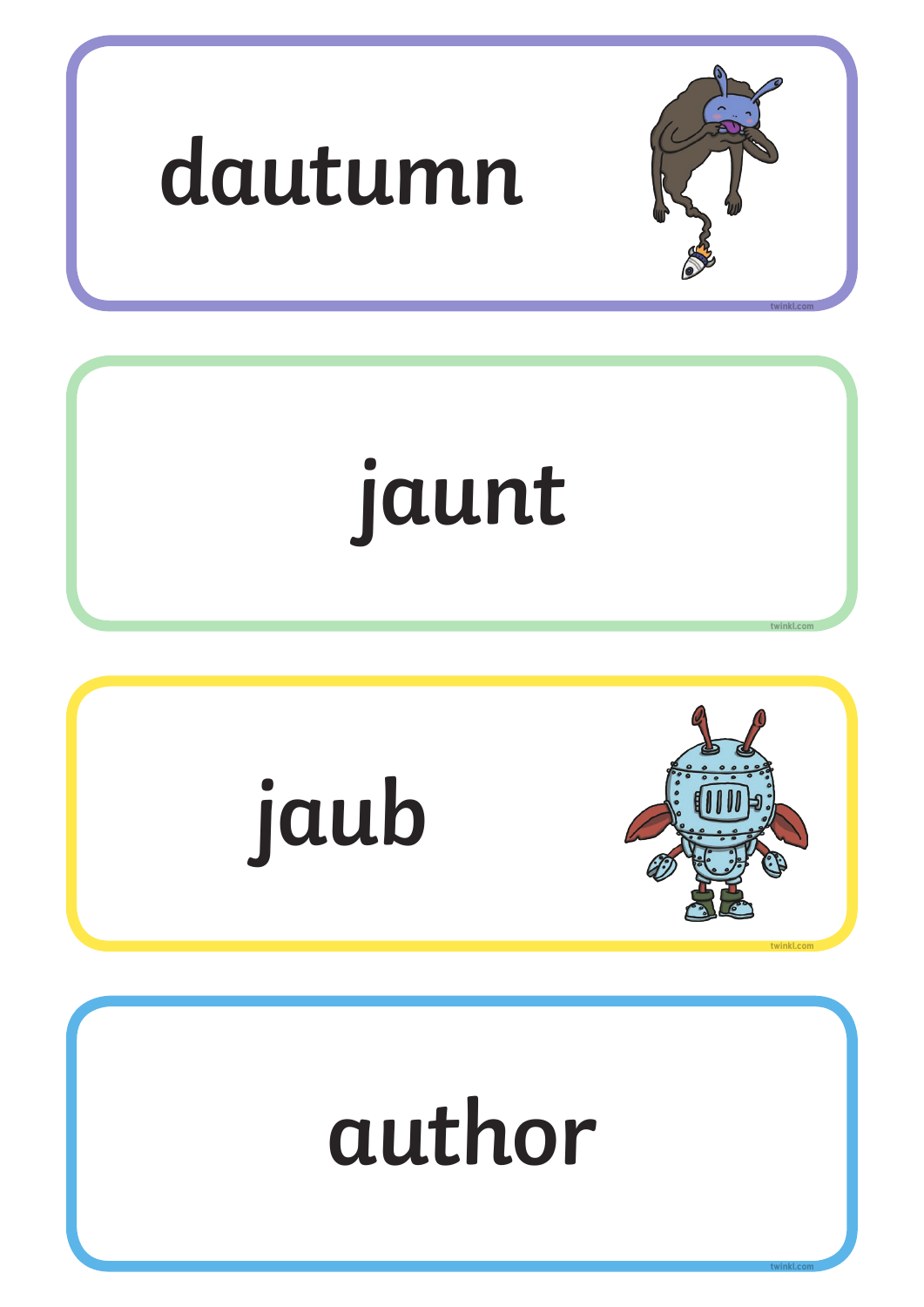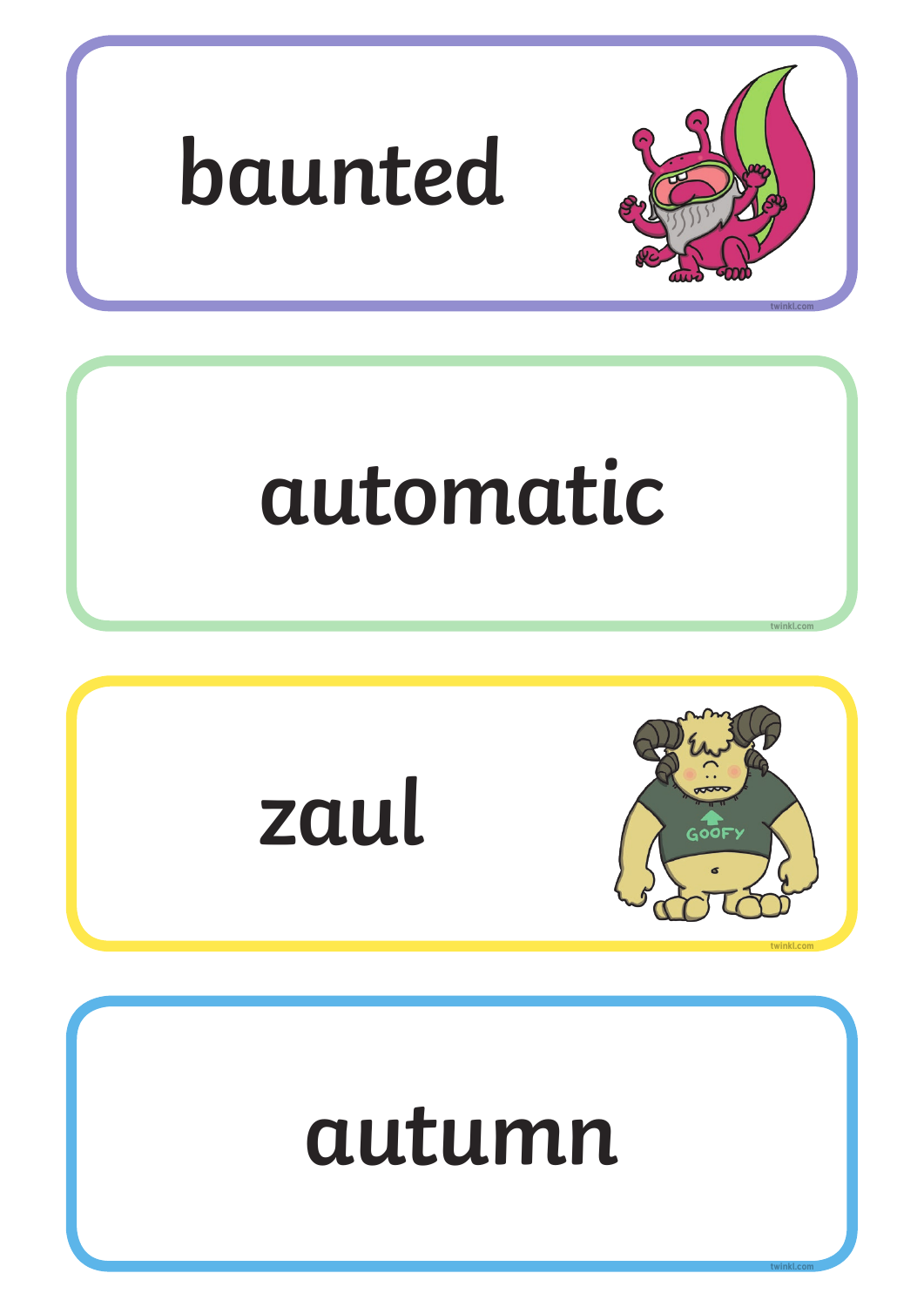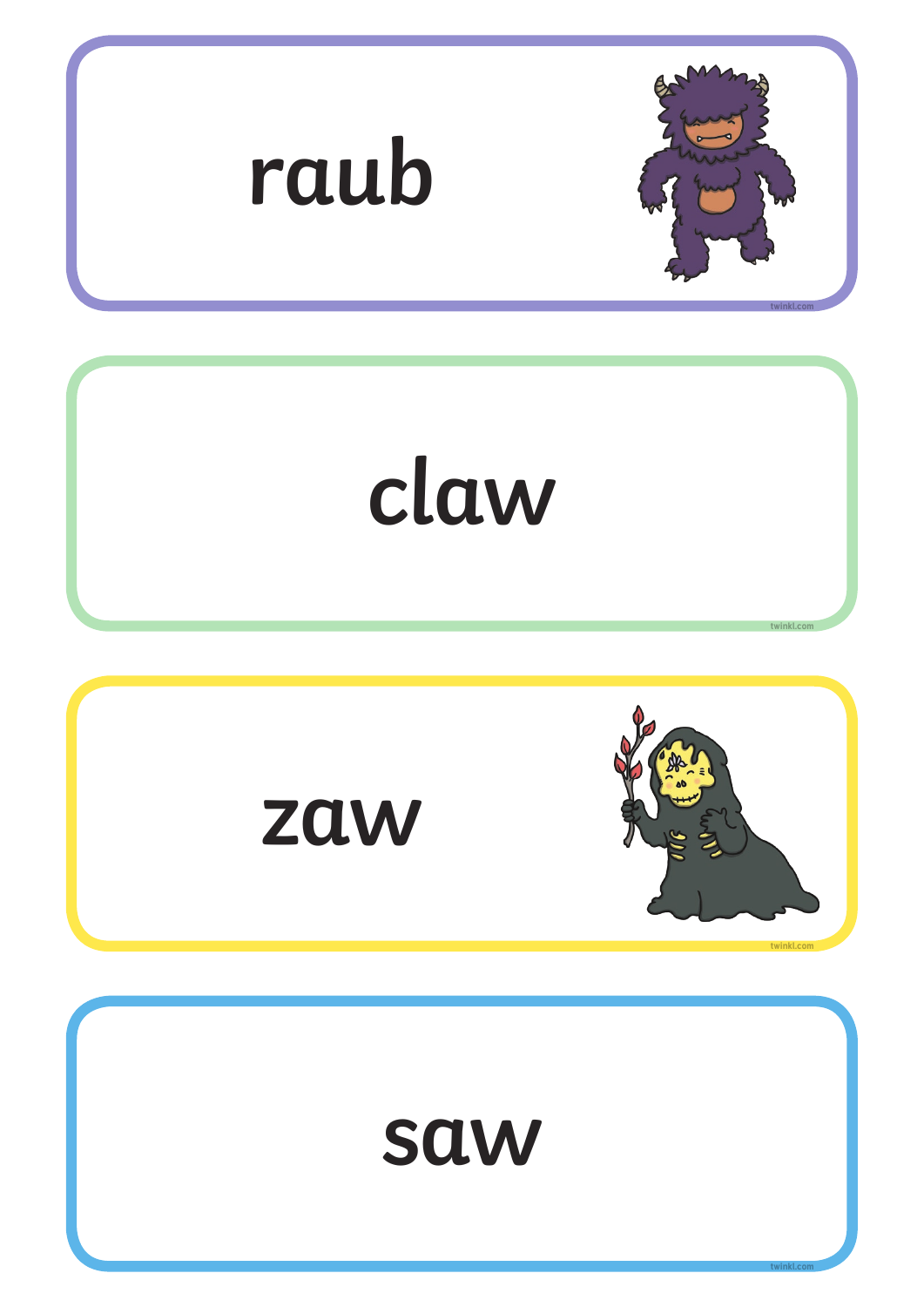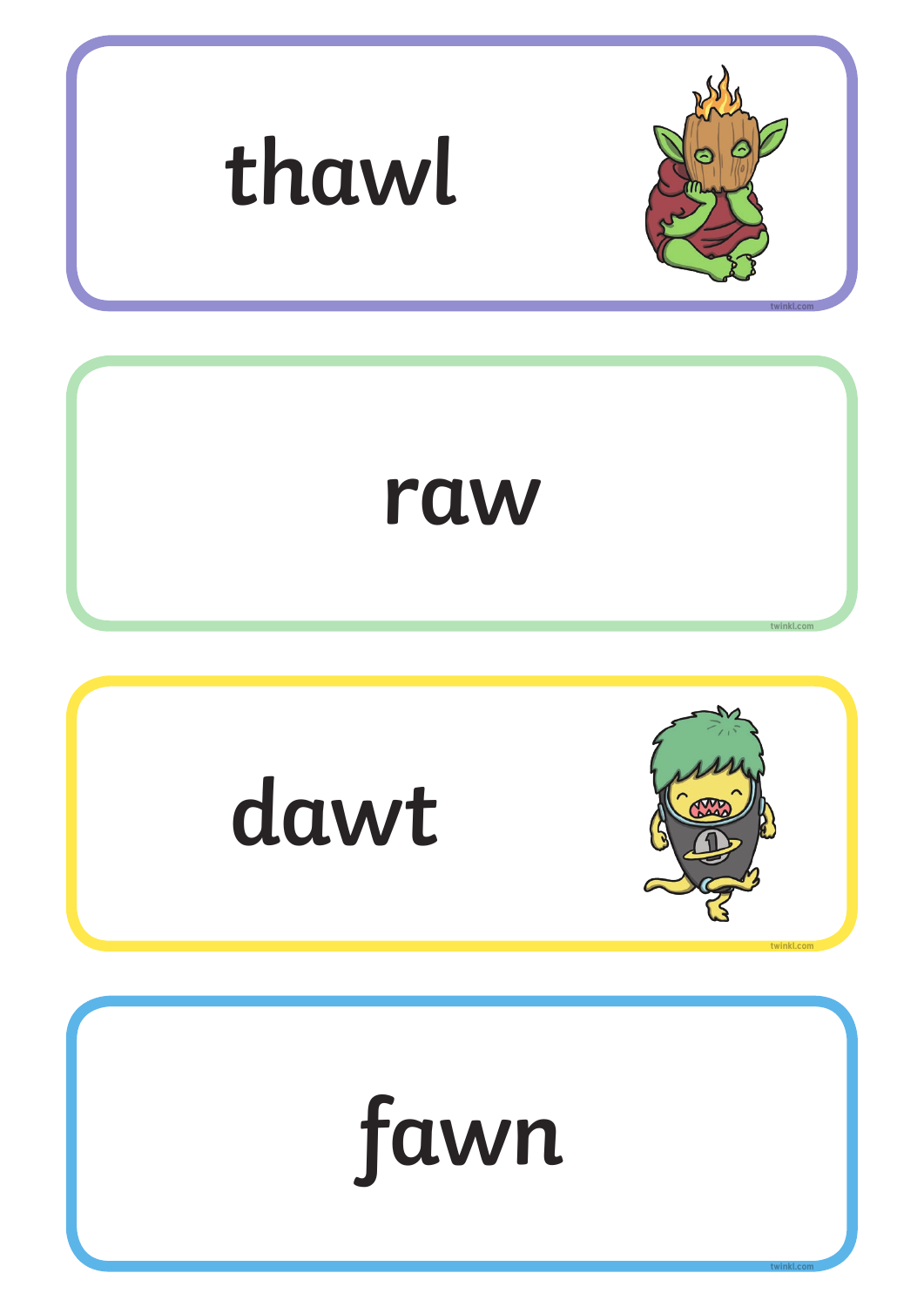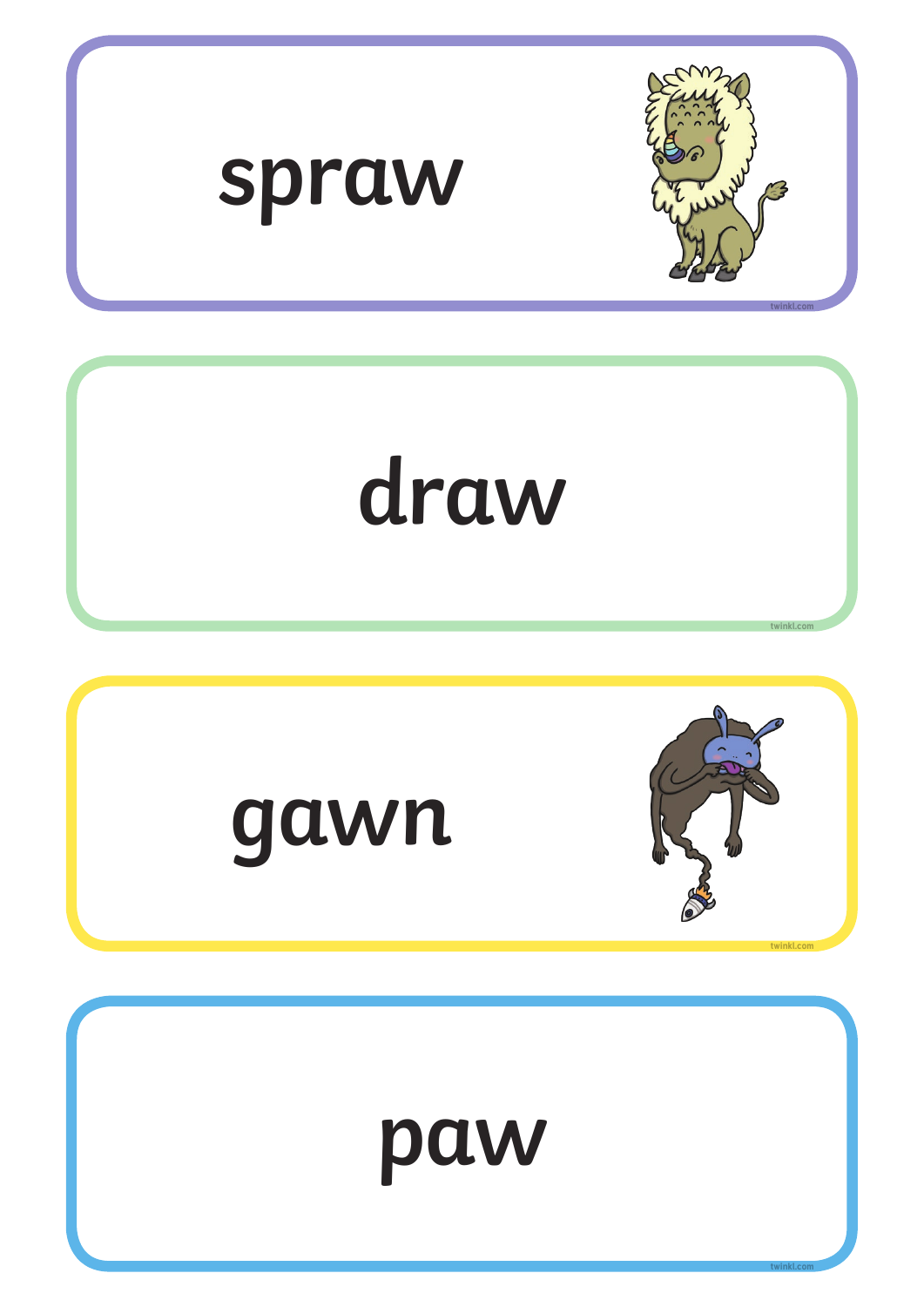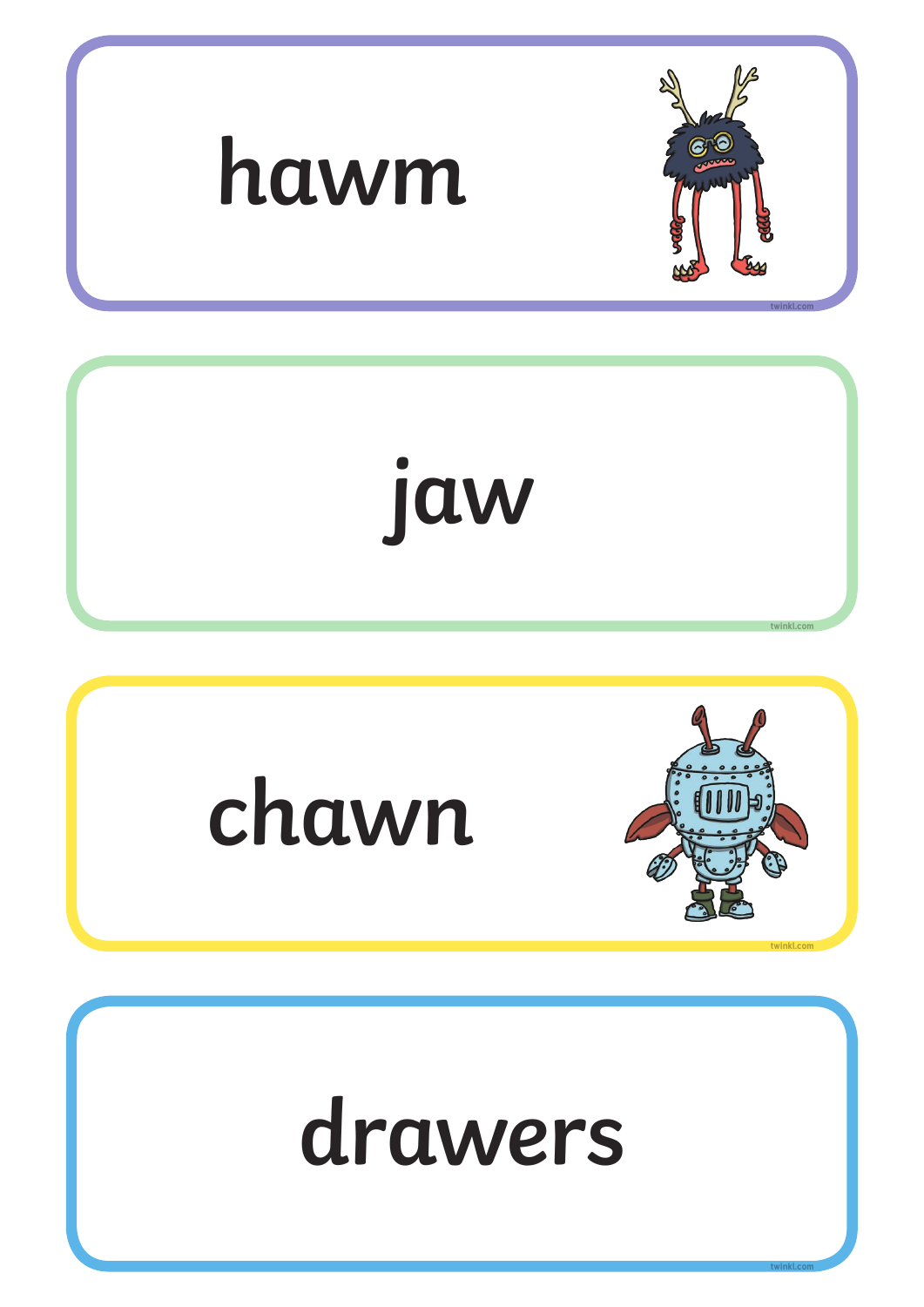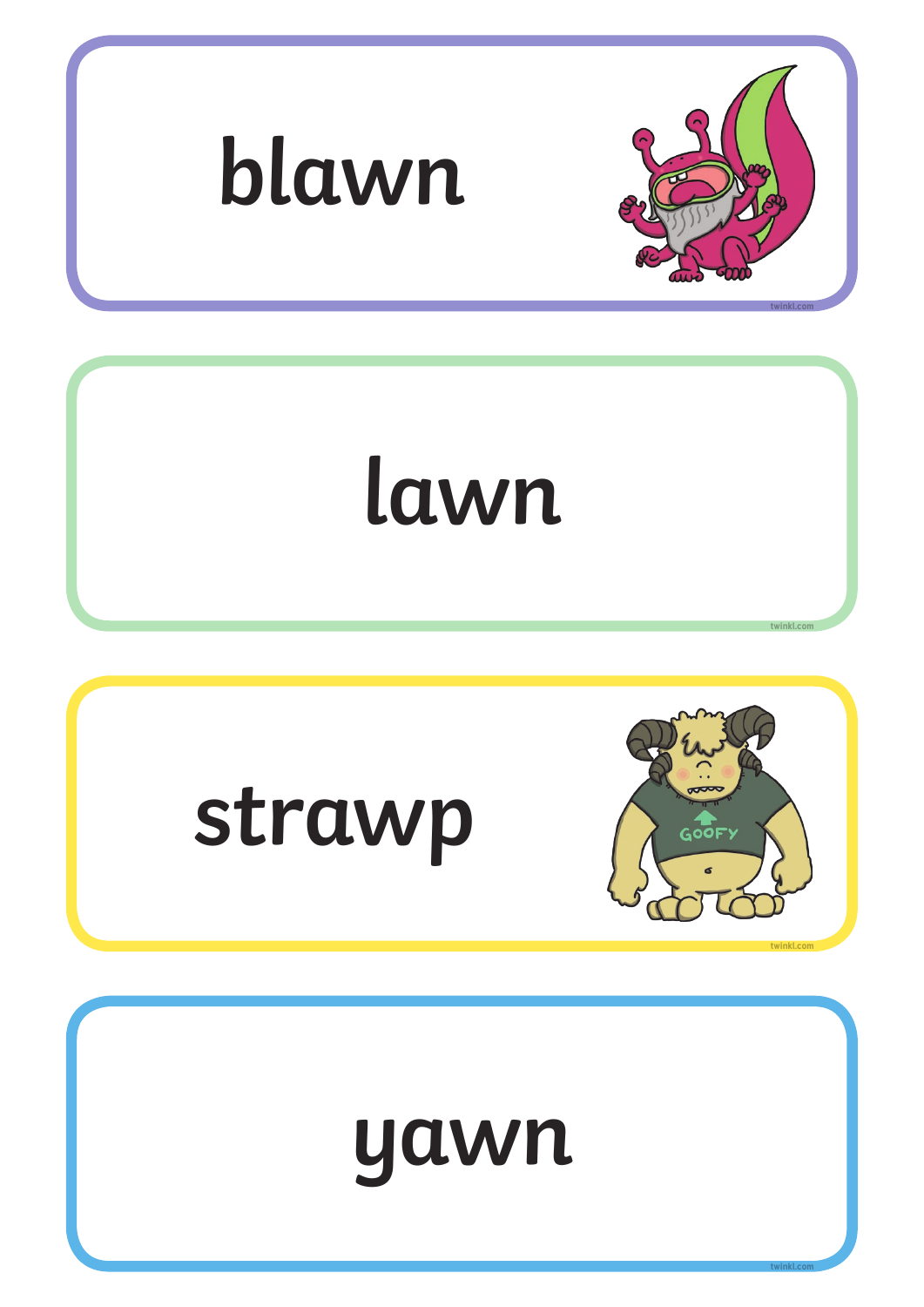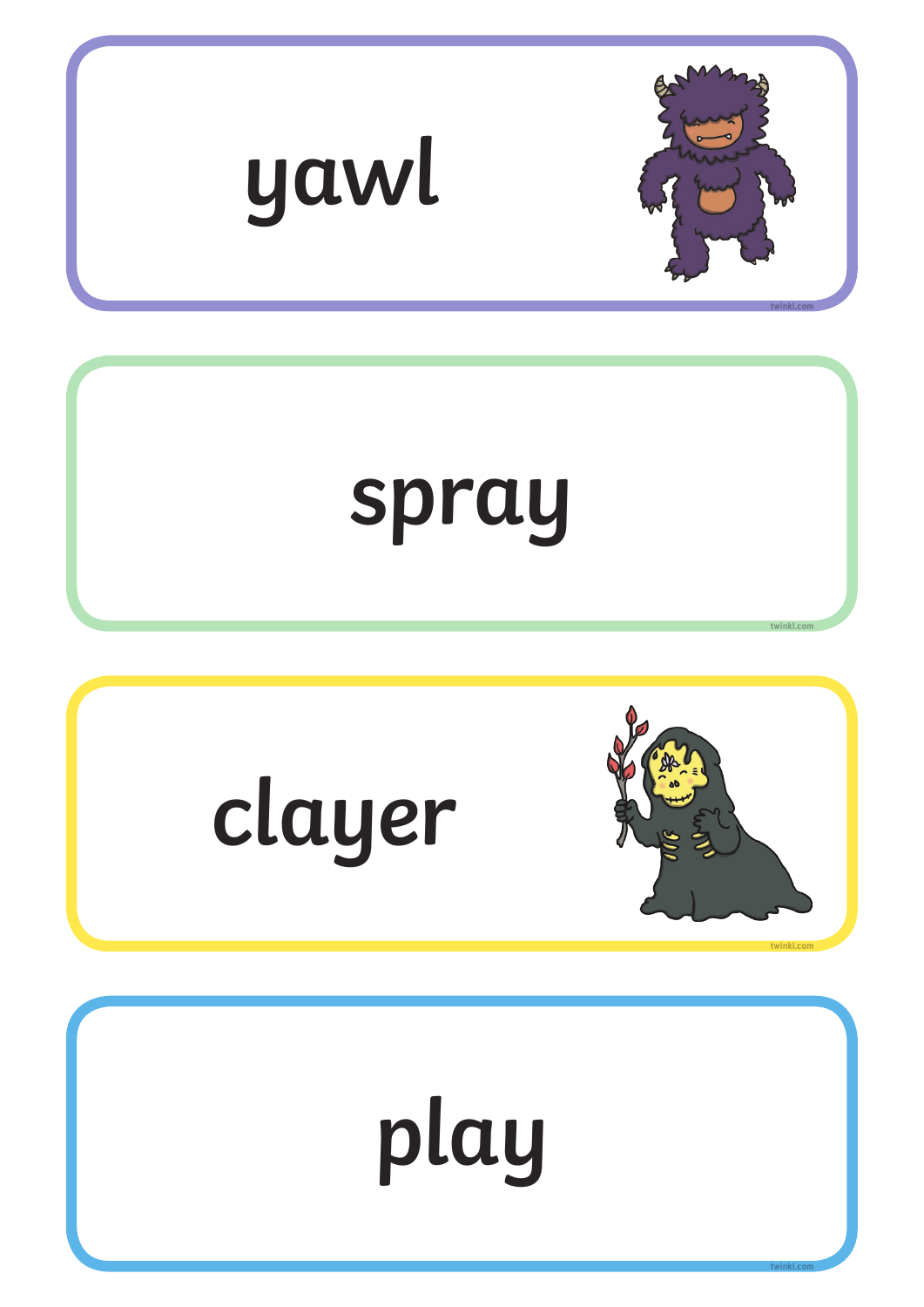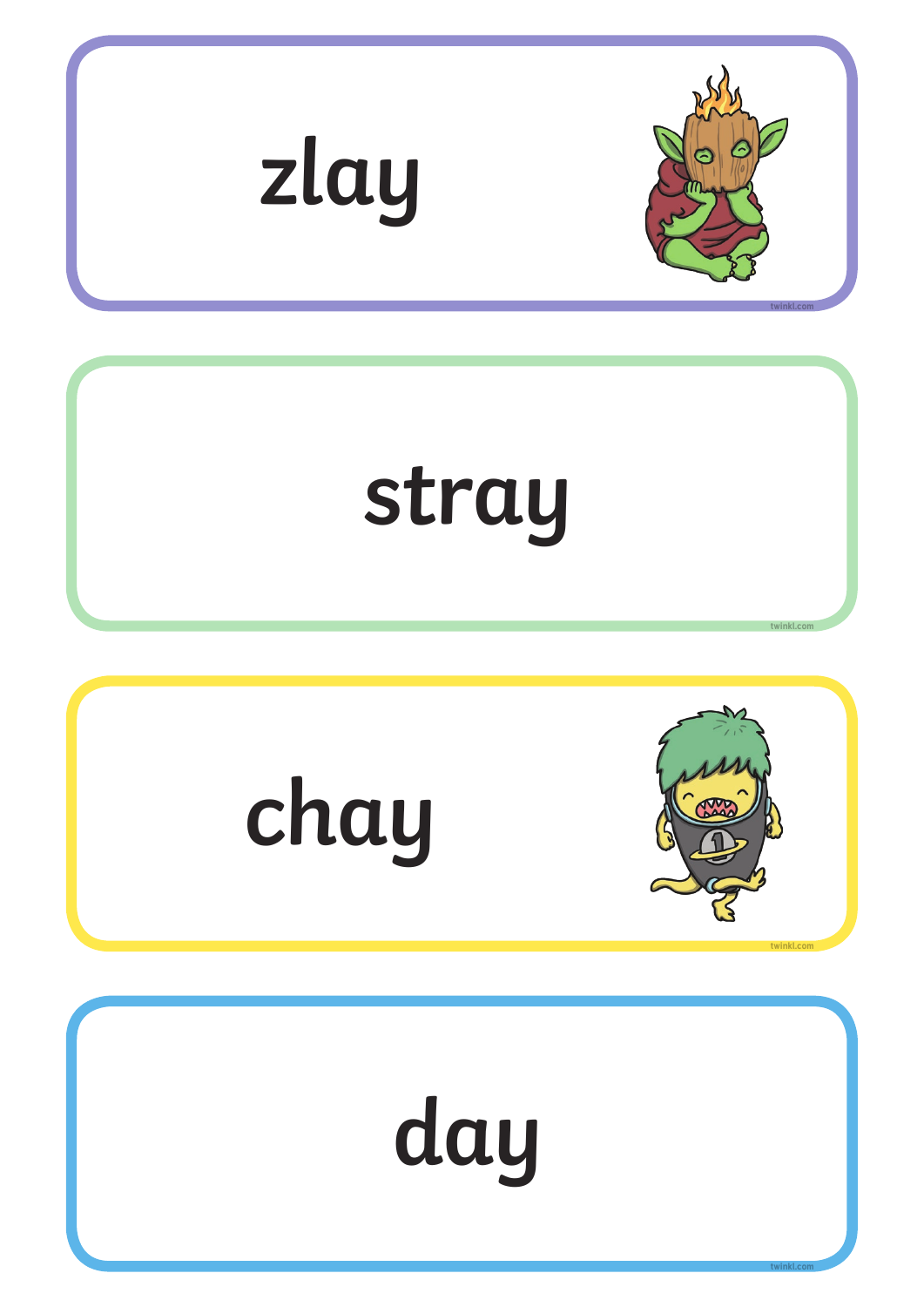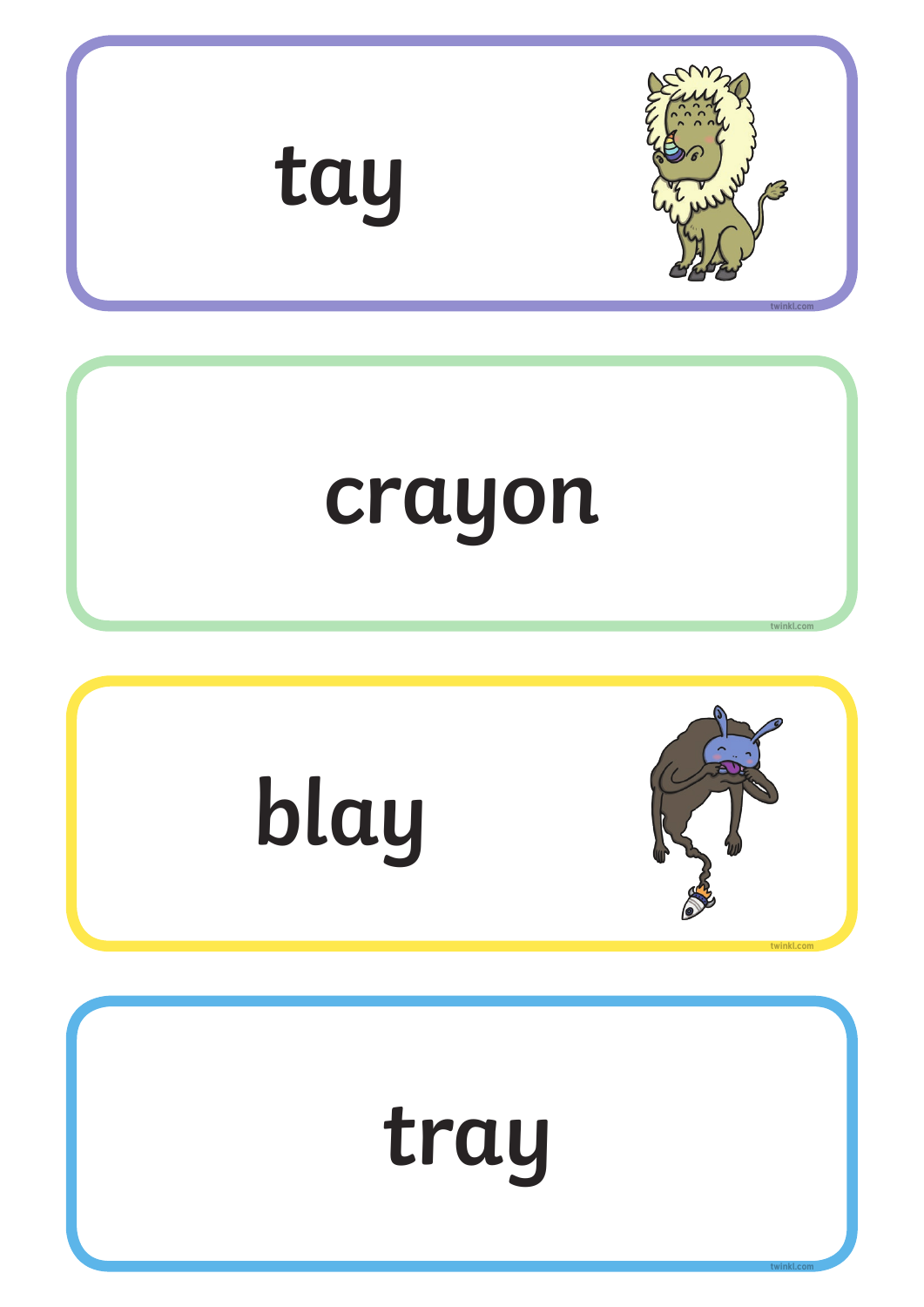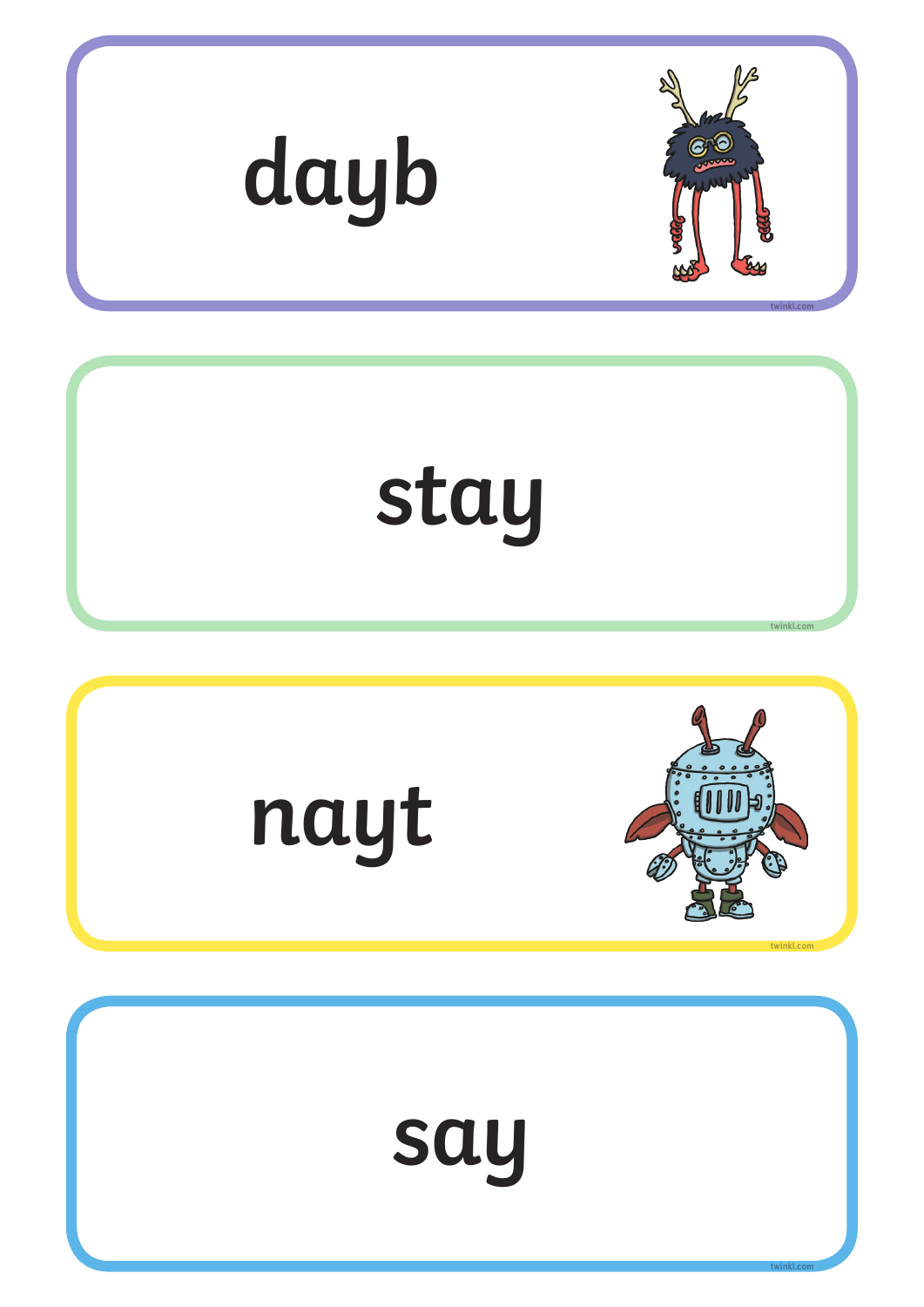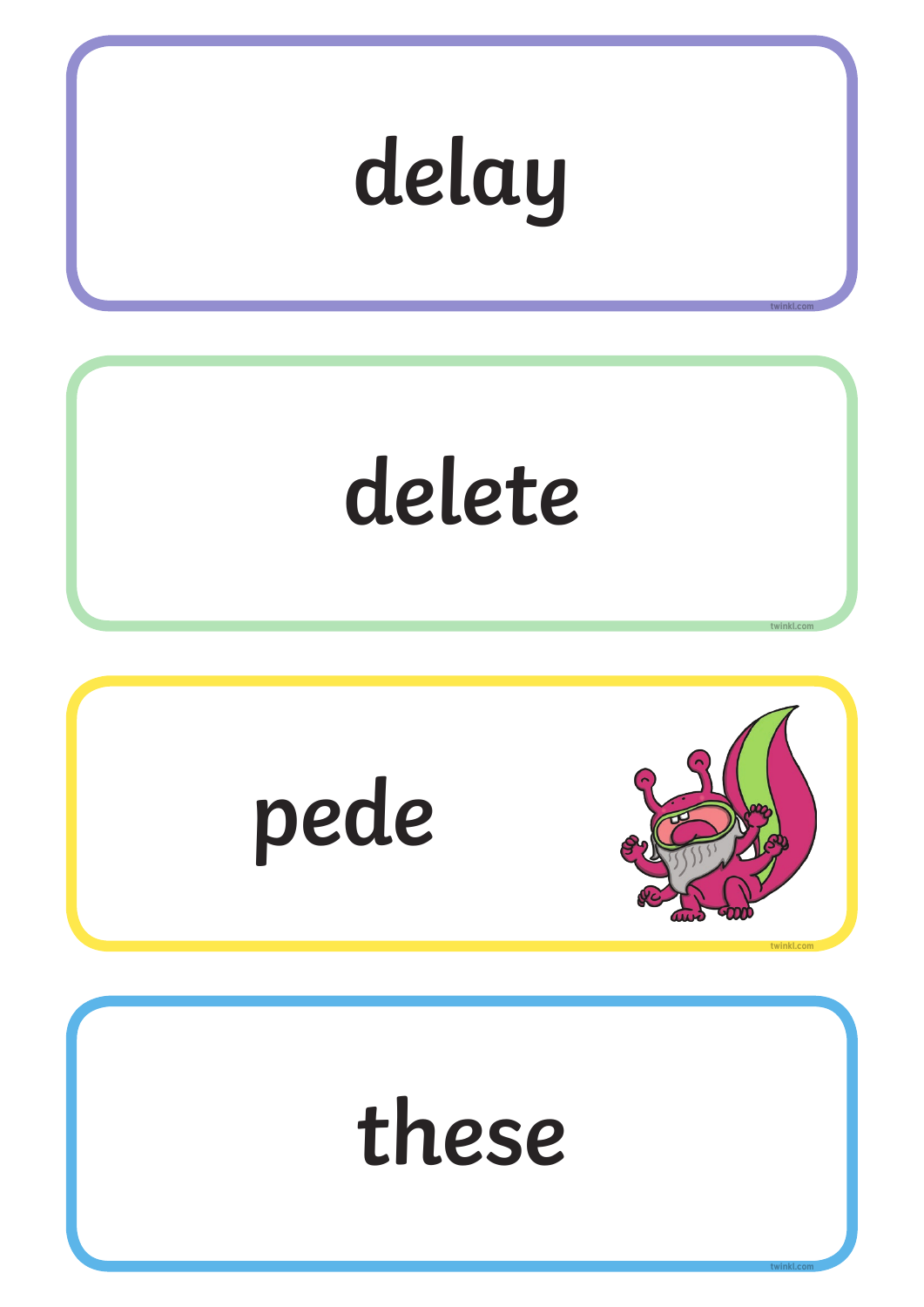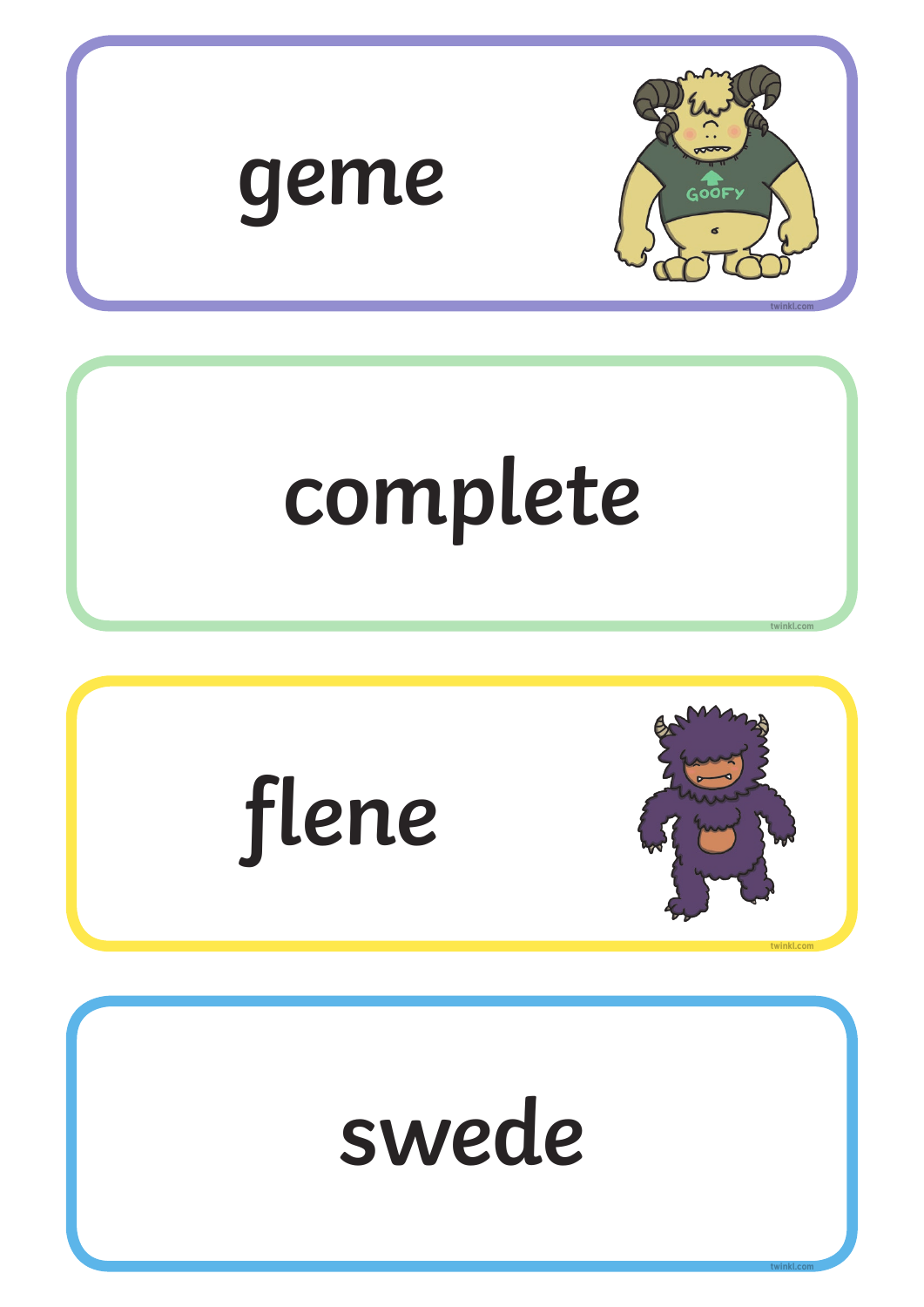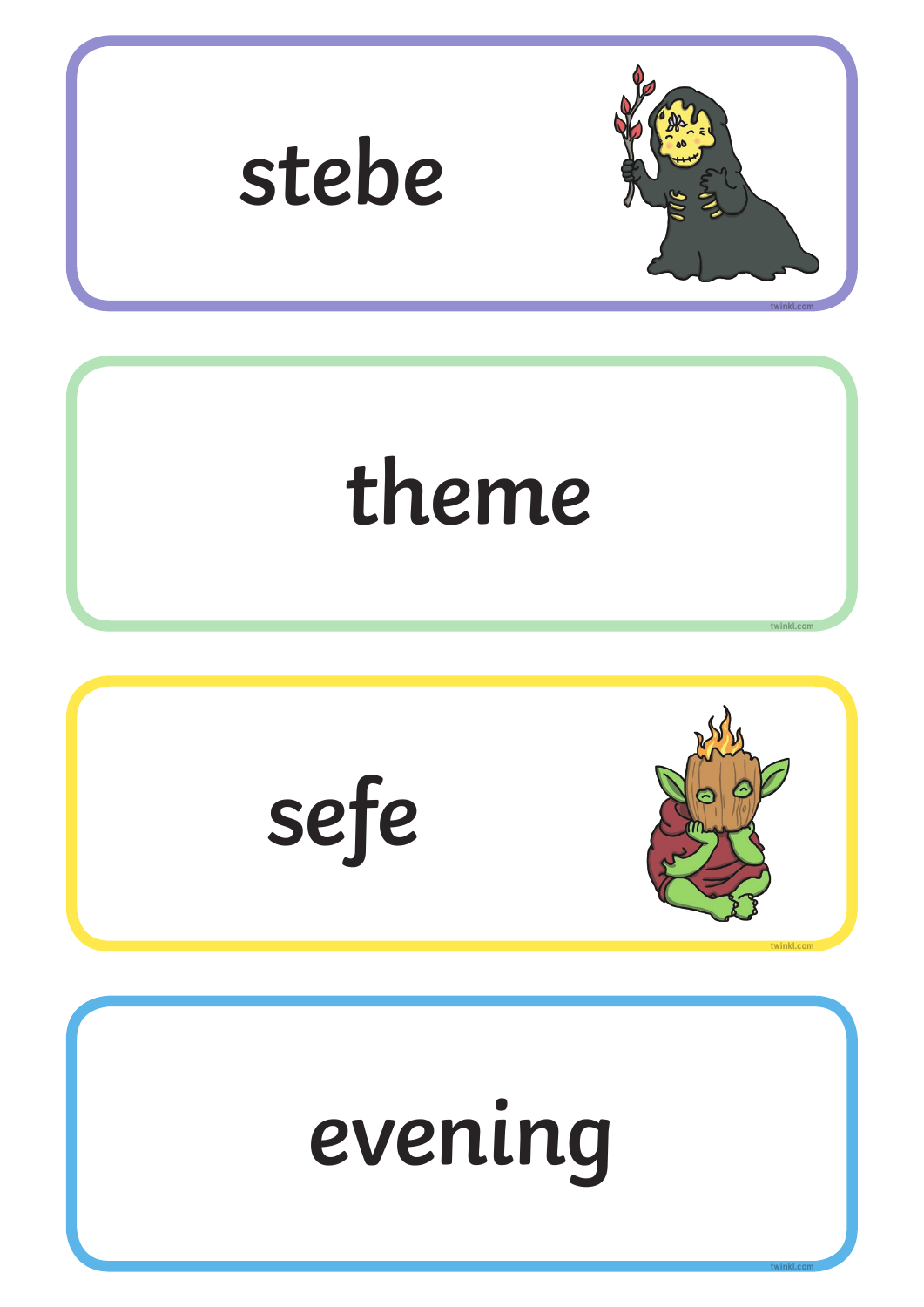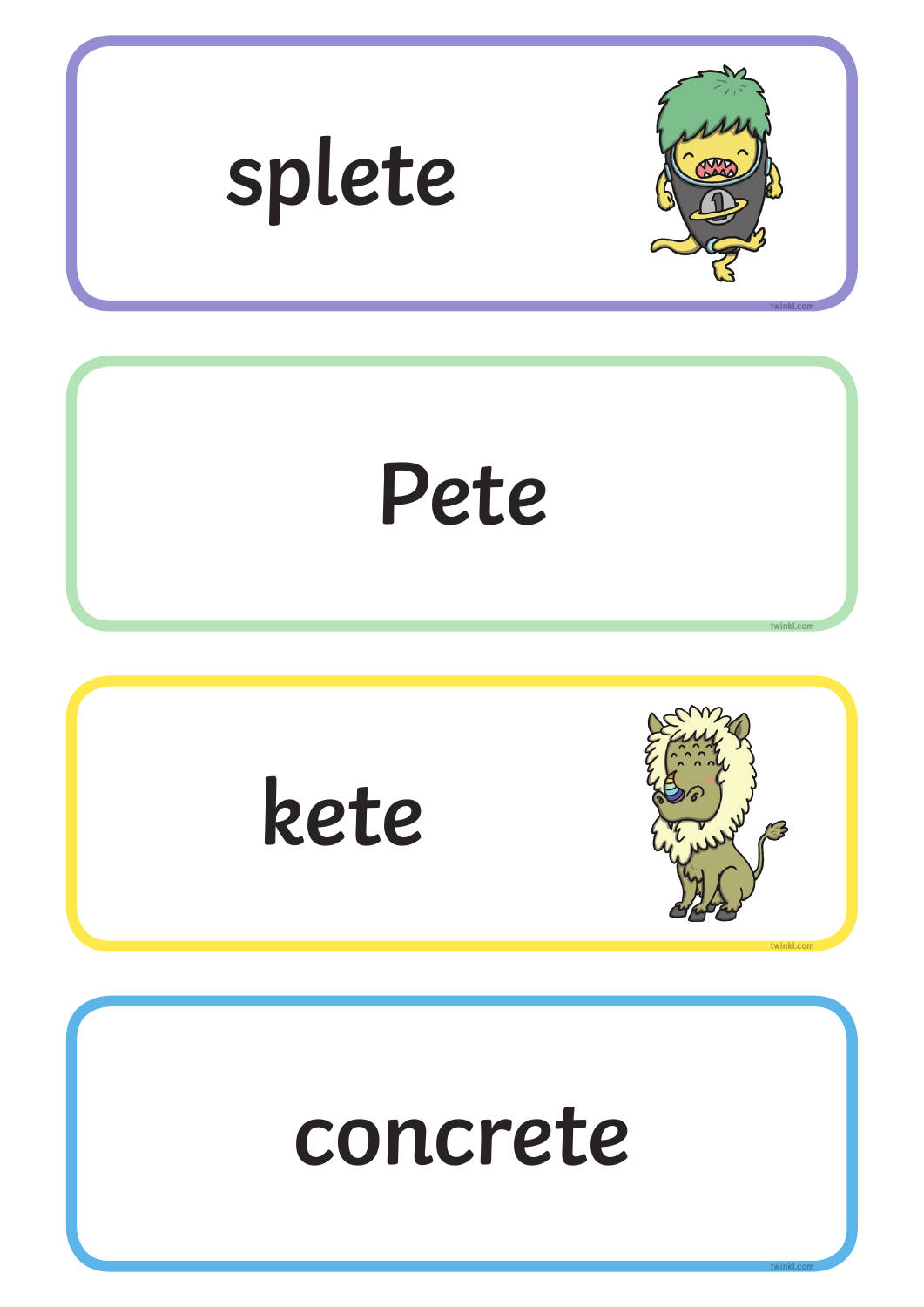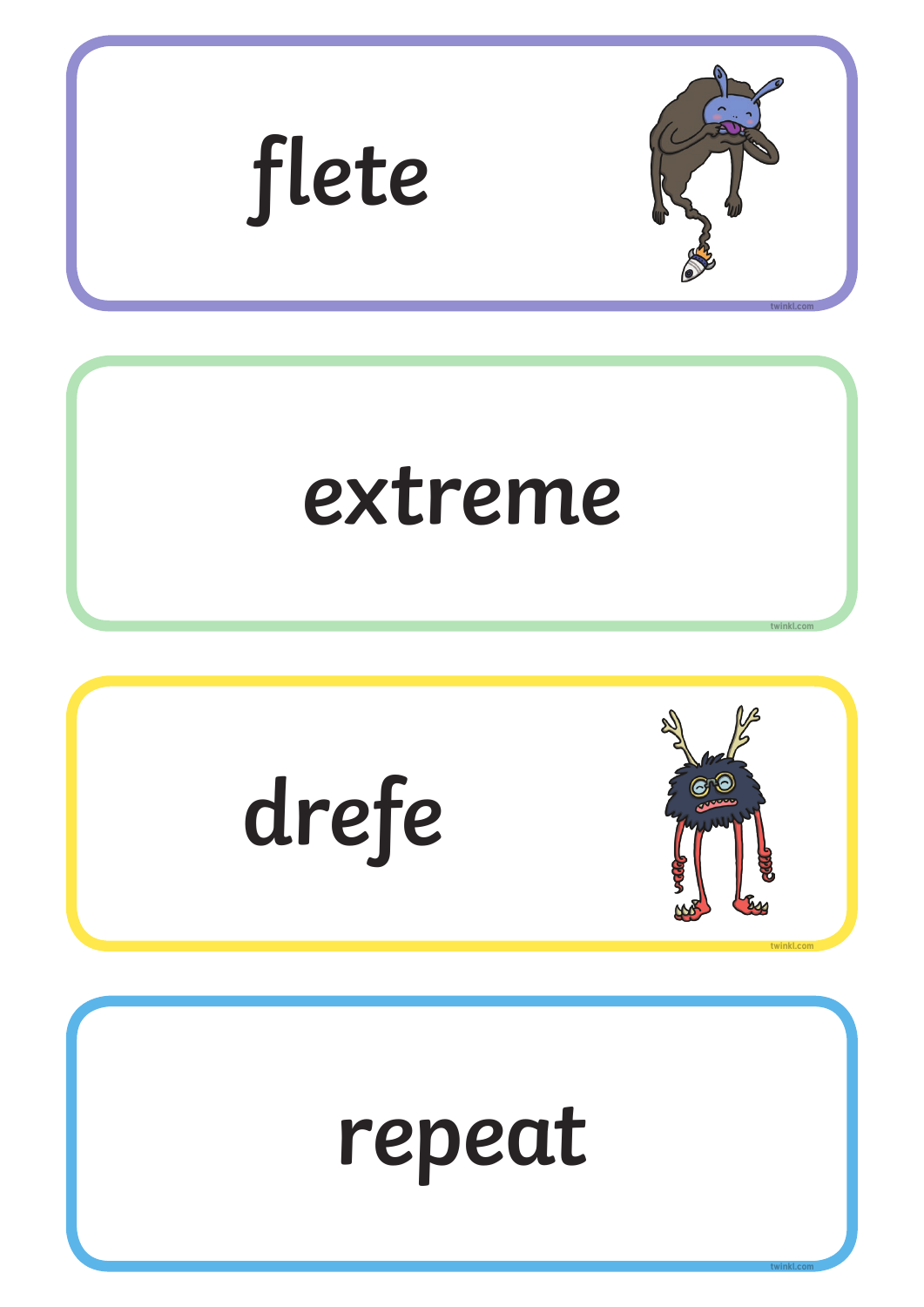![](_page_24_Figure_0.jpeg)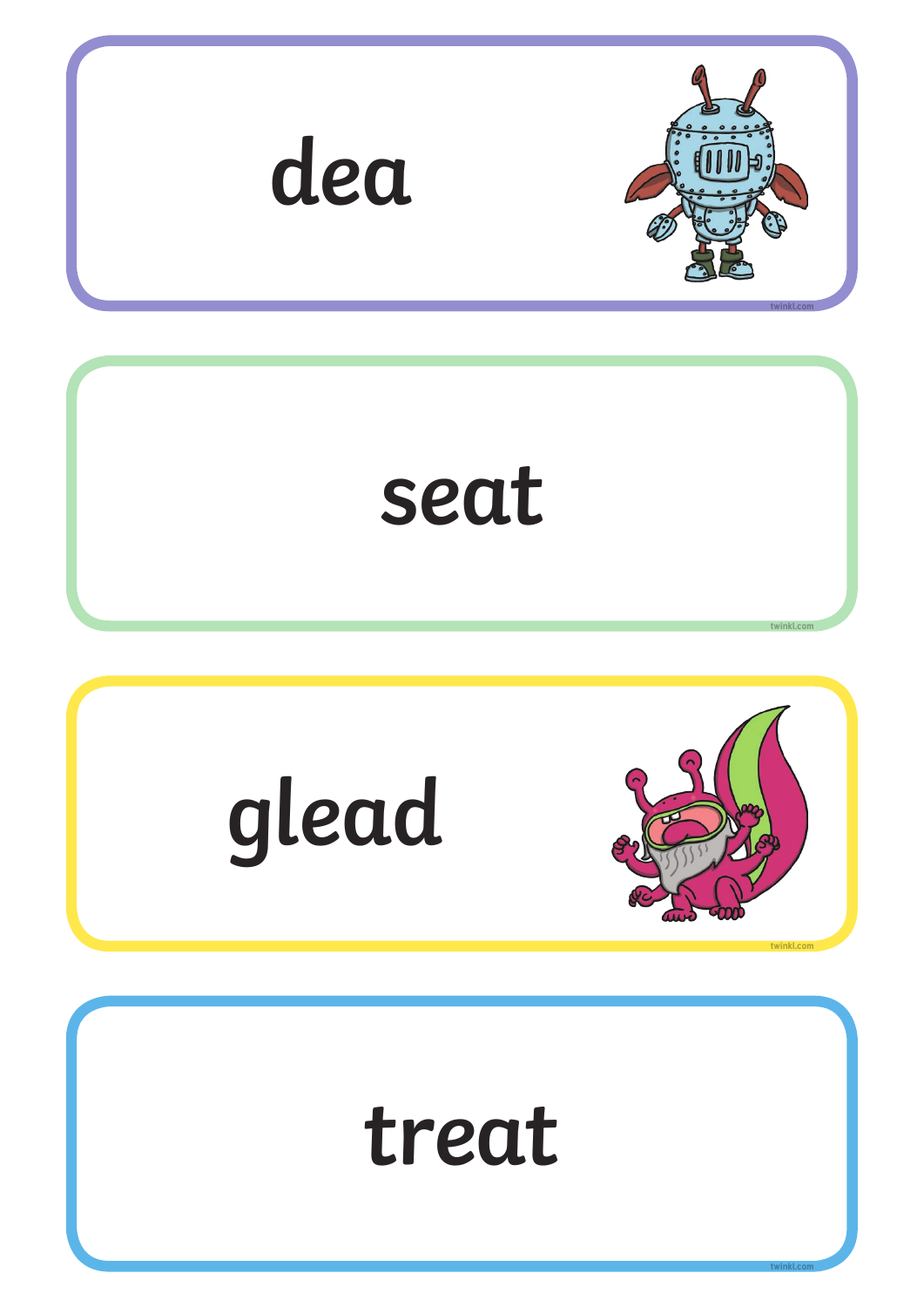![](_page_25_Figure_0.jpeg)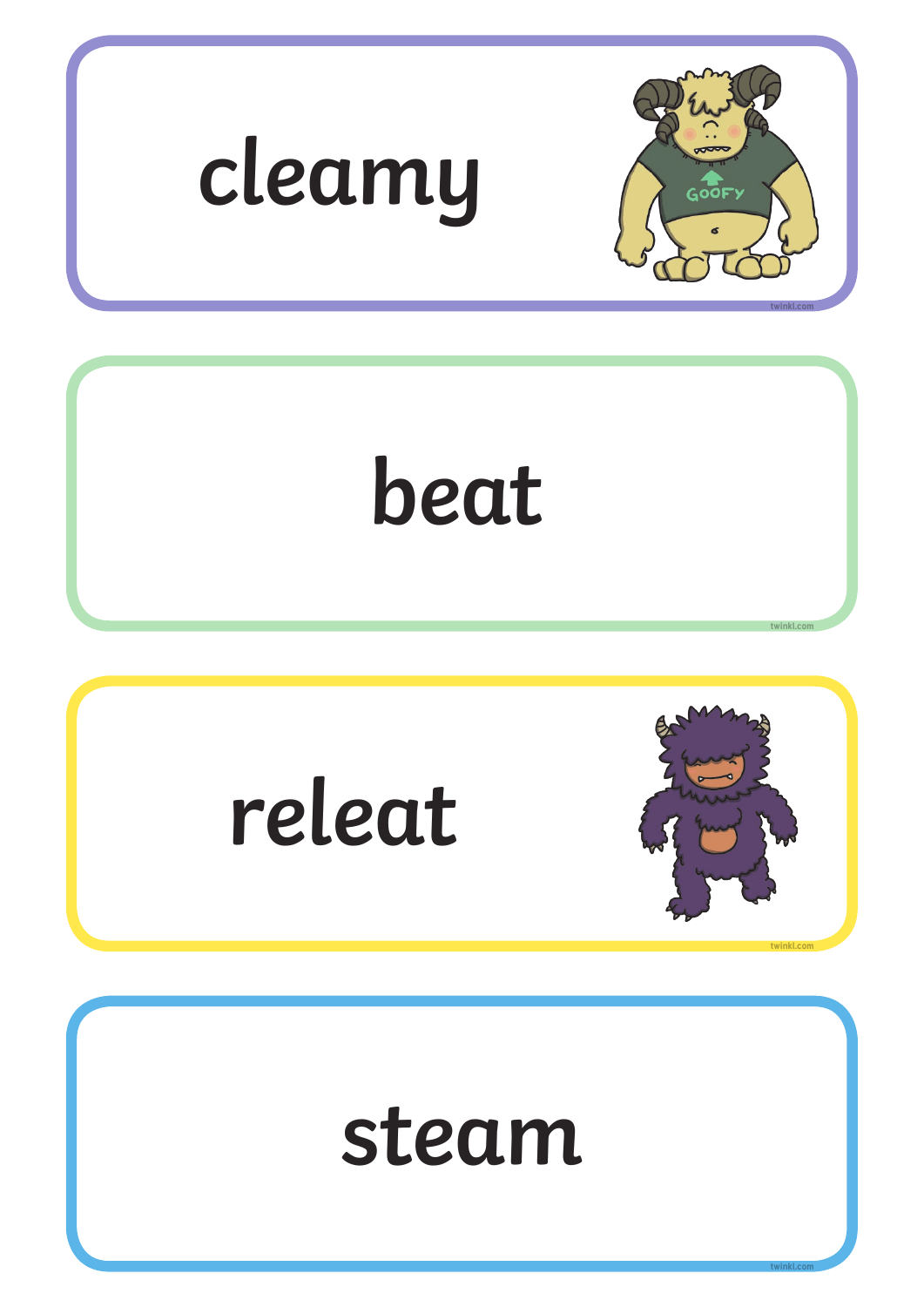![](_page_26_Figure_0.jpeg)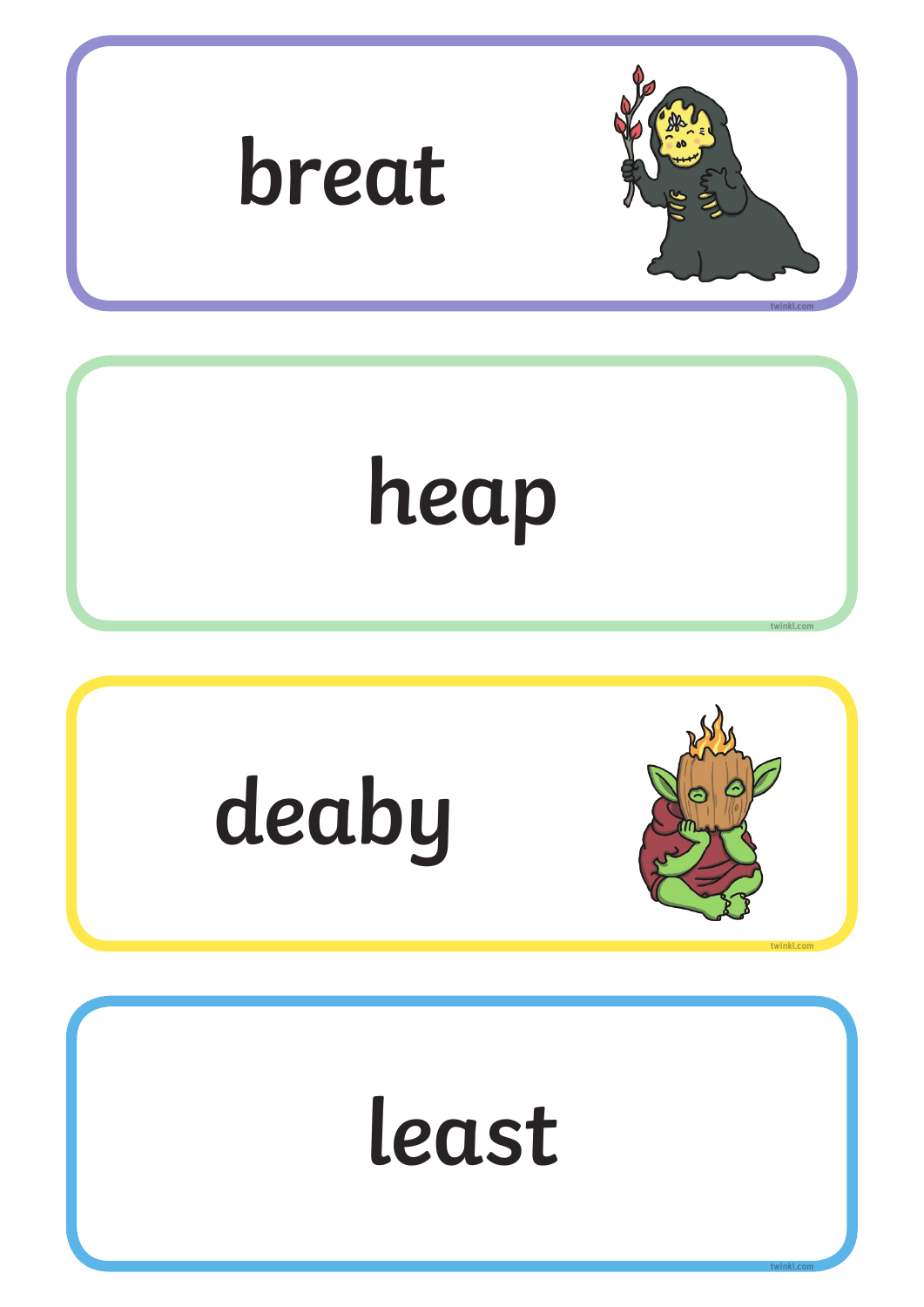![](_page_27_Figure_0.jpeg)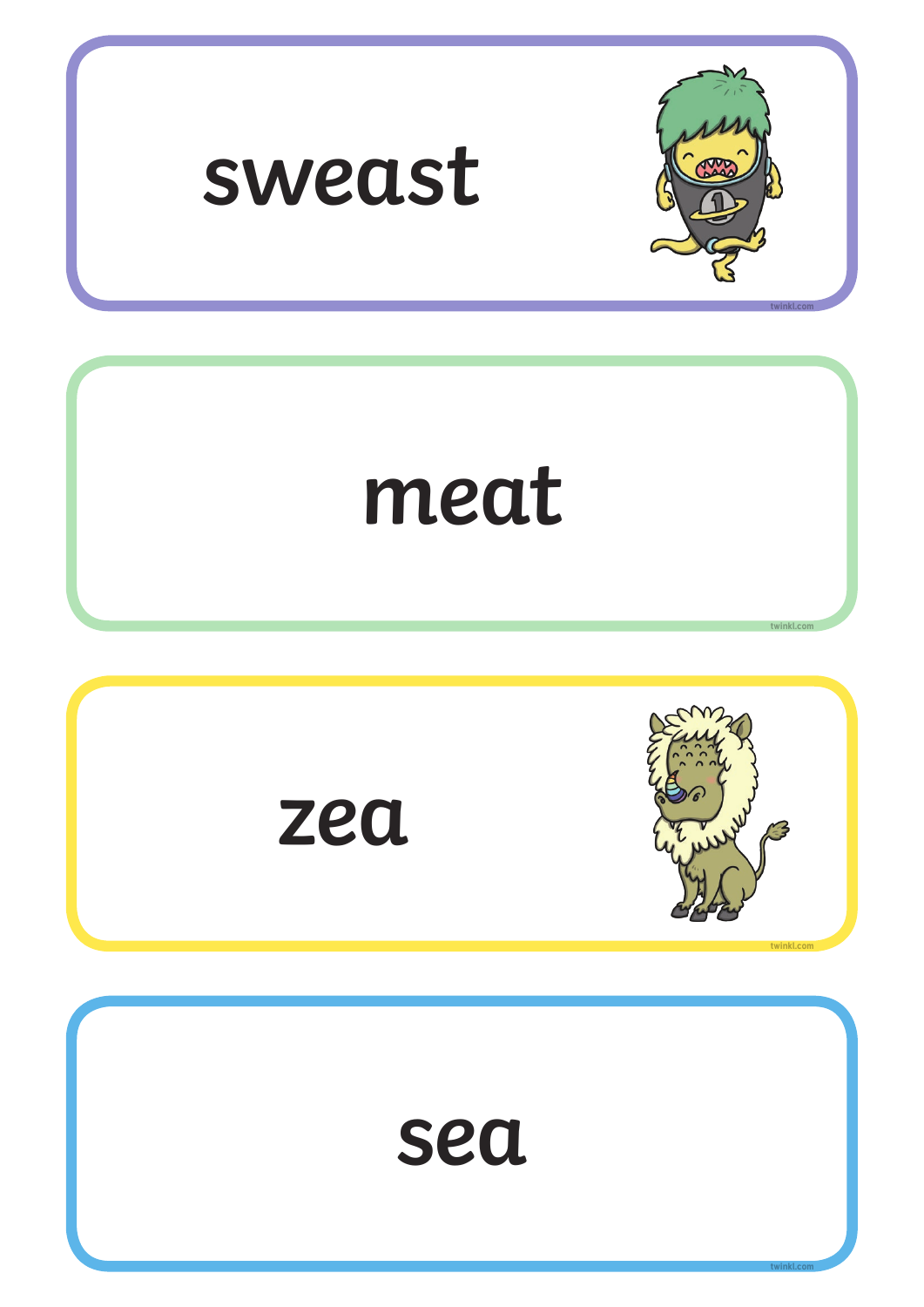![](_page_28_Figure_0.jpeg)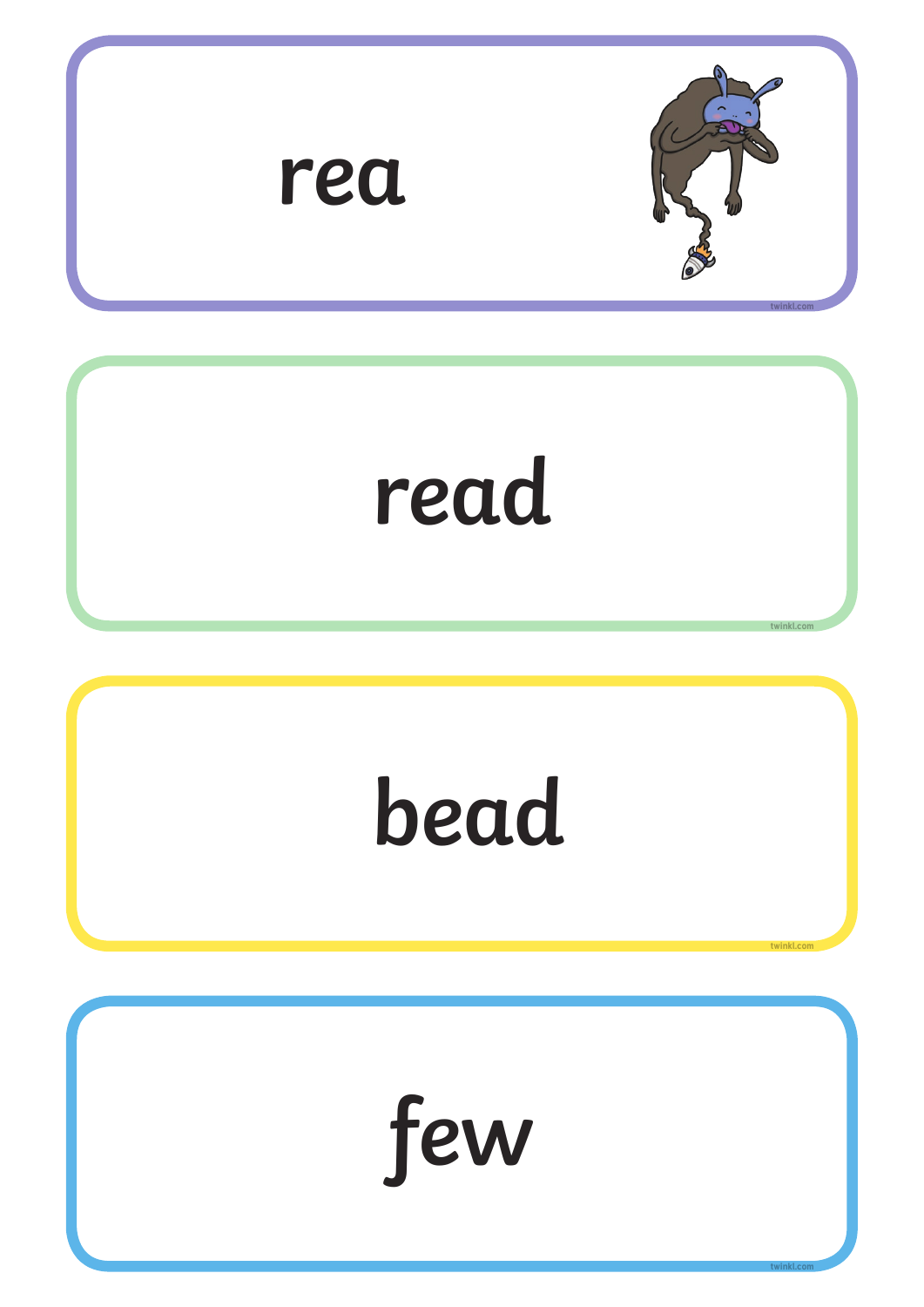![](_page_29_Figure_0.jpeg)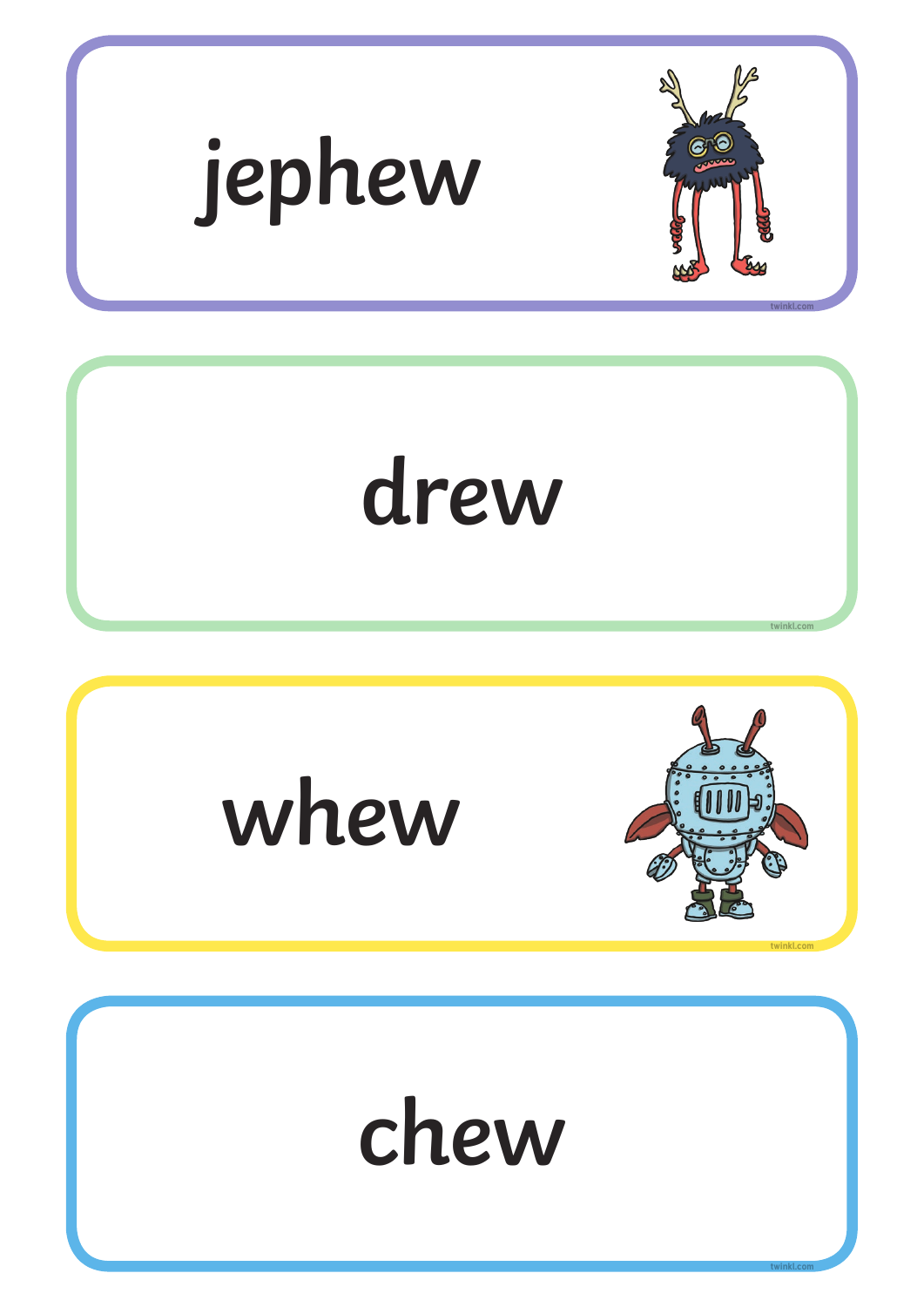![](_page_30_Figure_0.jpeg)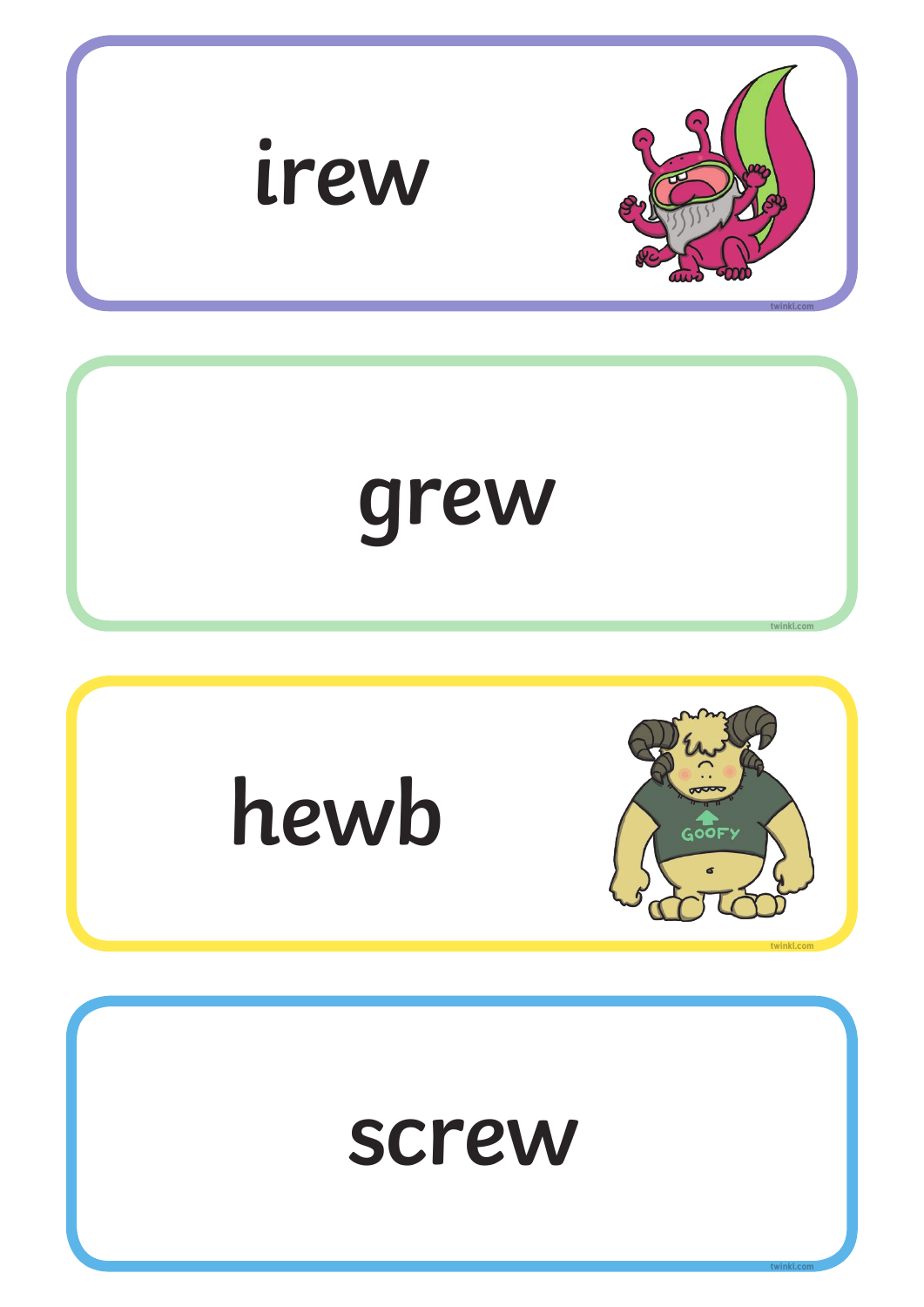![](_page_31_Figure_0.jpeg)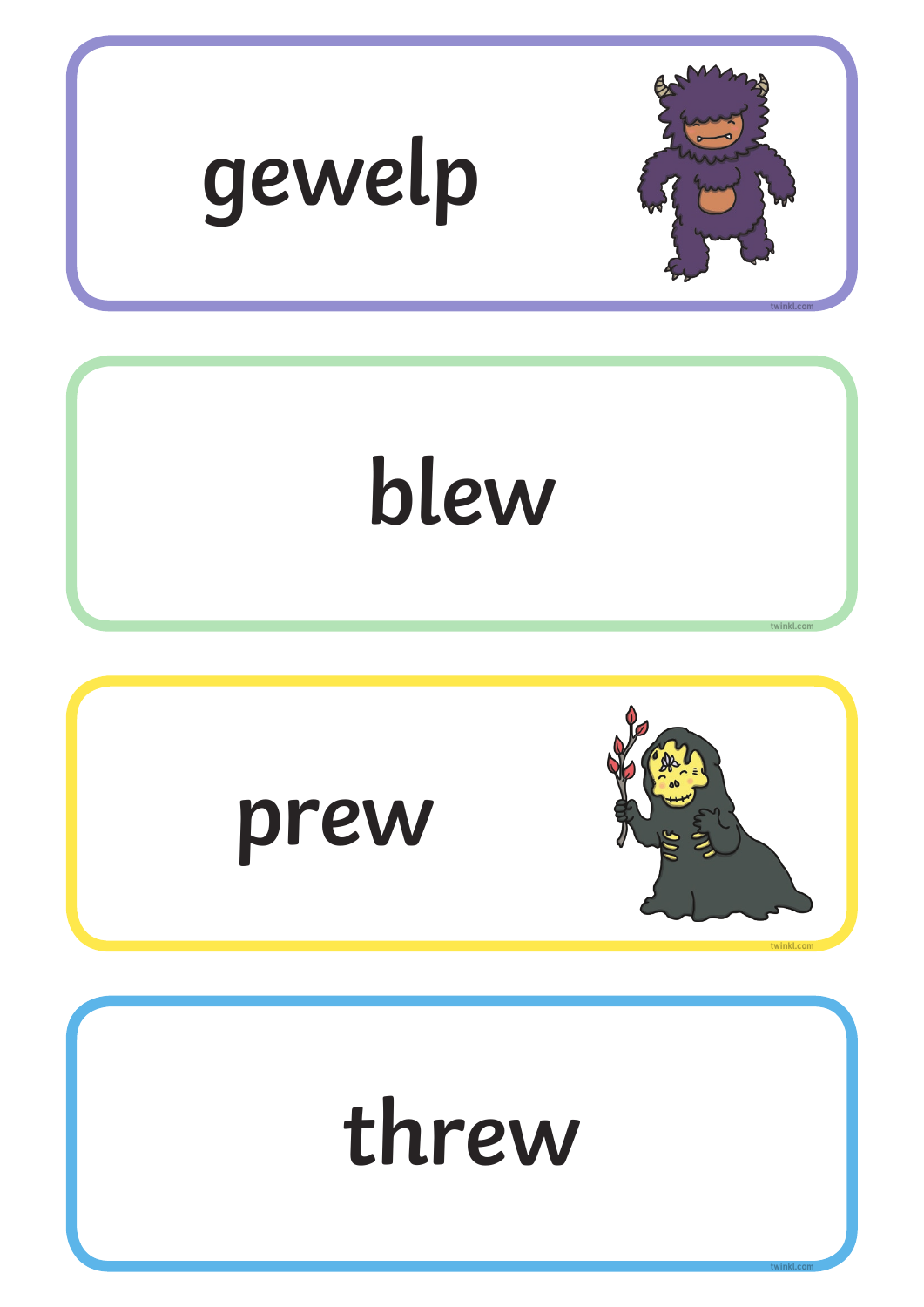![](_page_32_Figure_0.jpeg)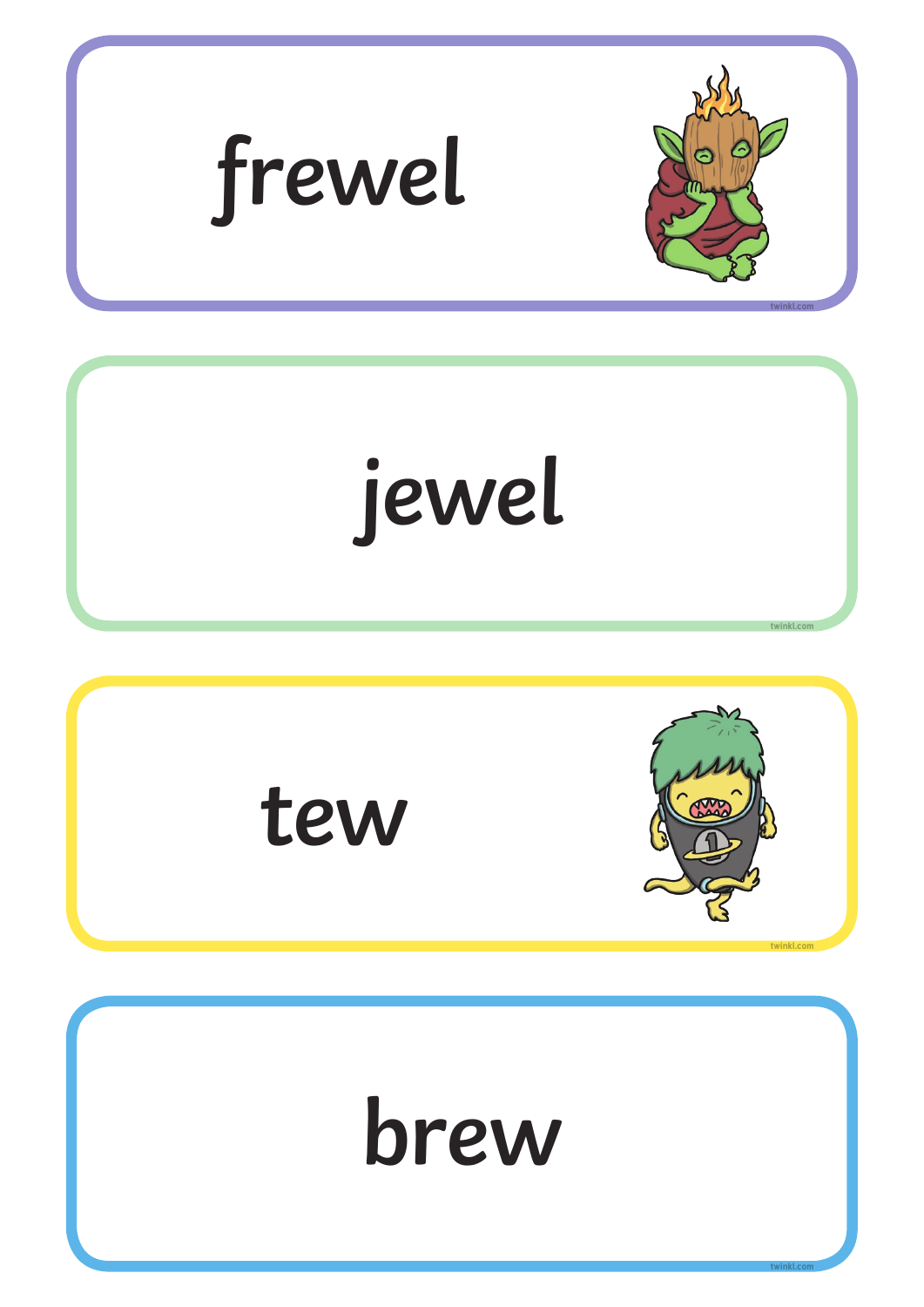![](_page_33_Figure_0.jpeg)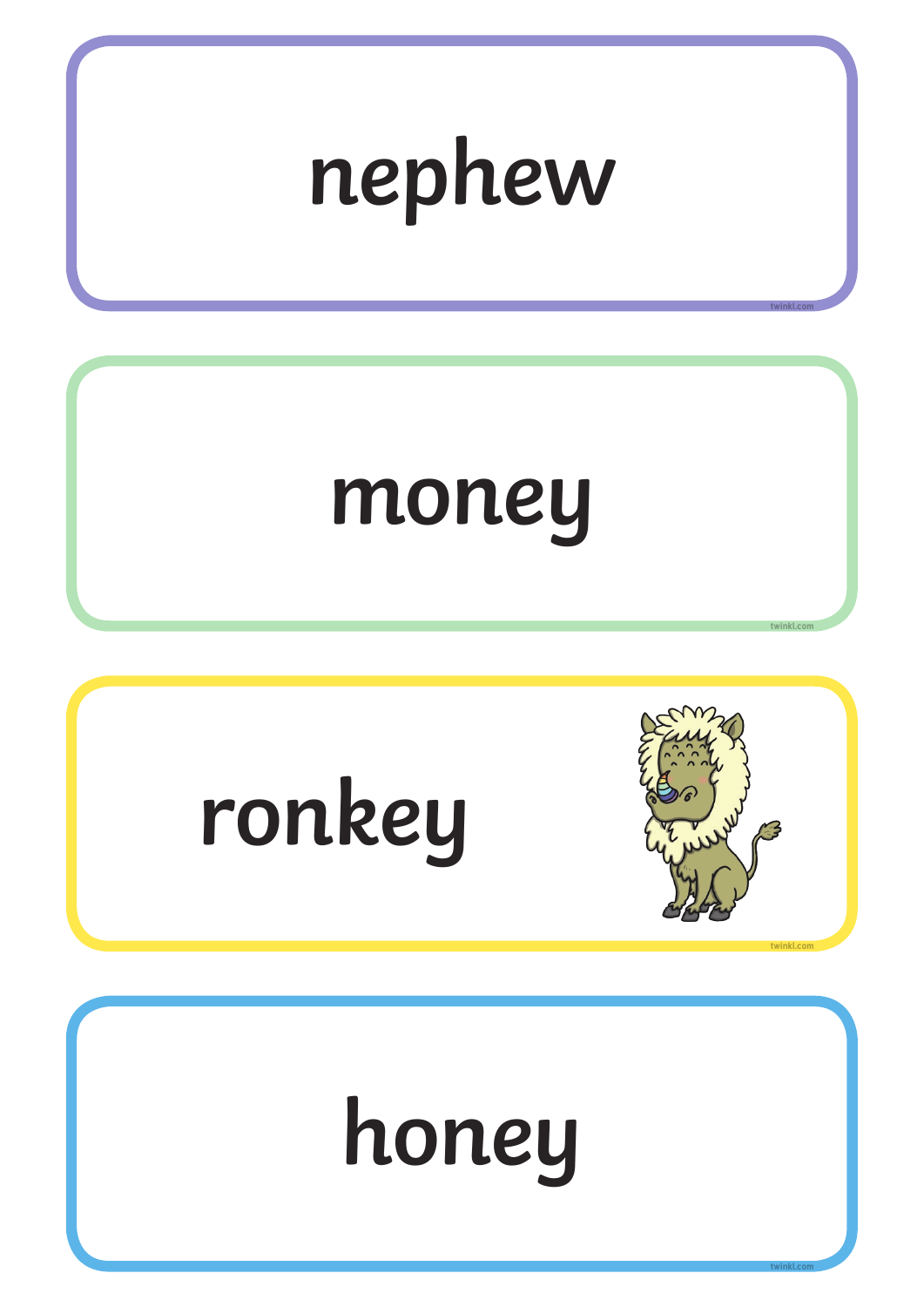![](_page_34_Figure_0.jpeg)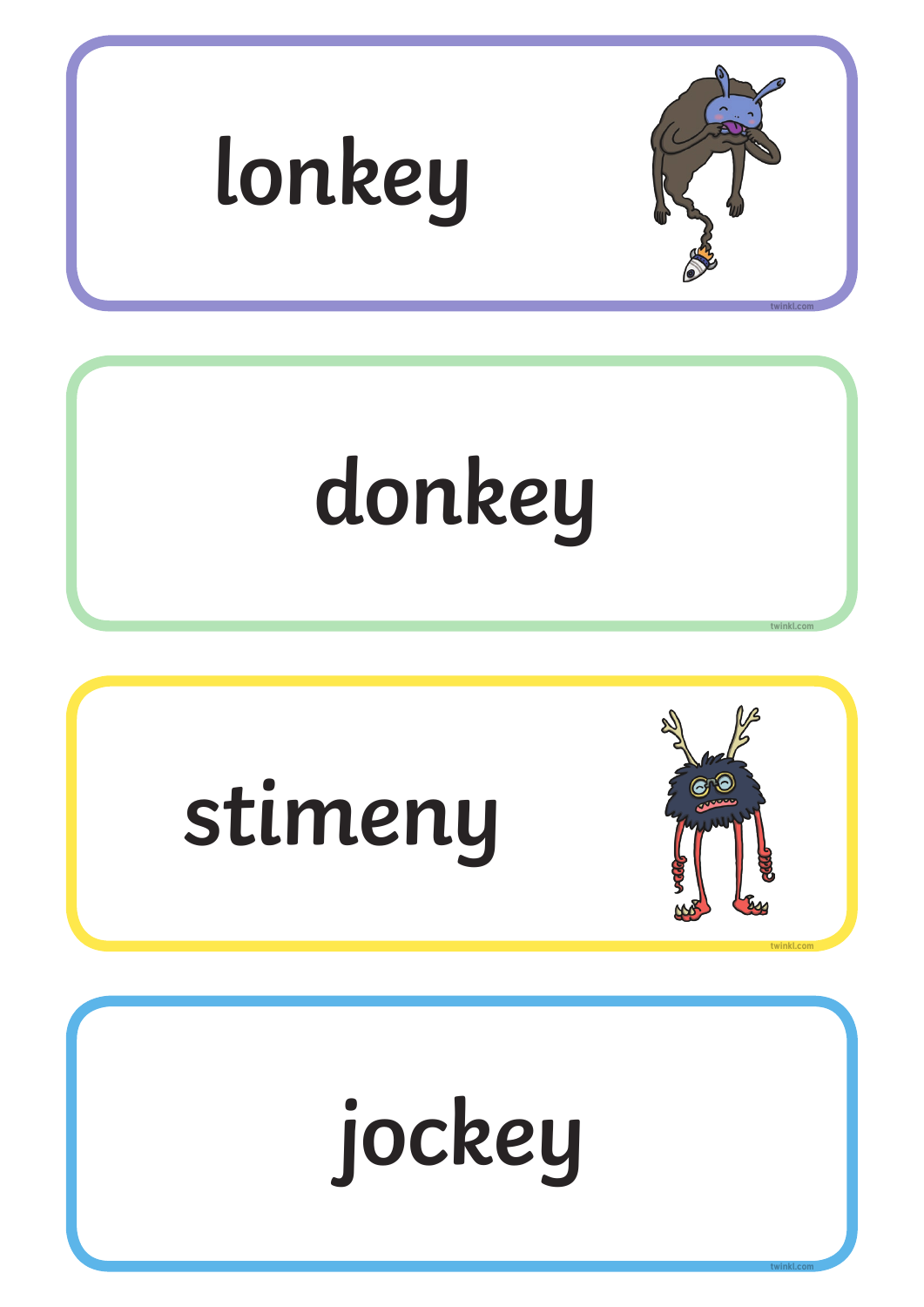![](_page_35_Picture_0.jpeg)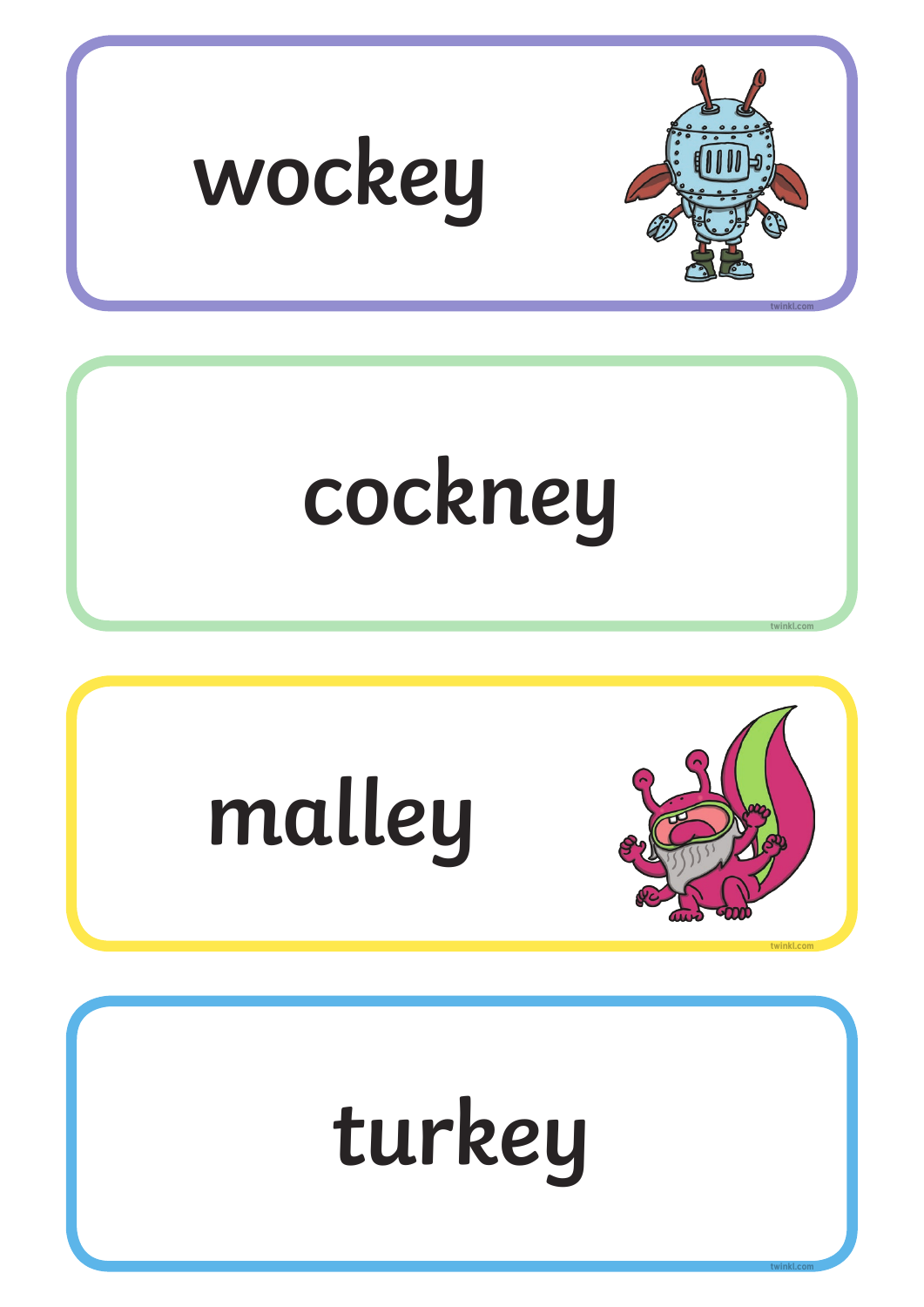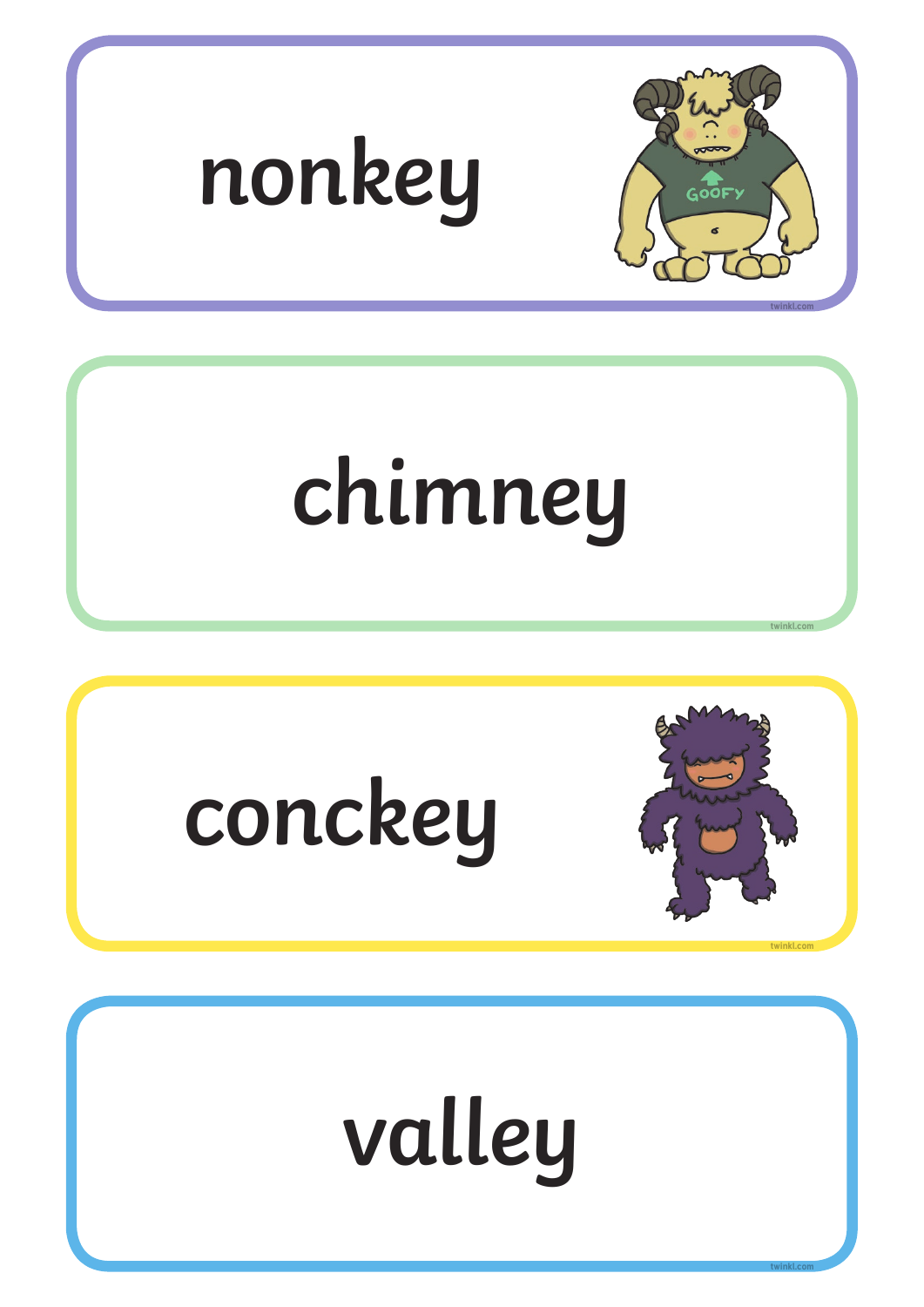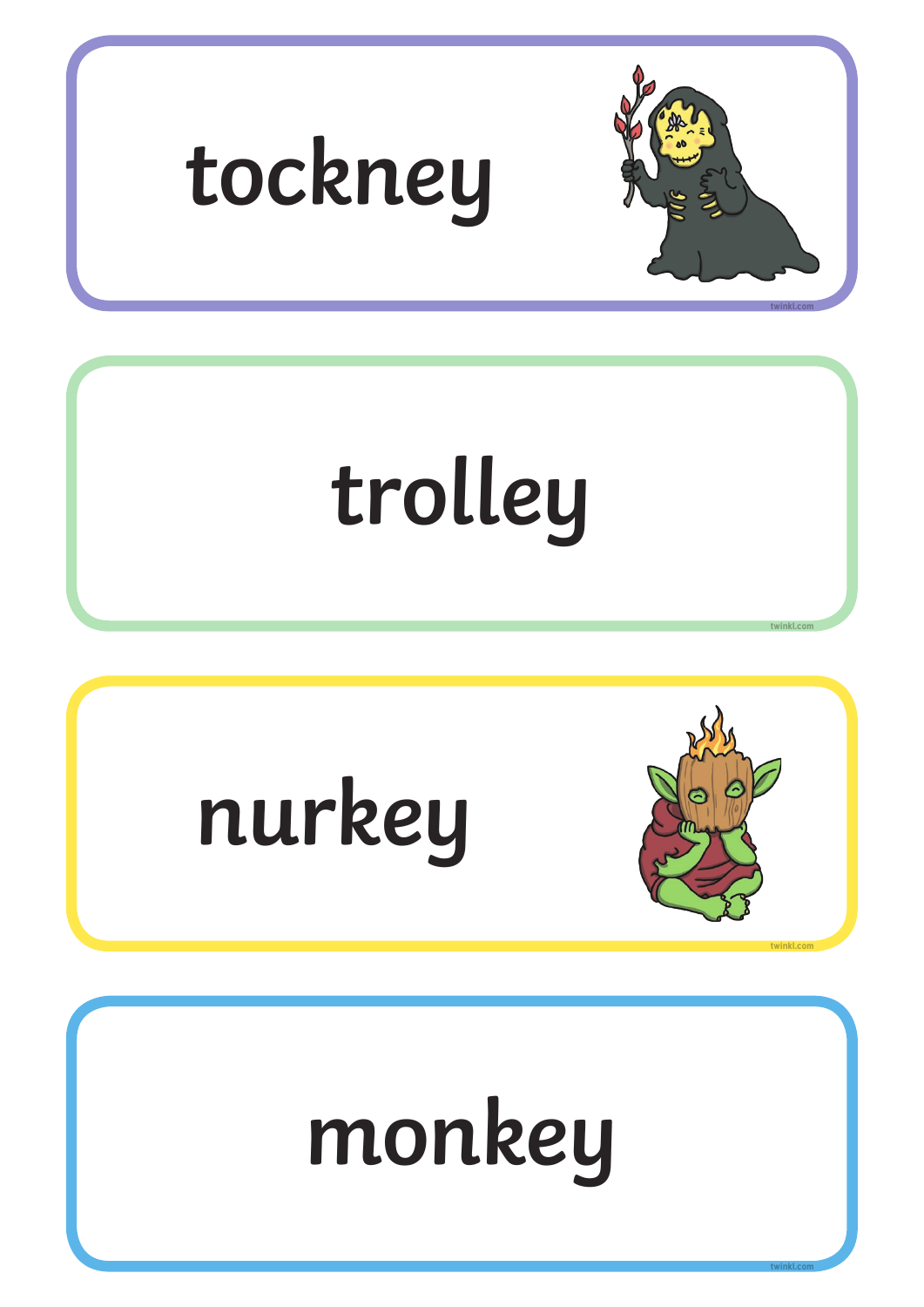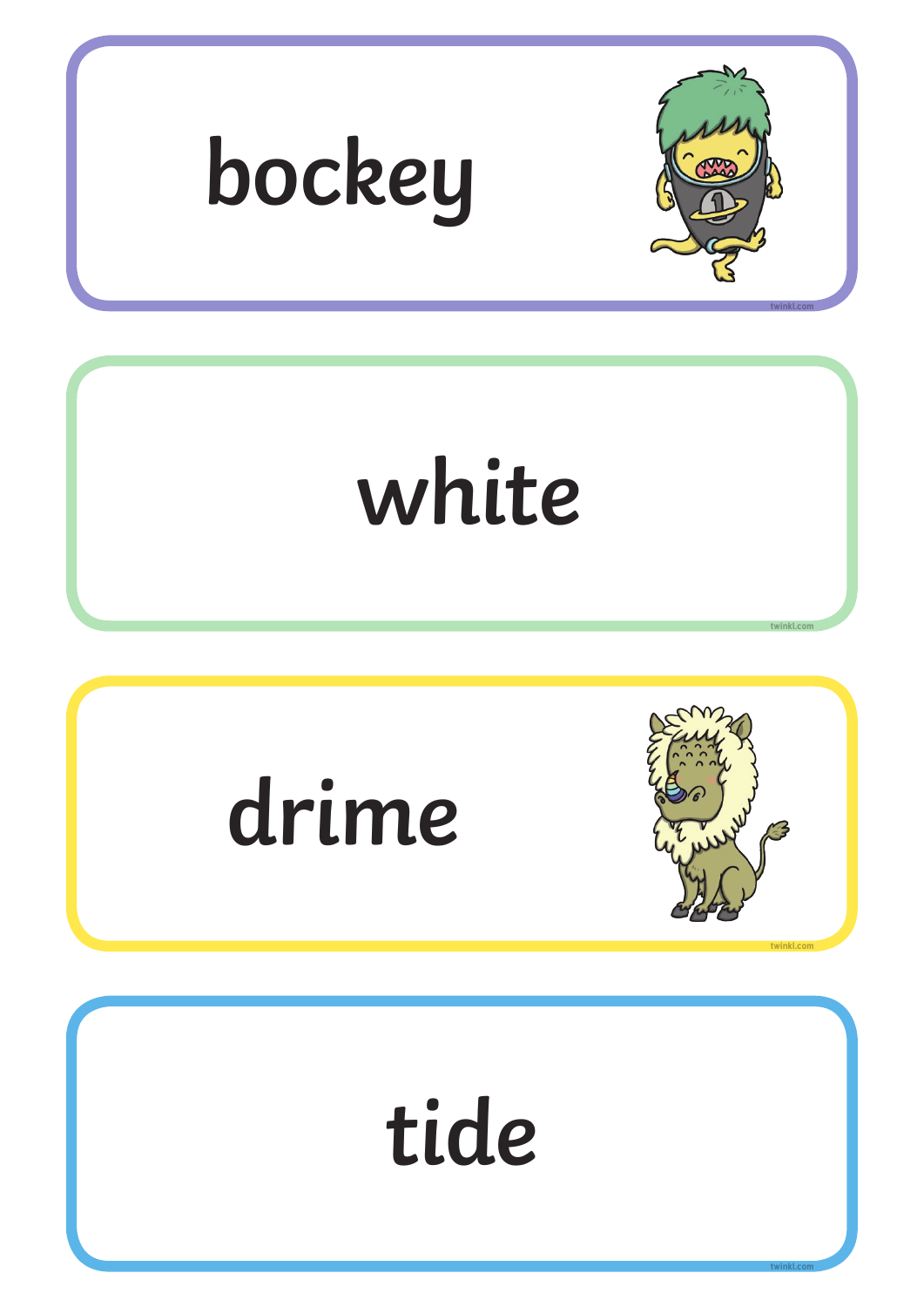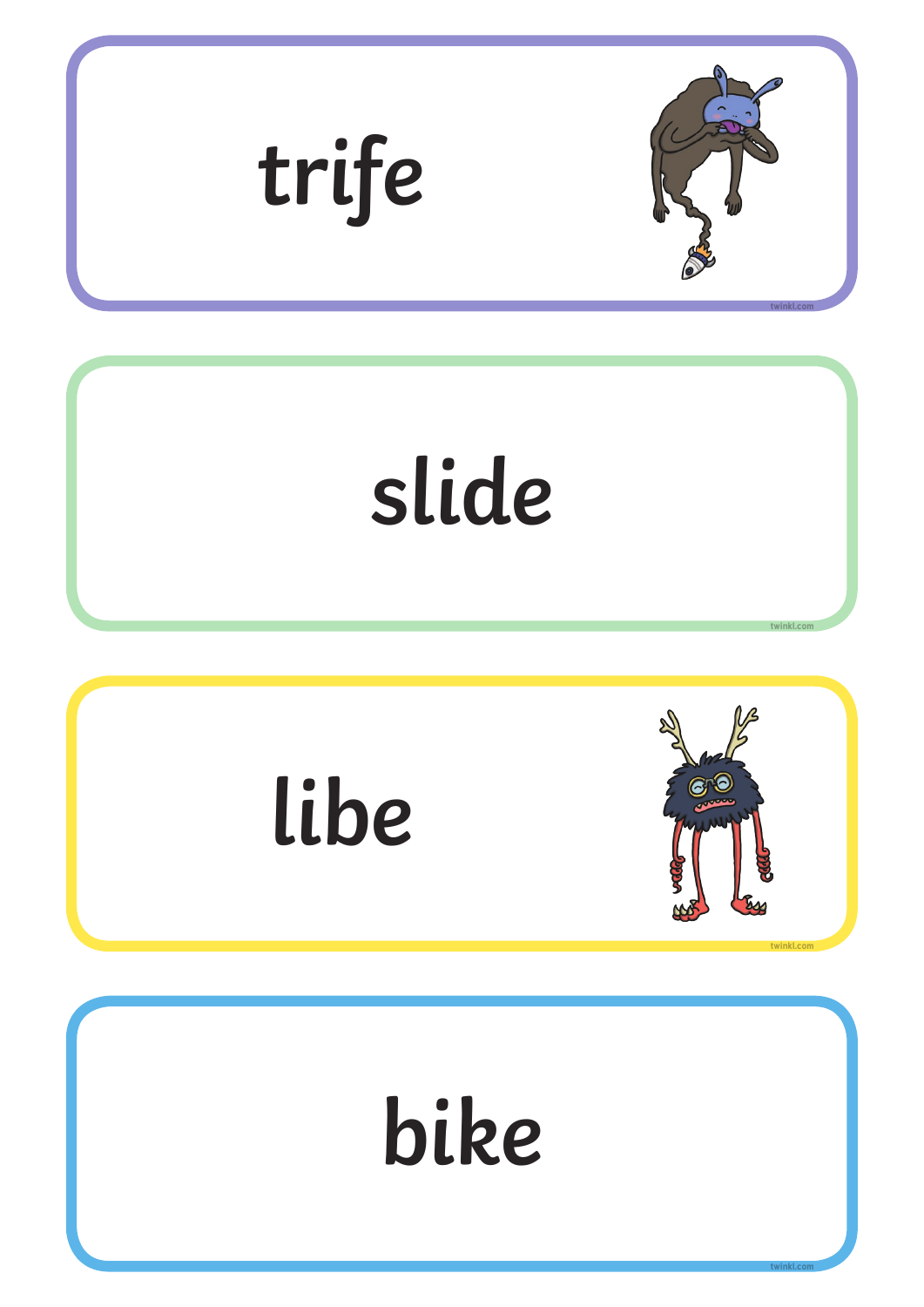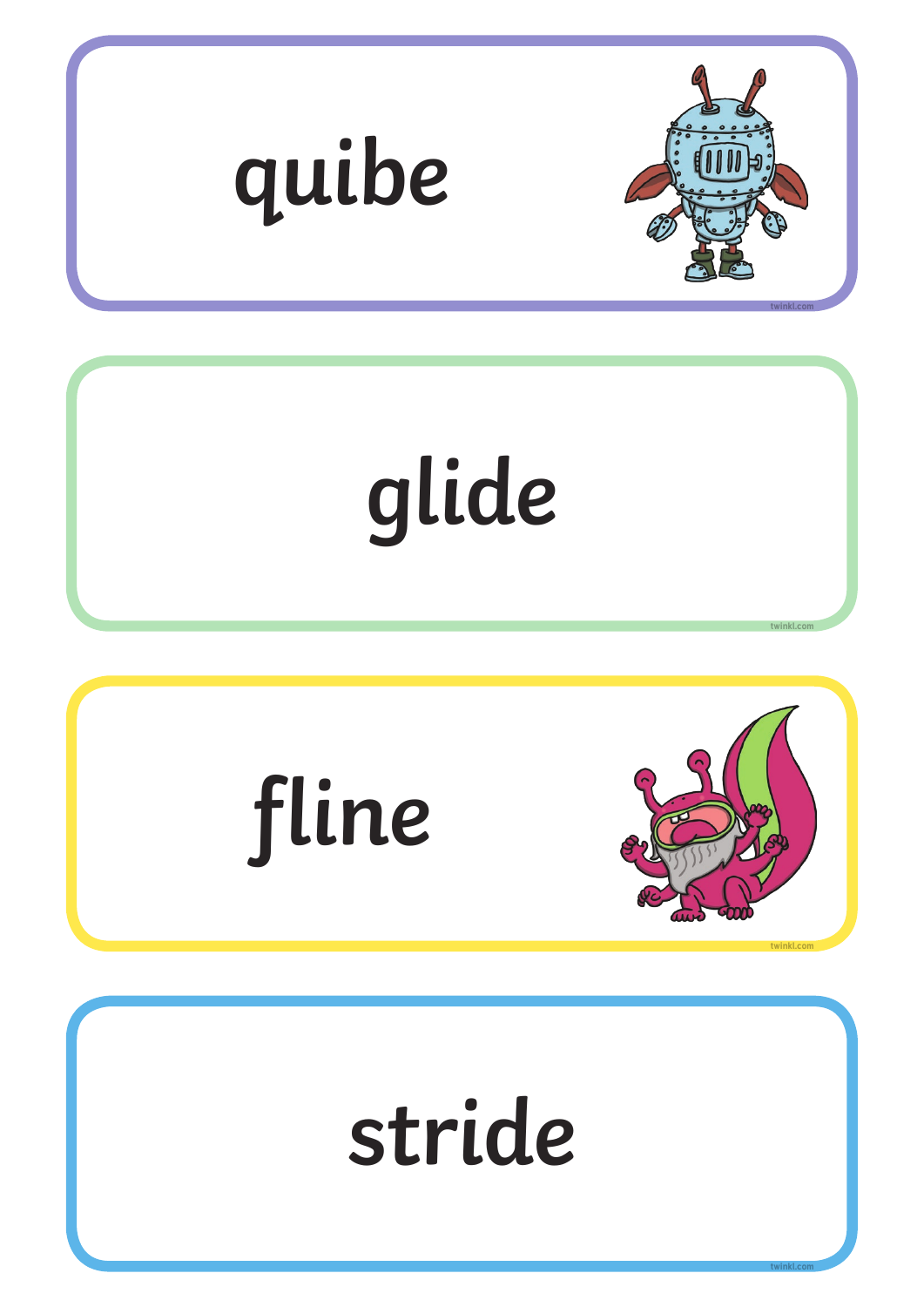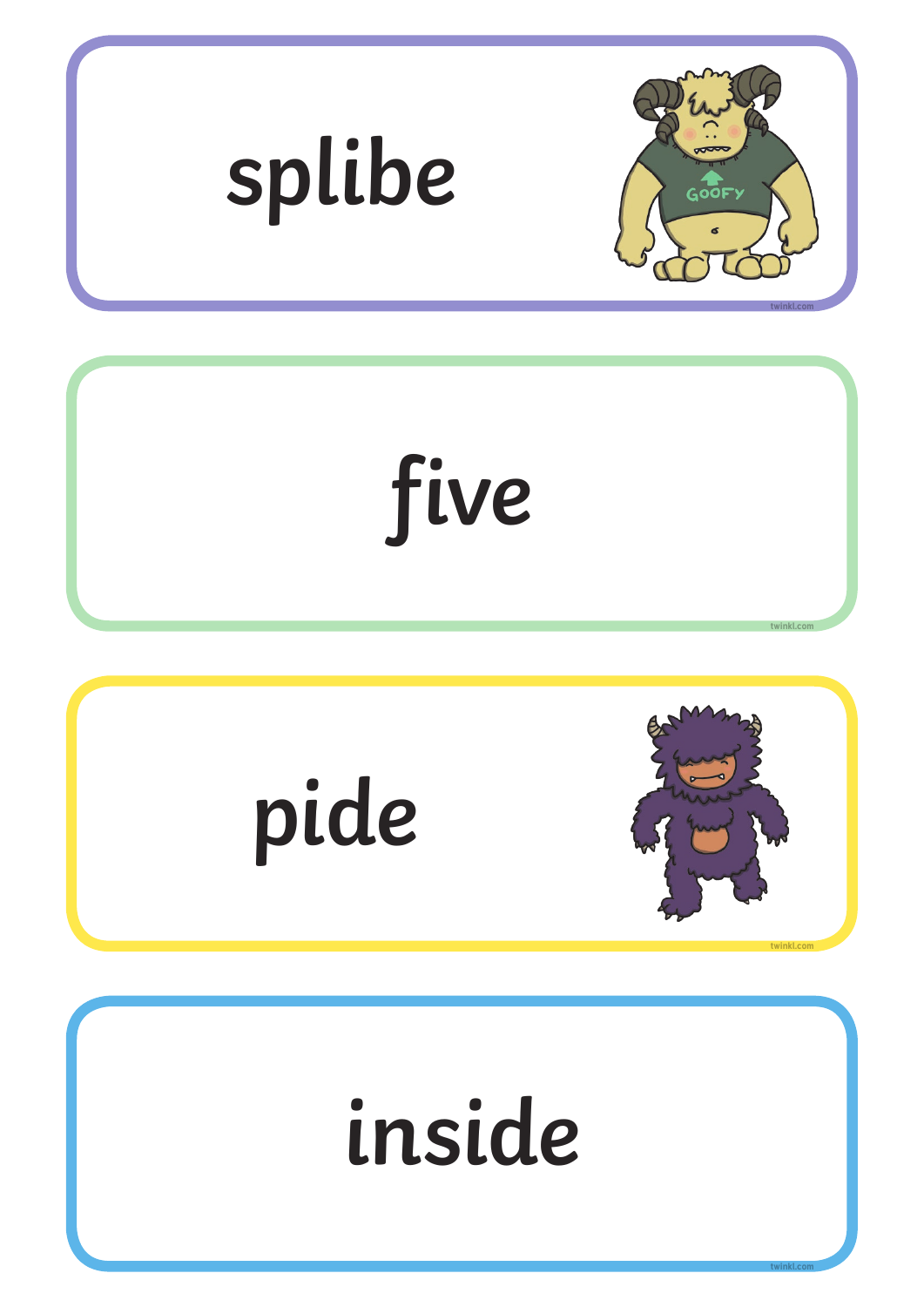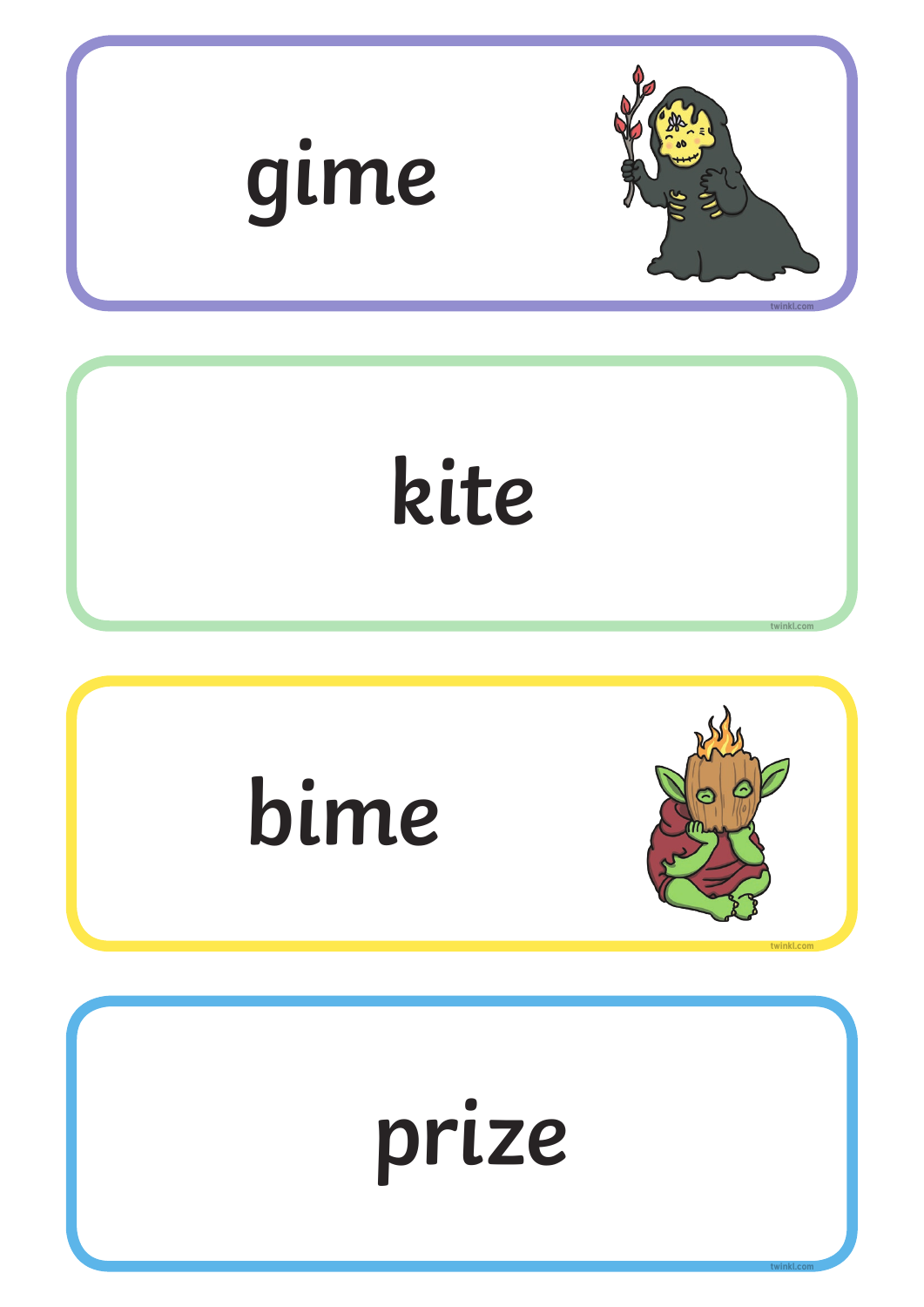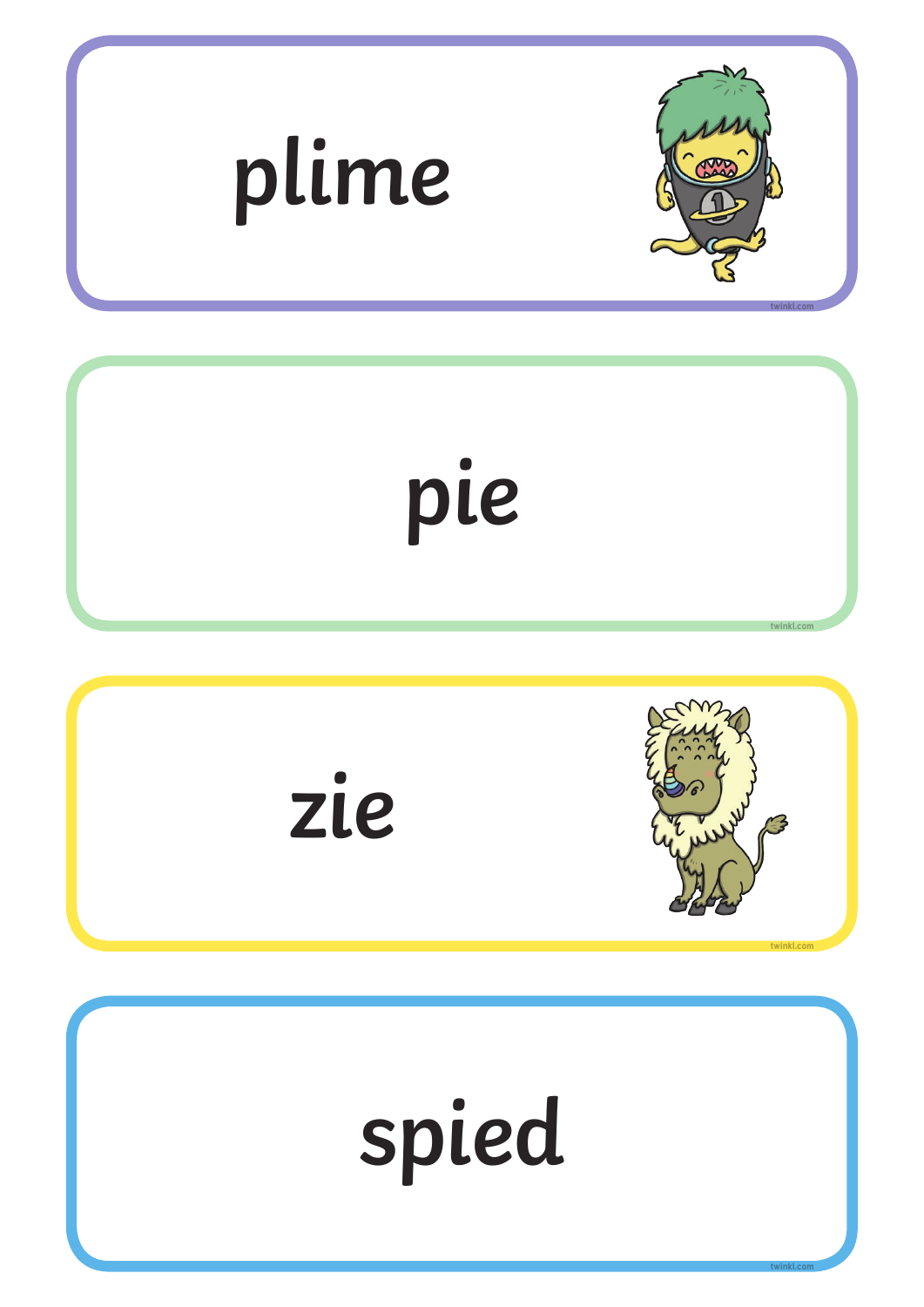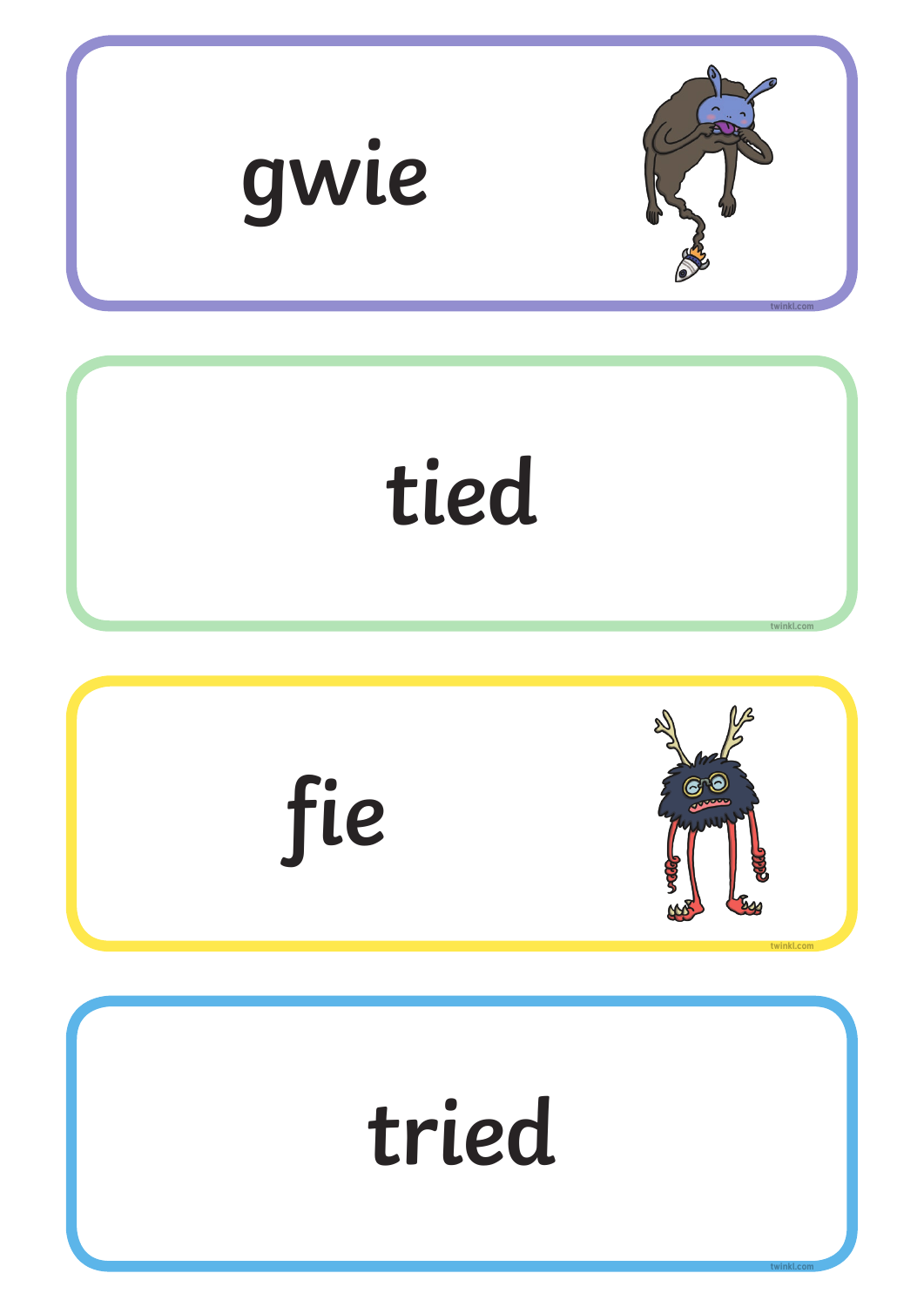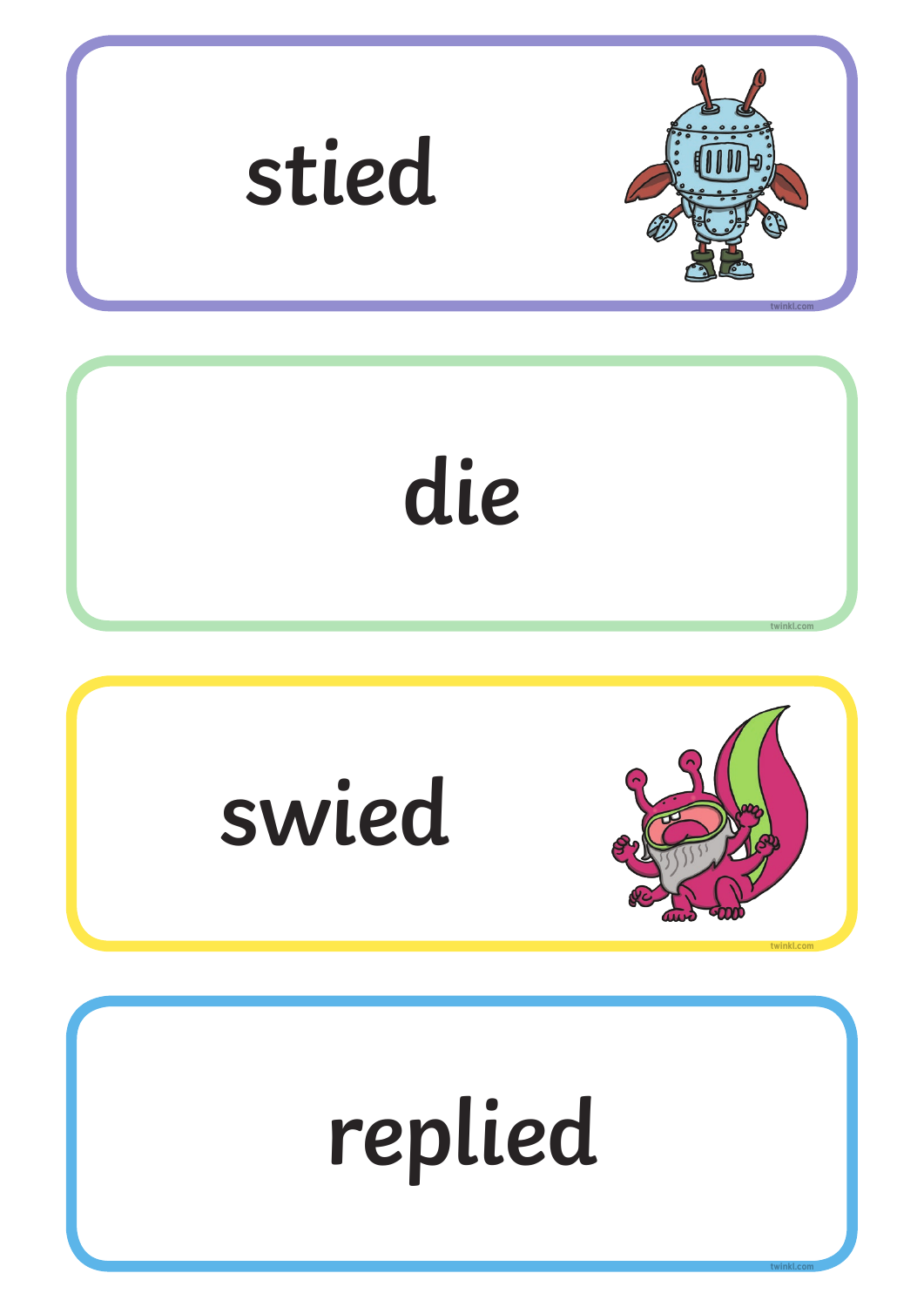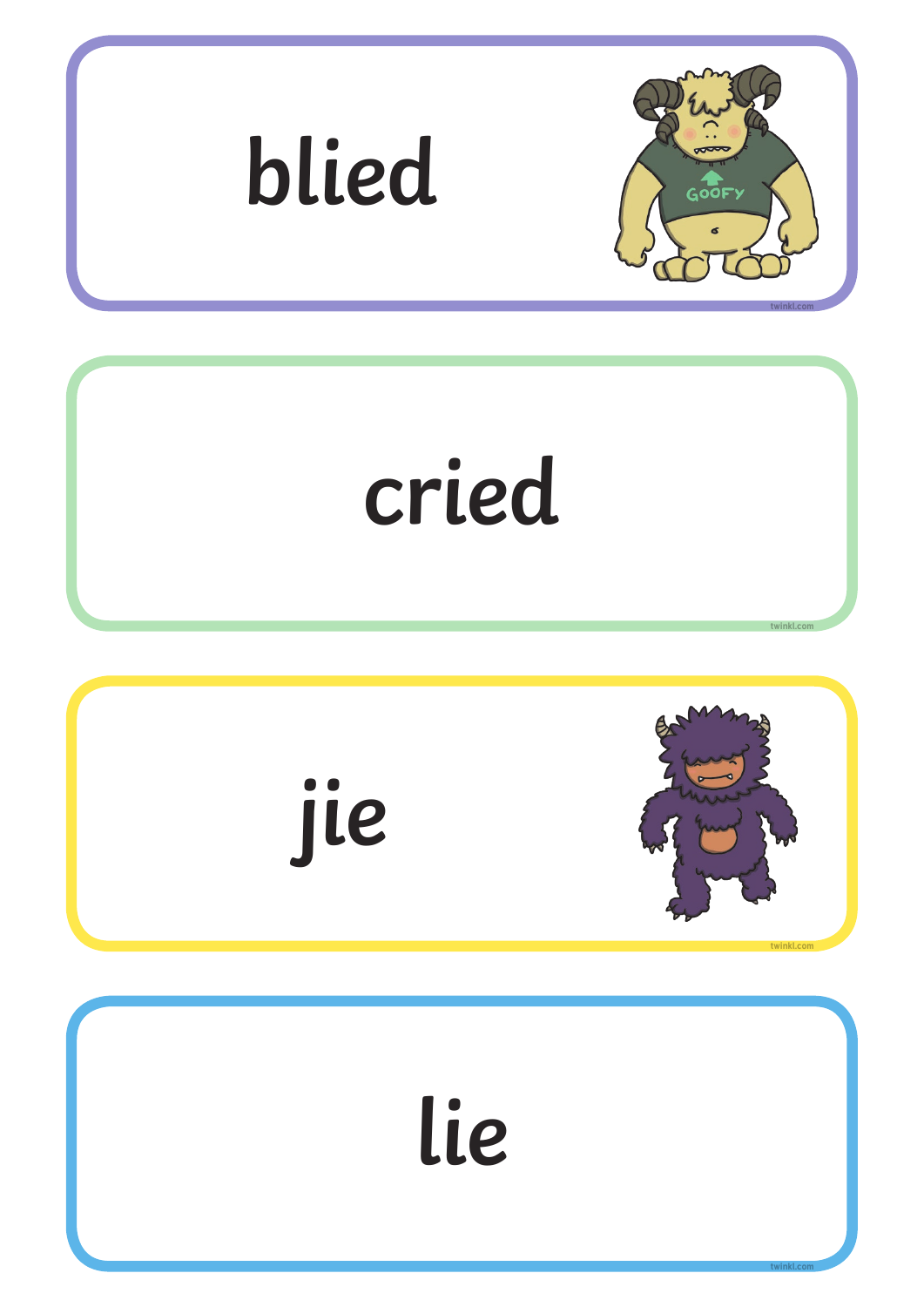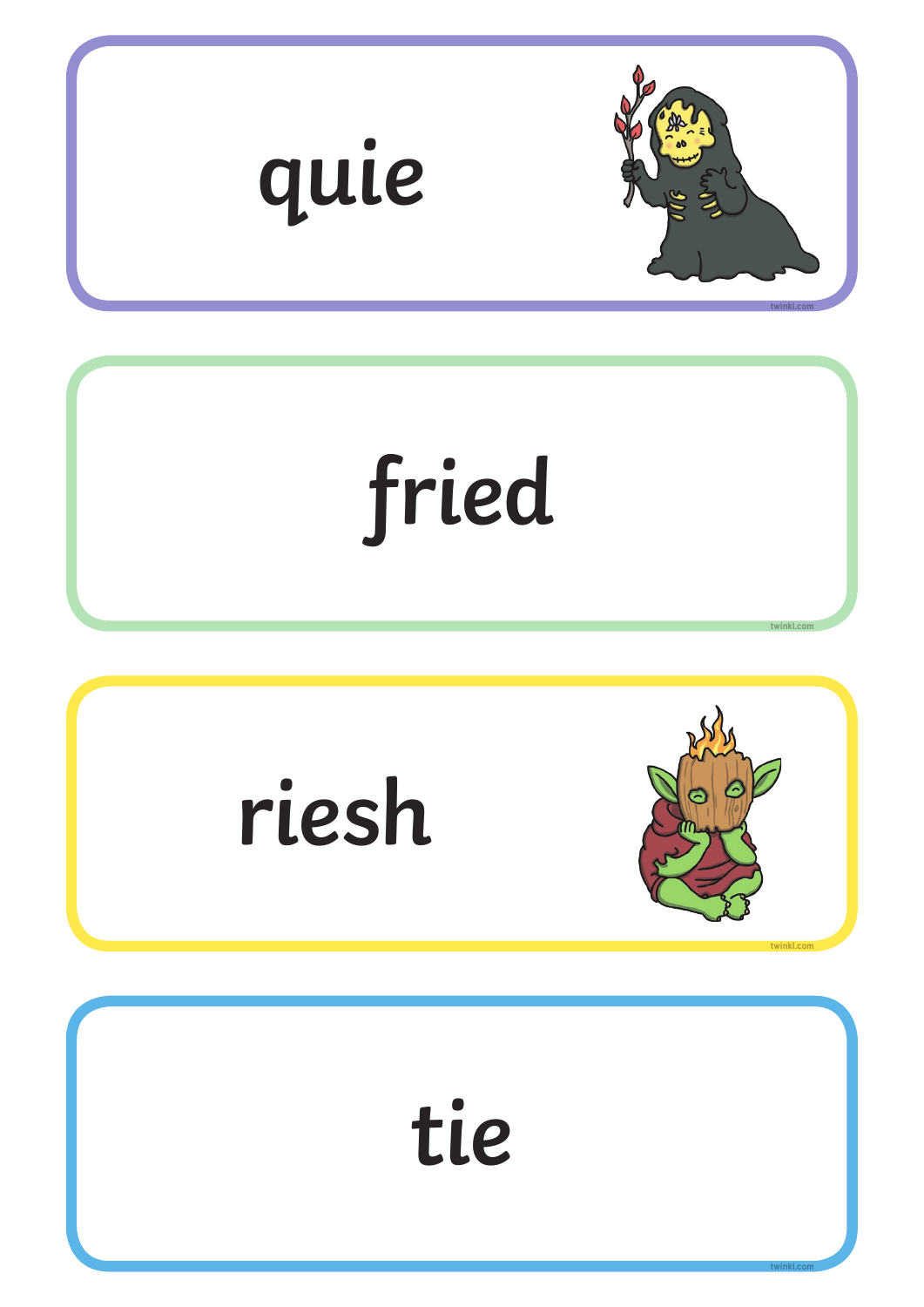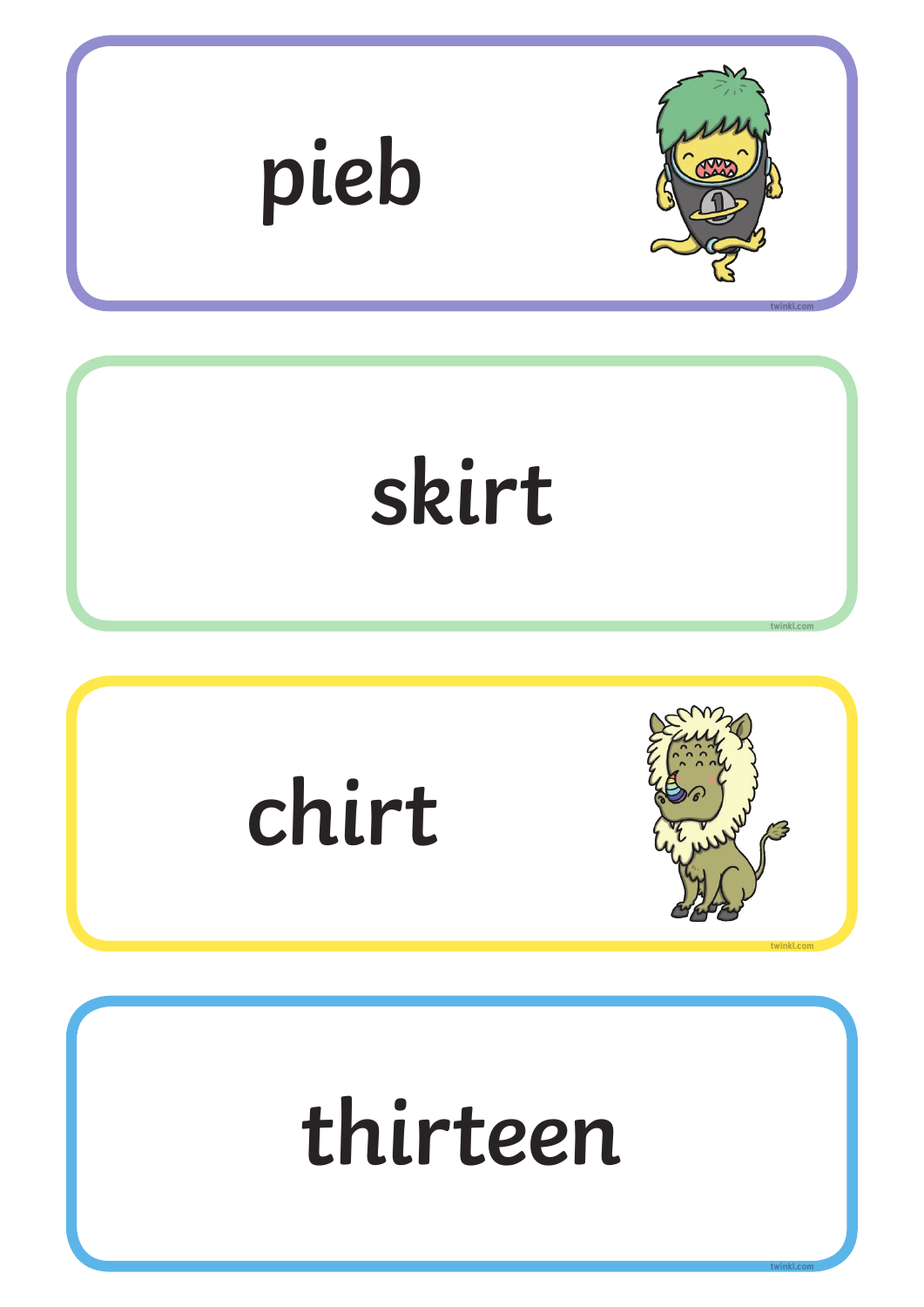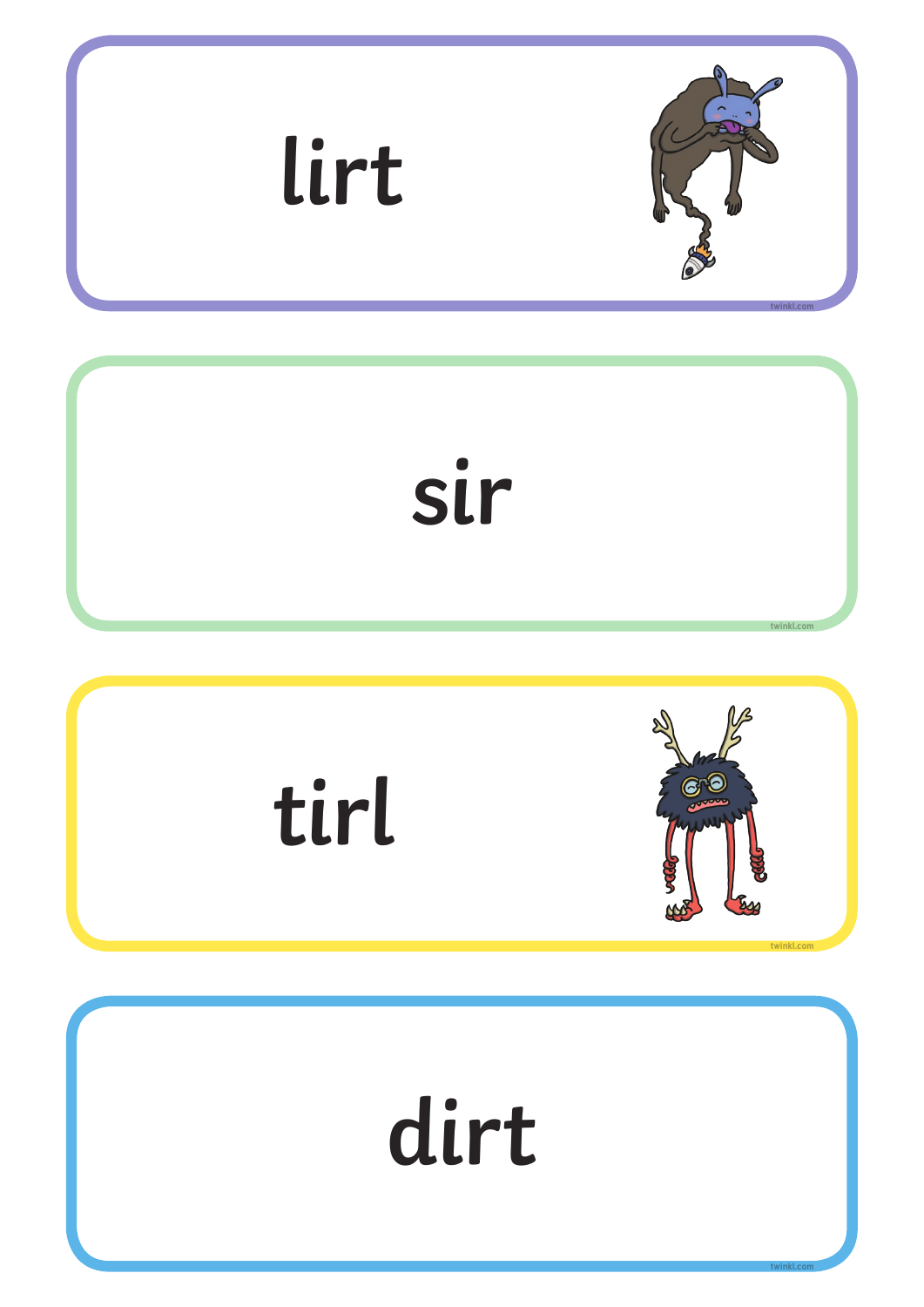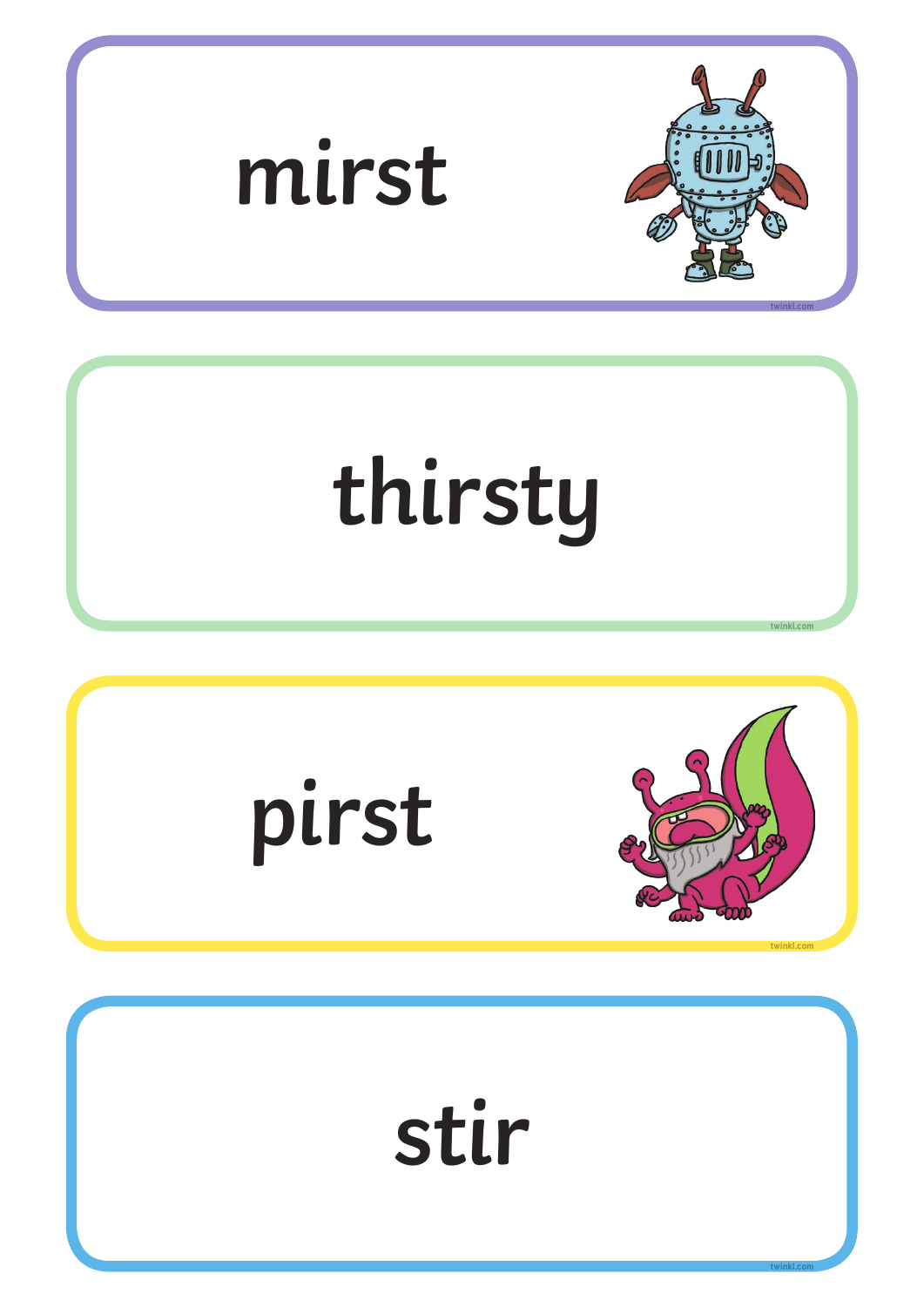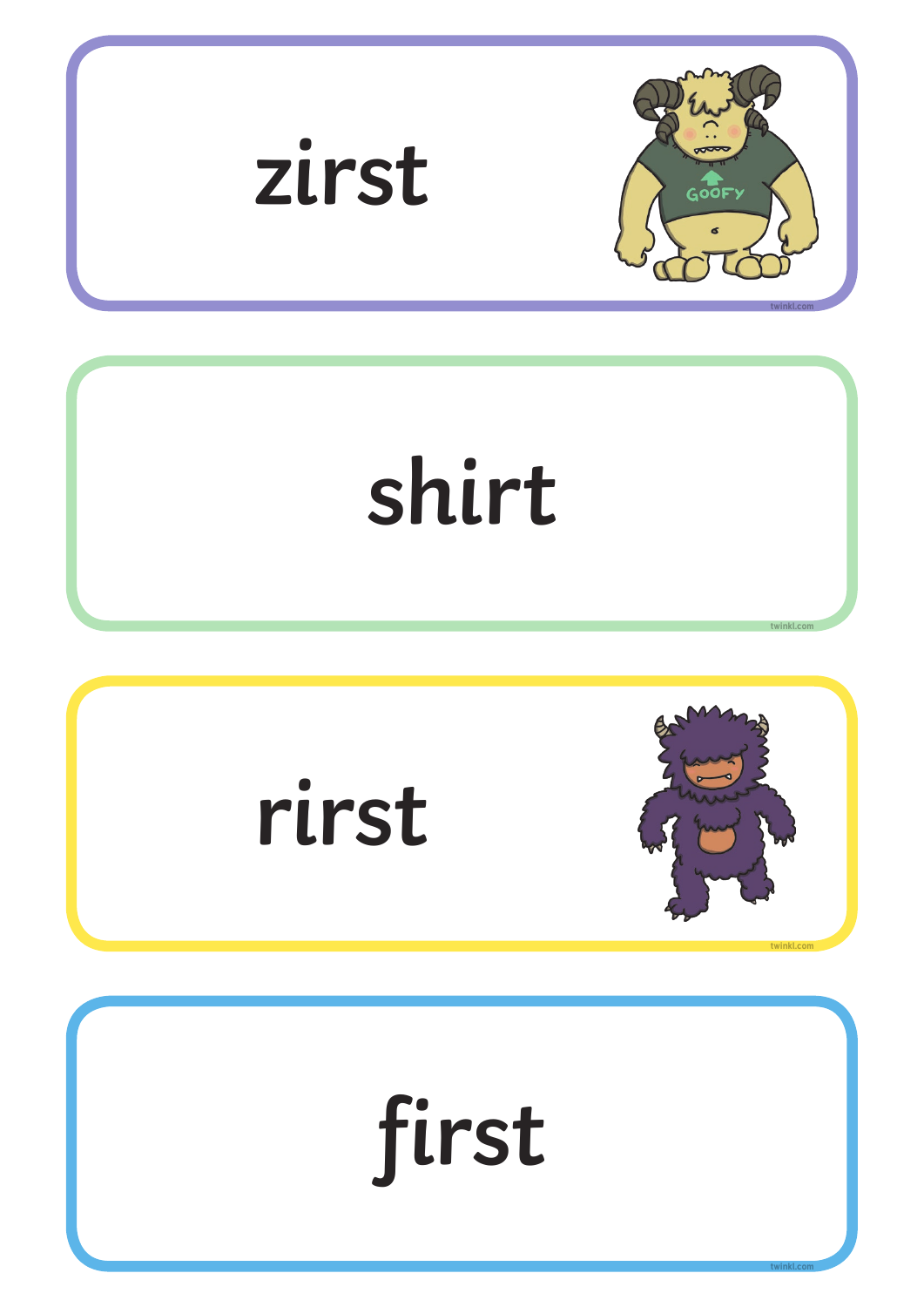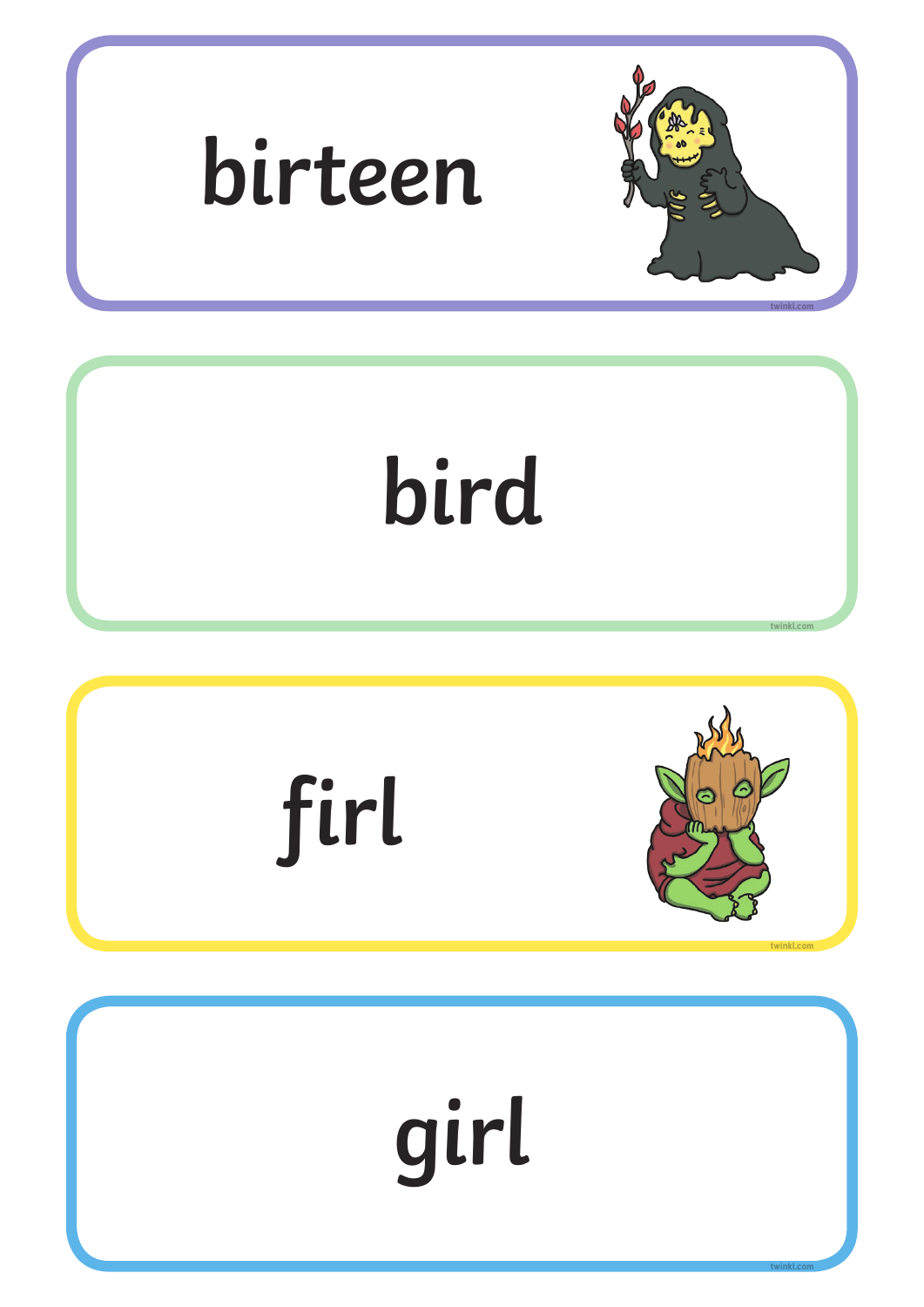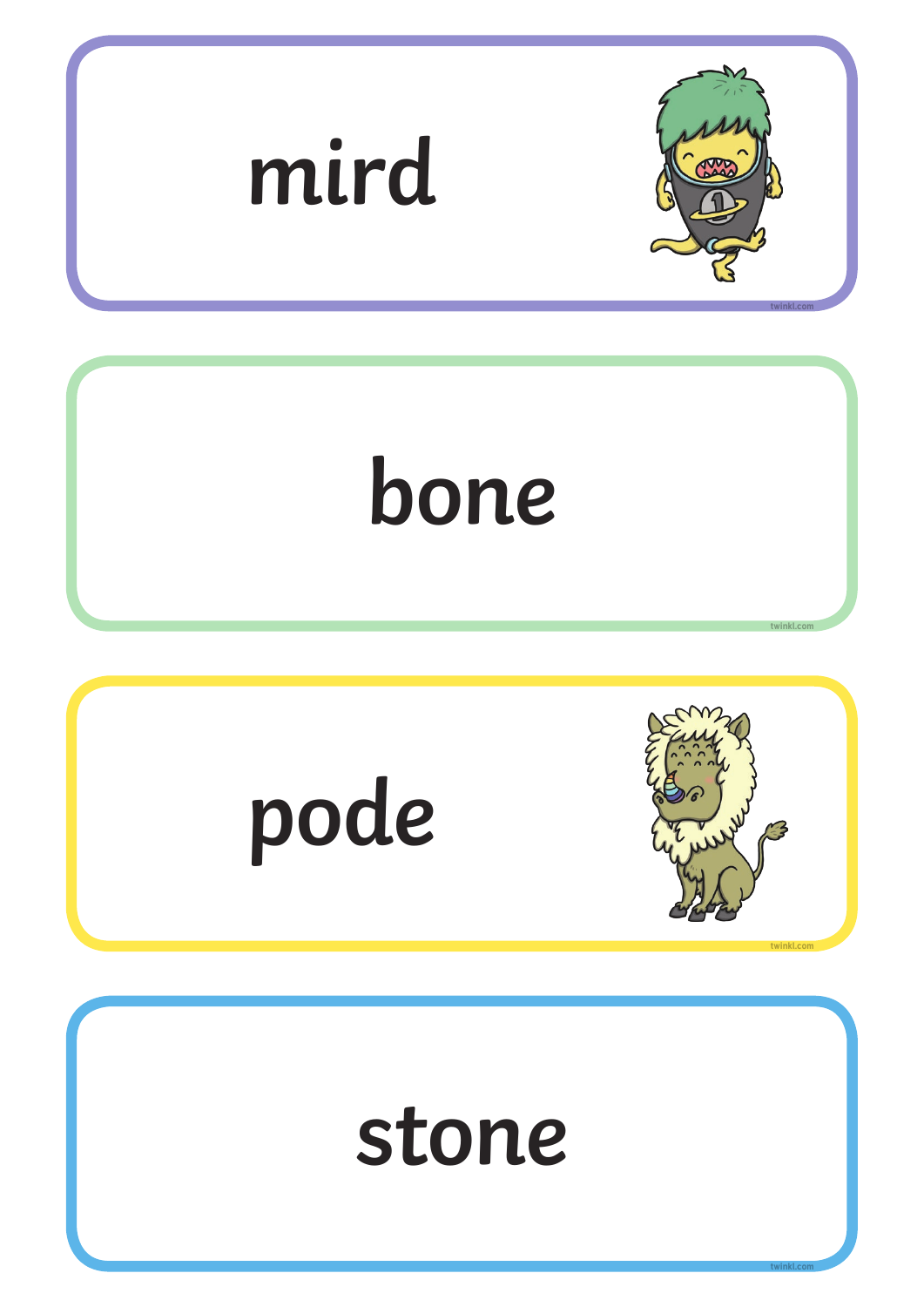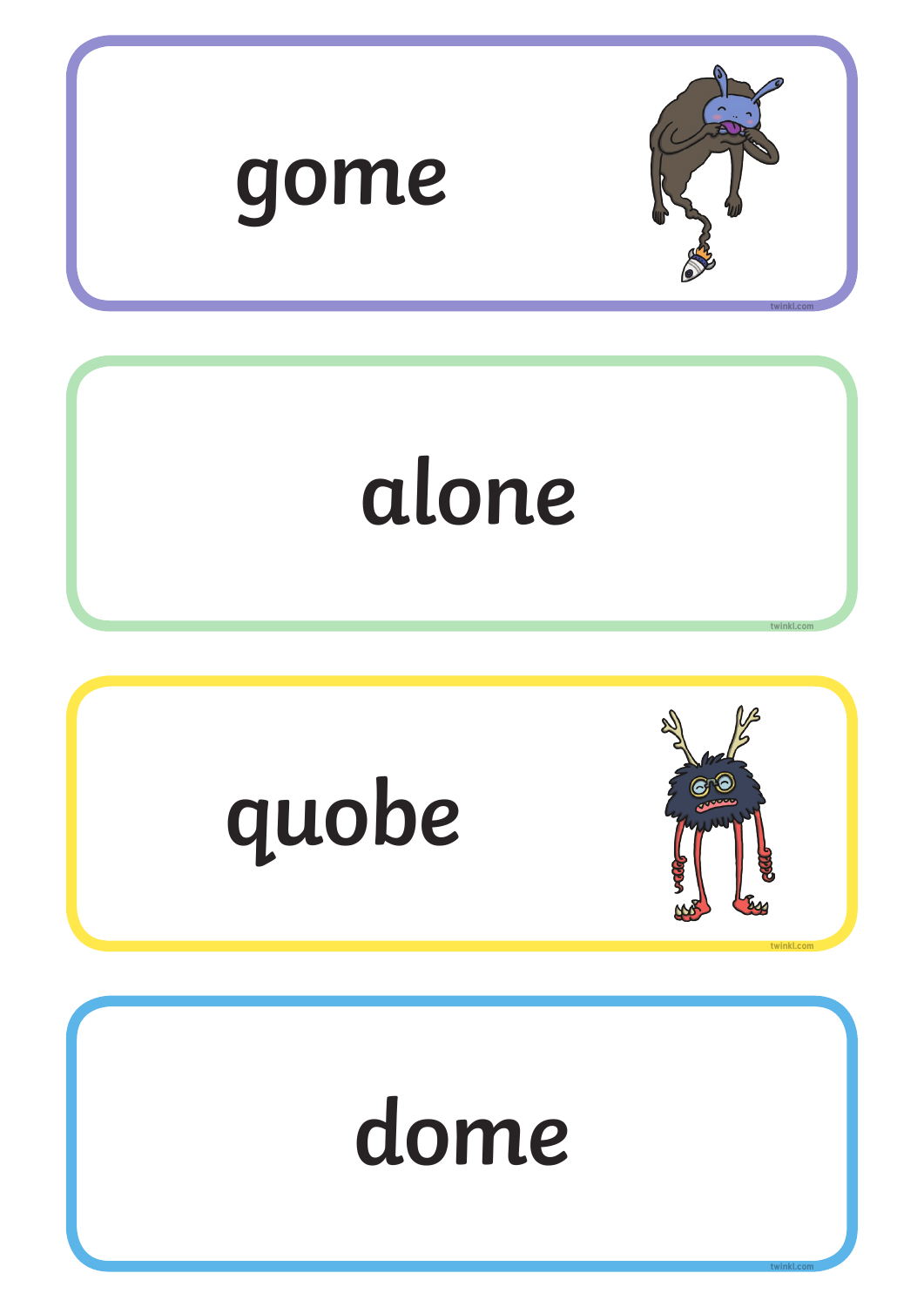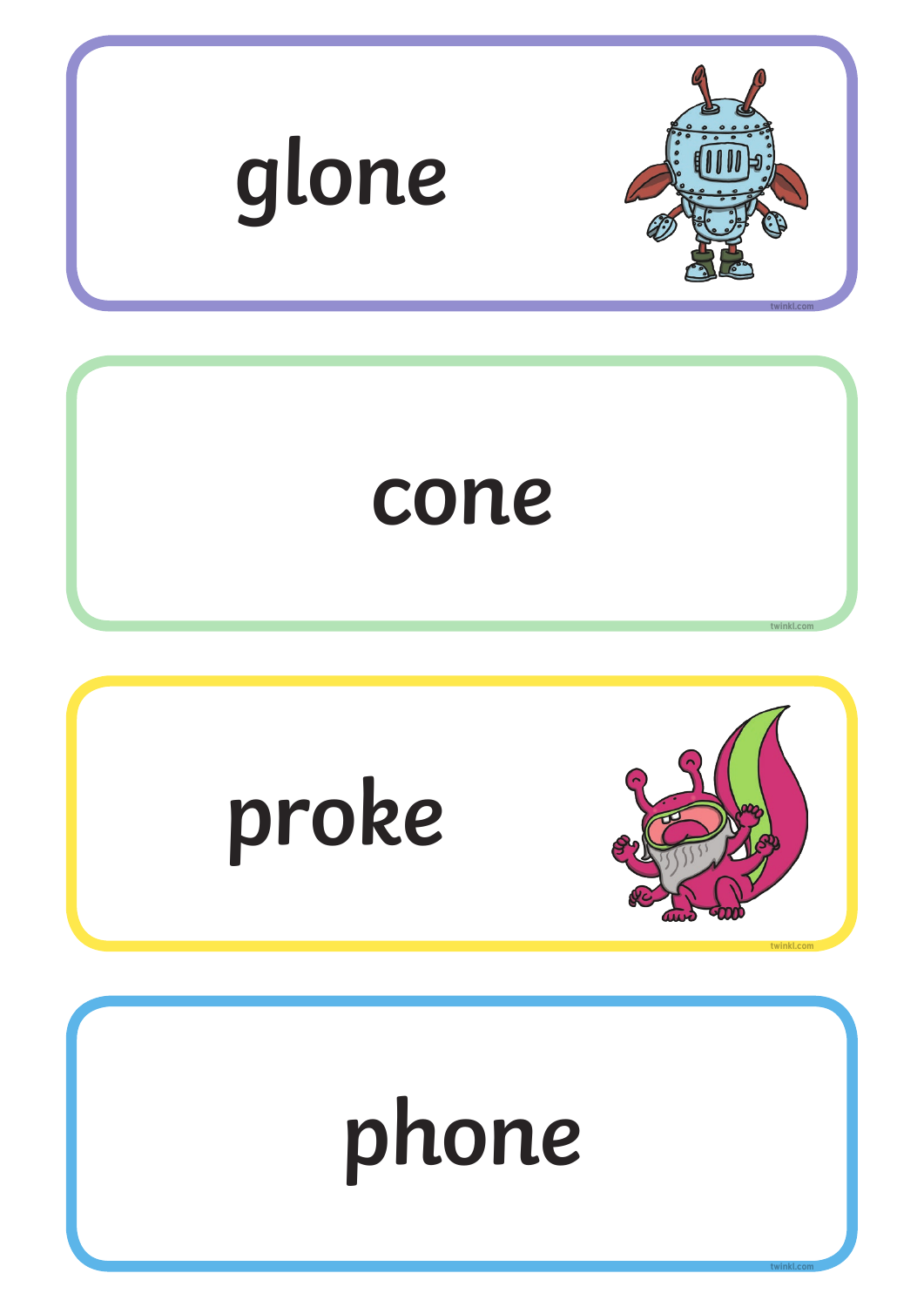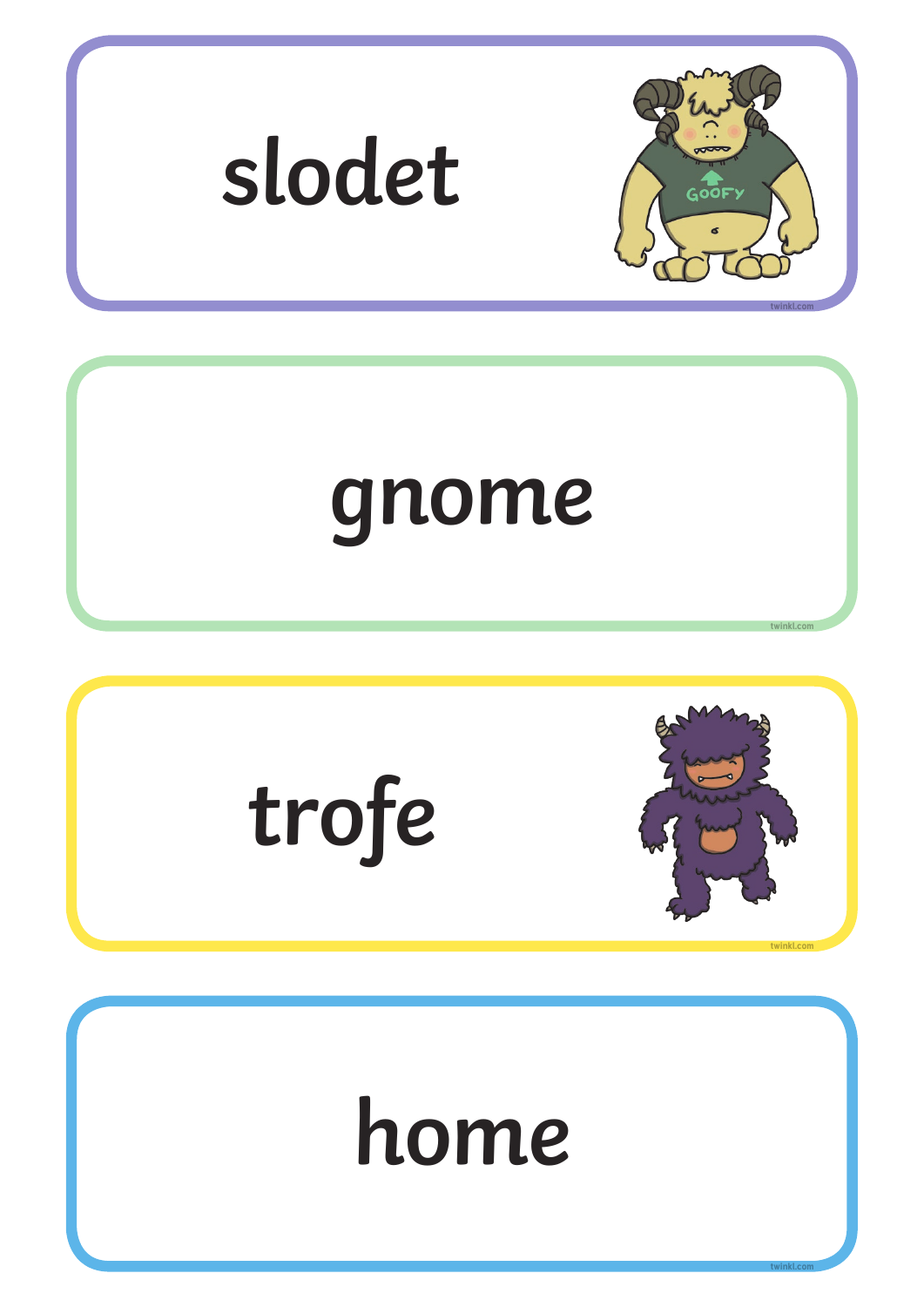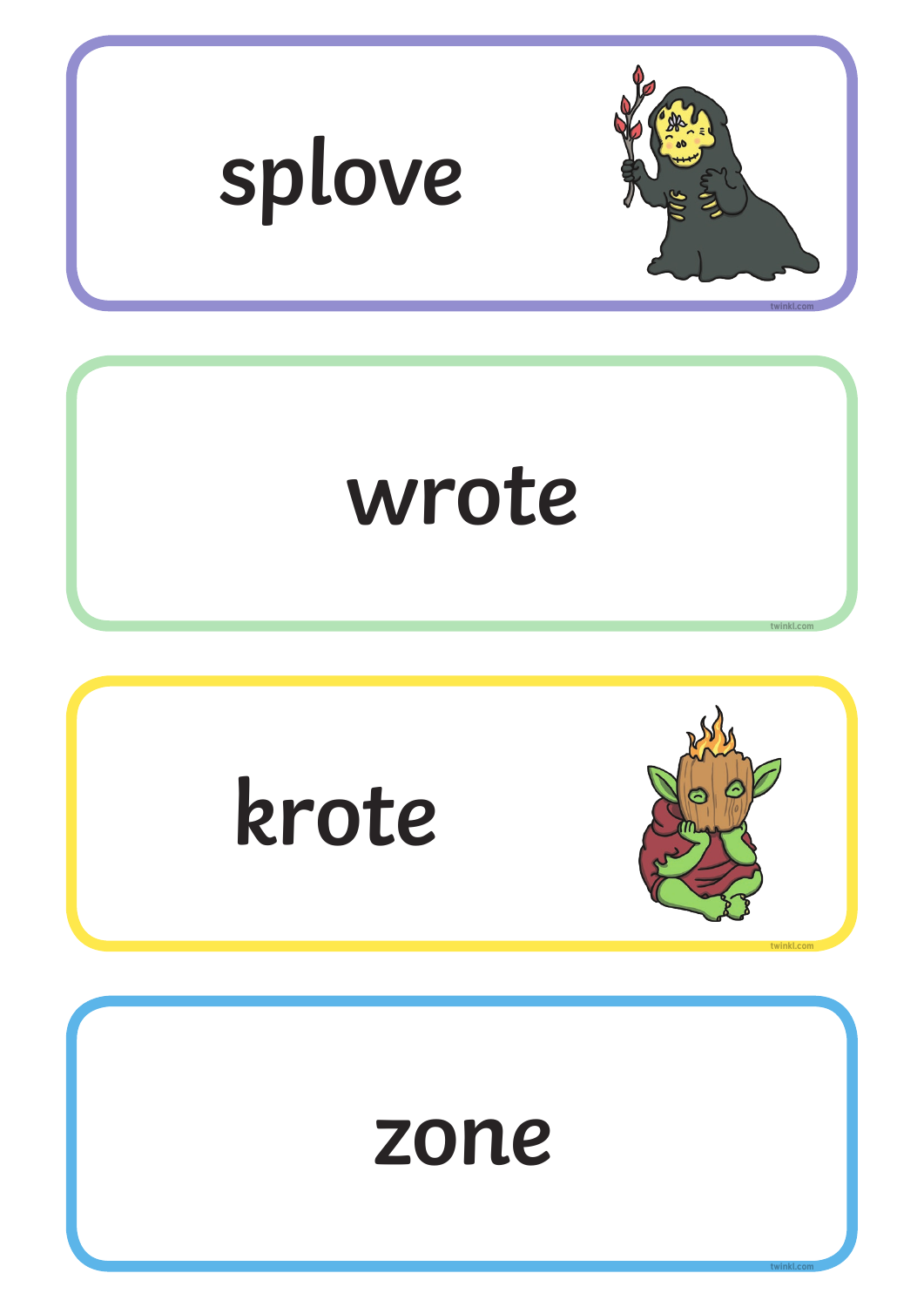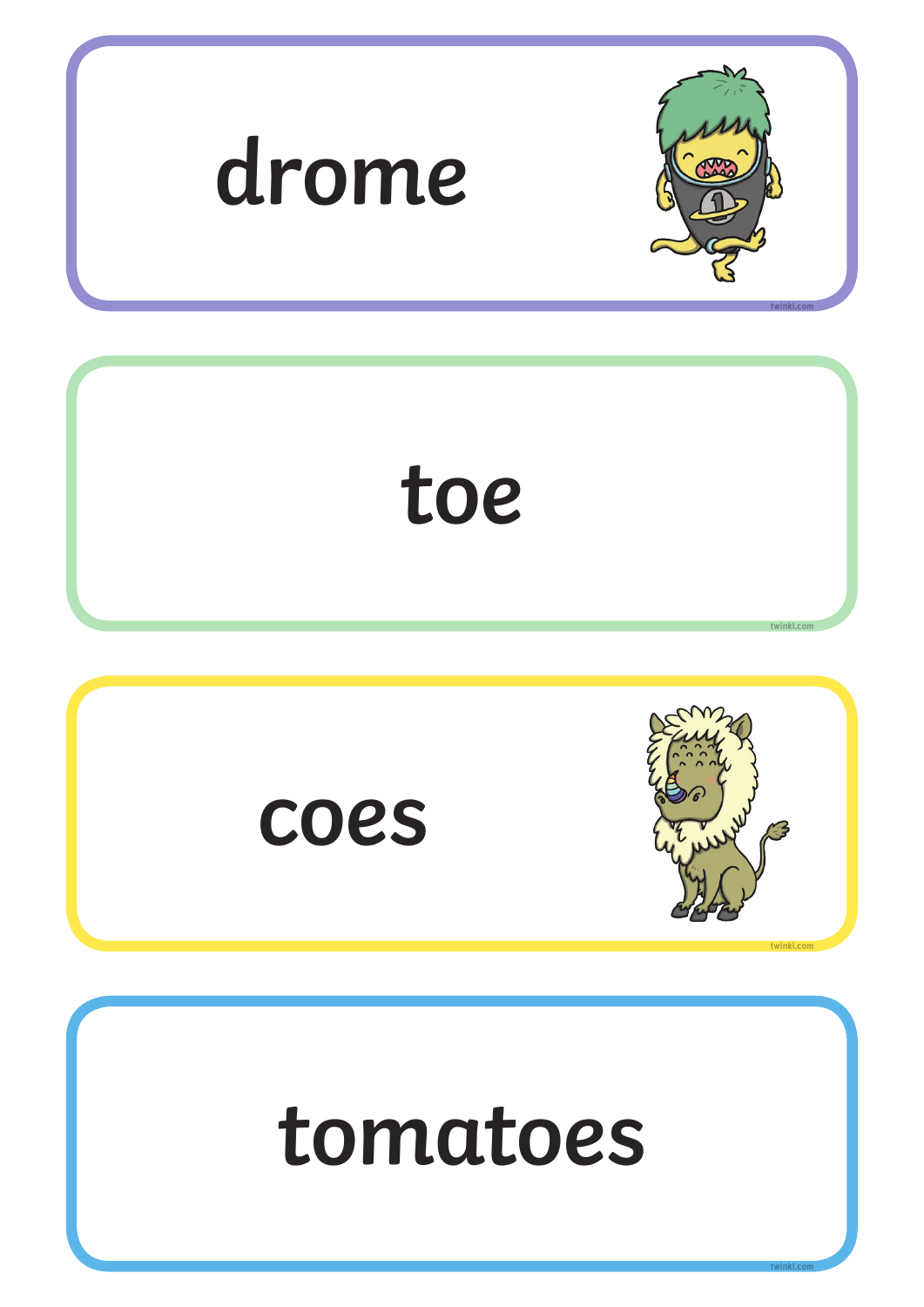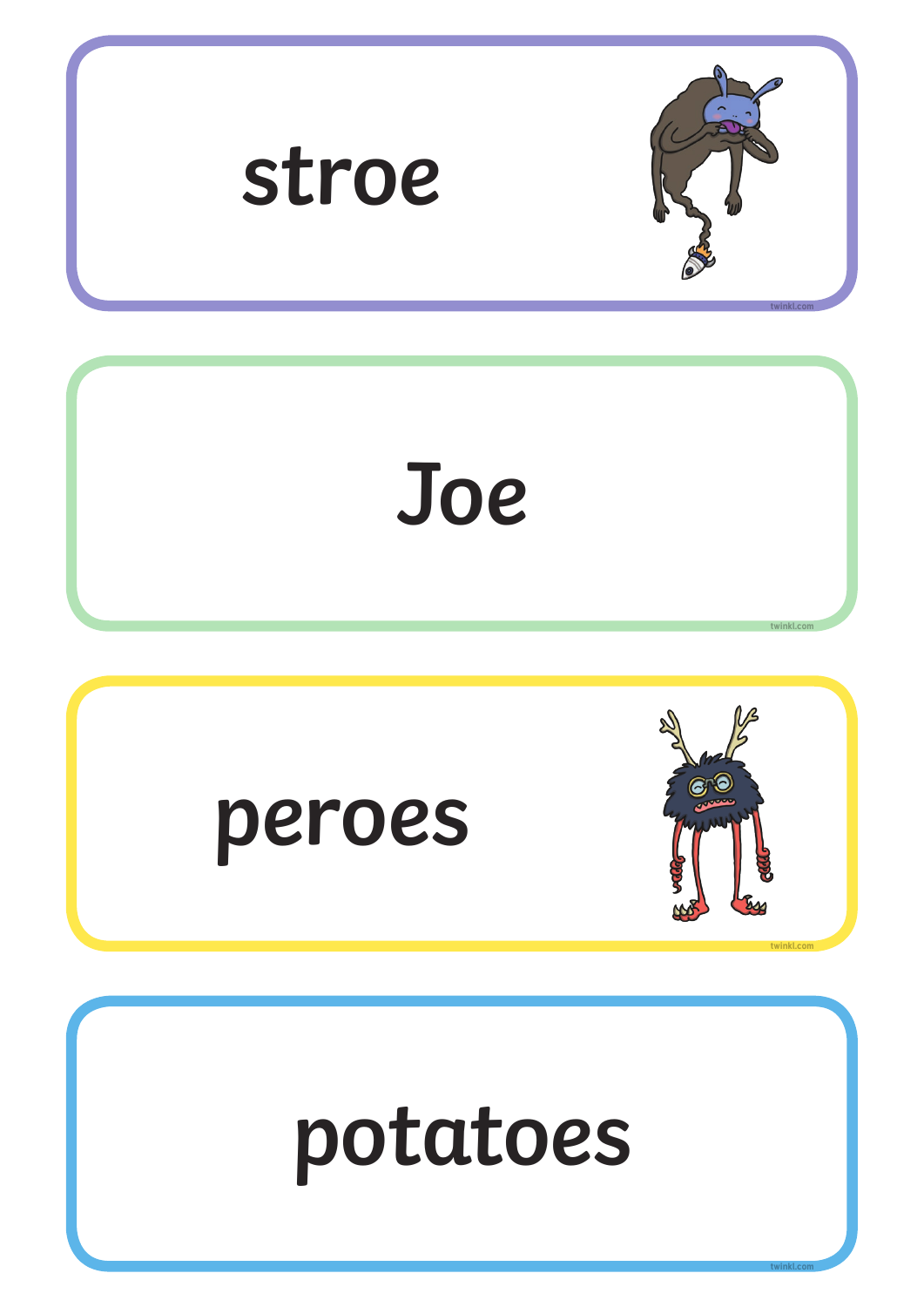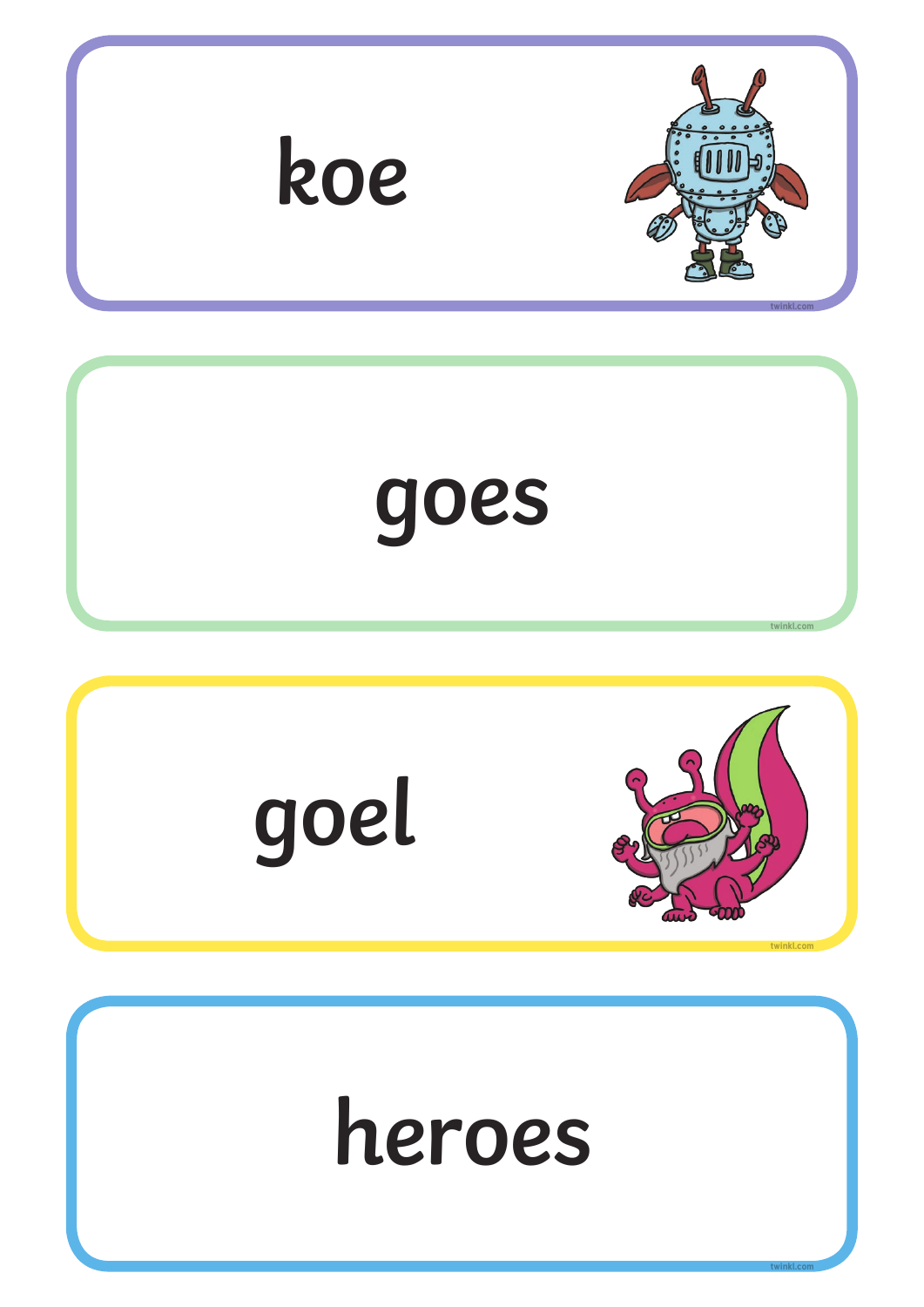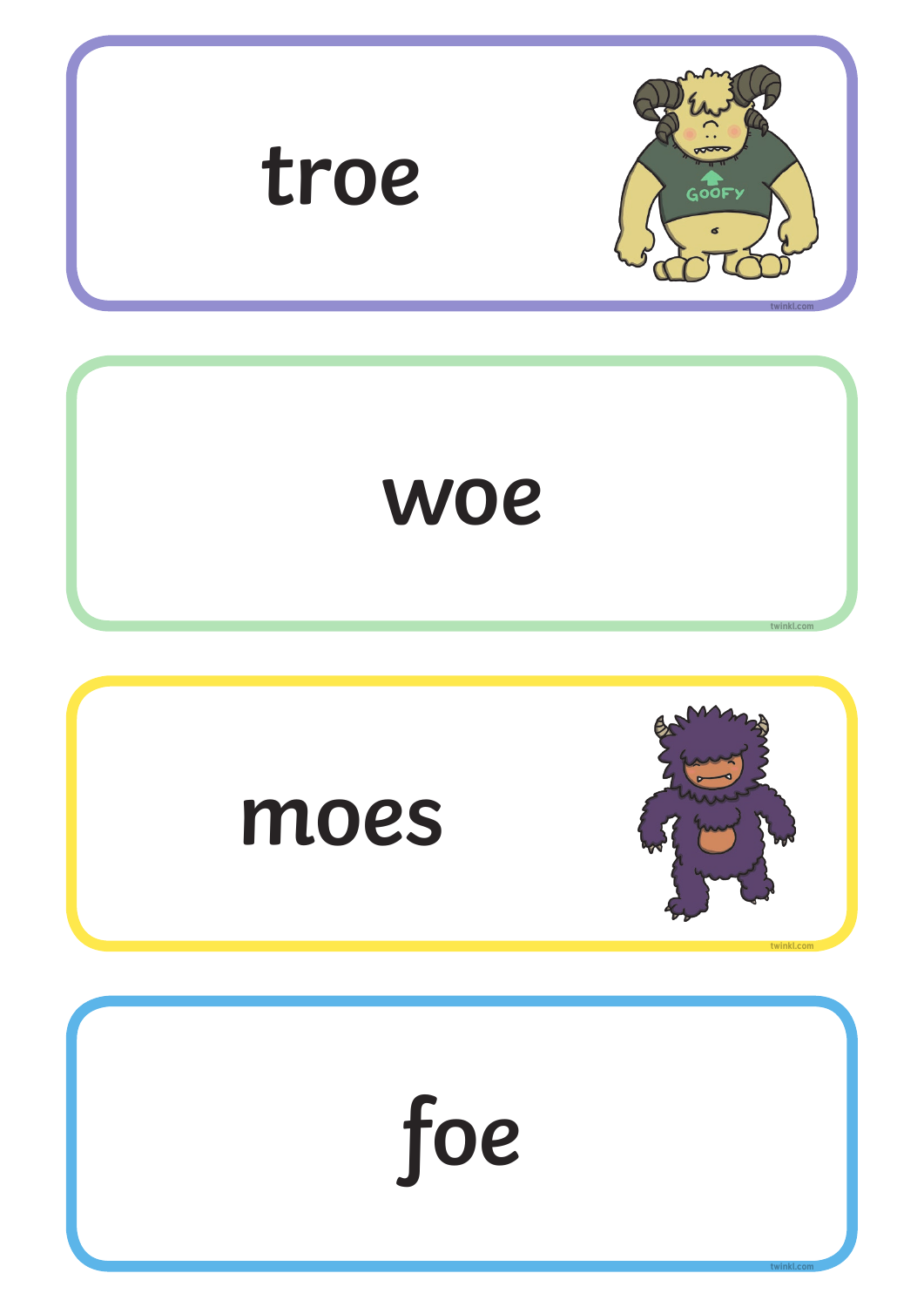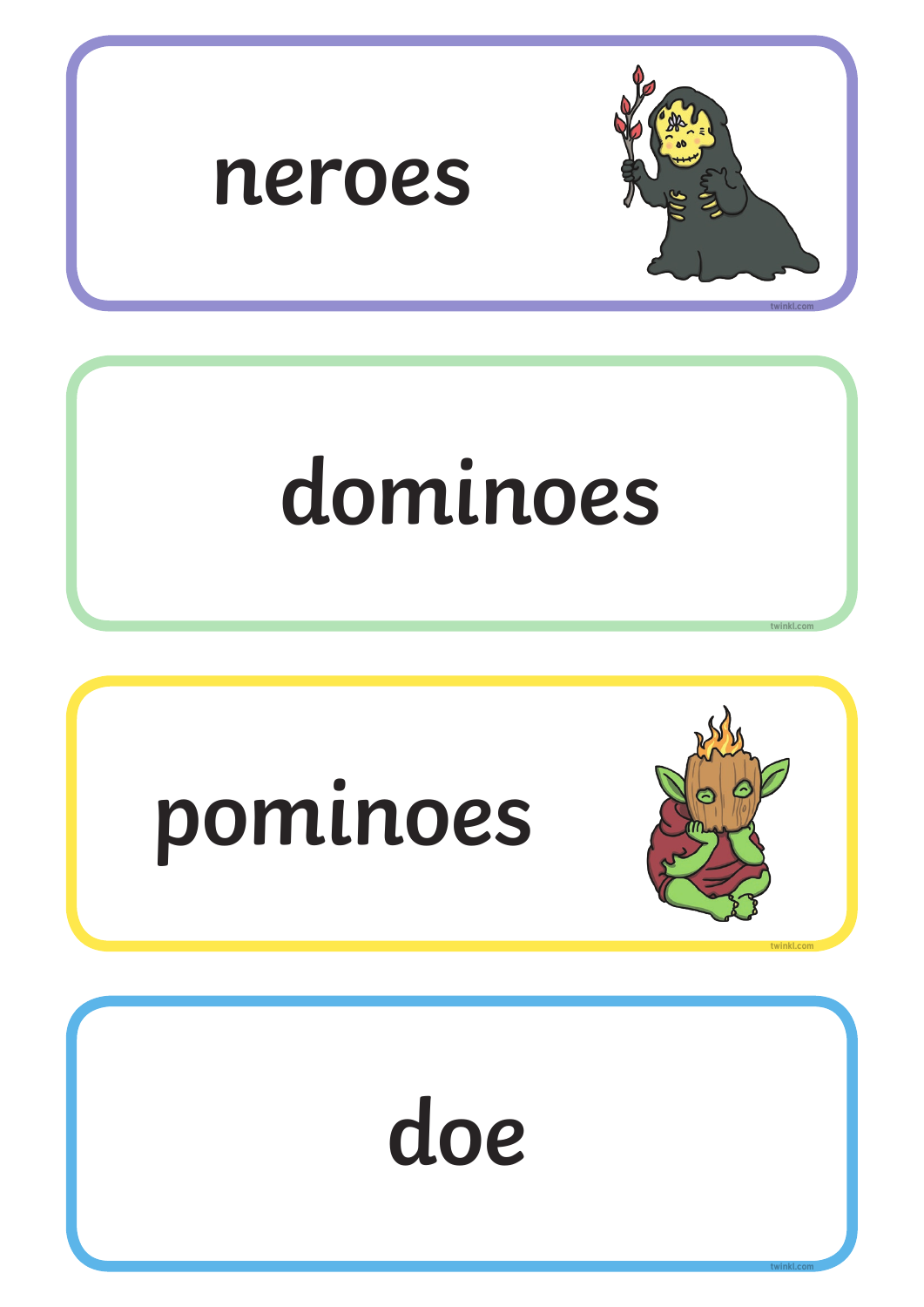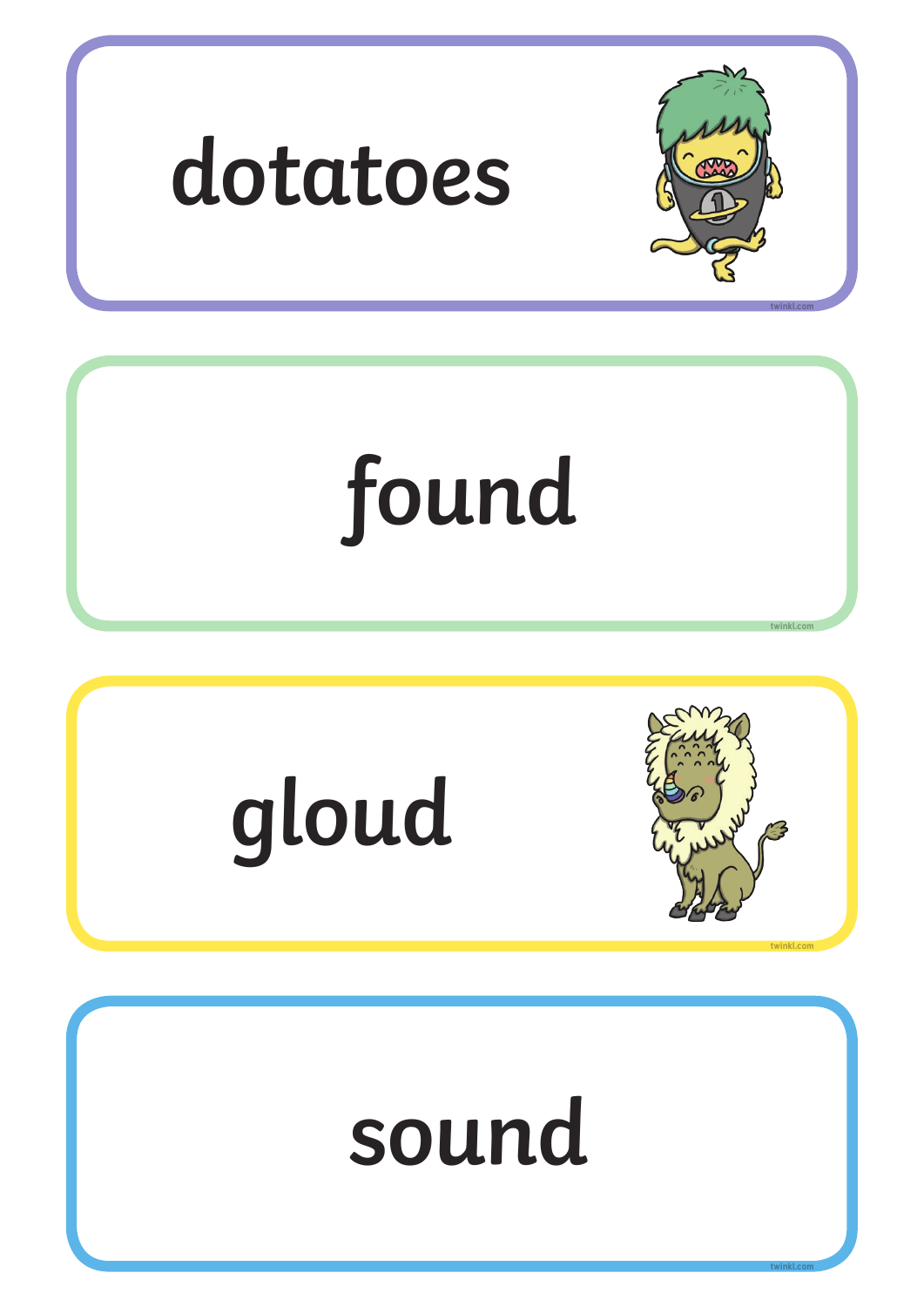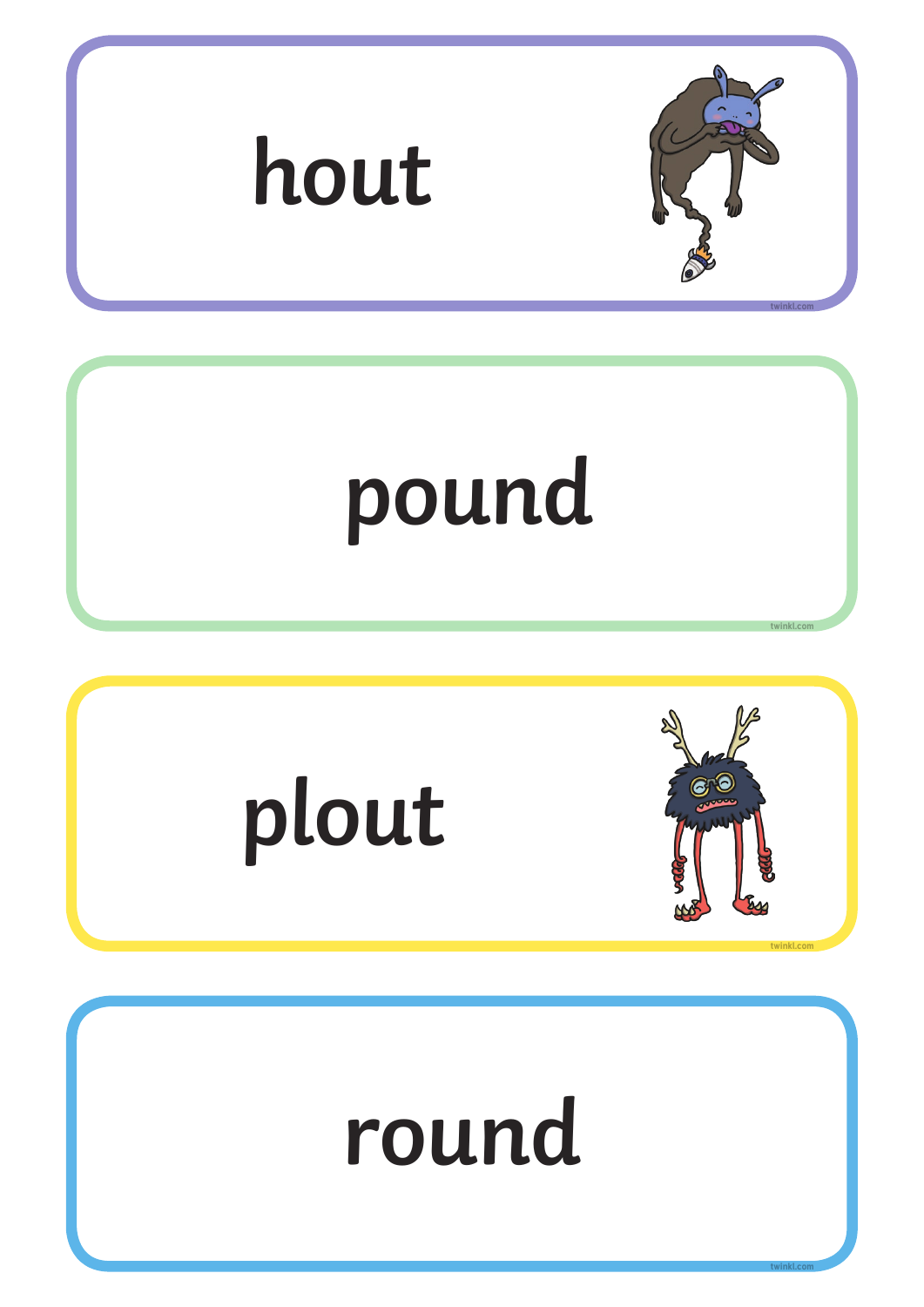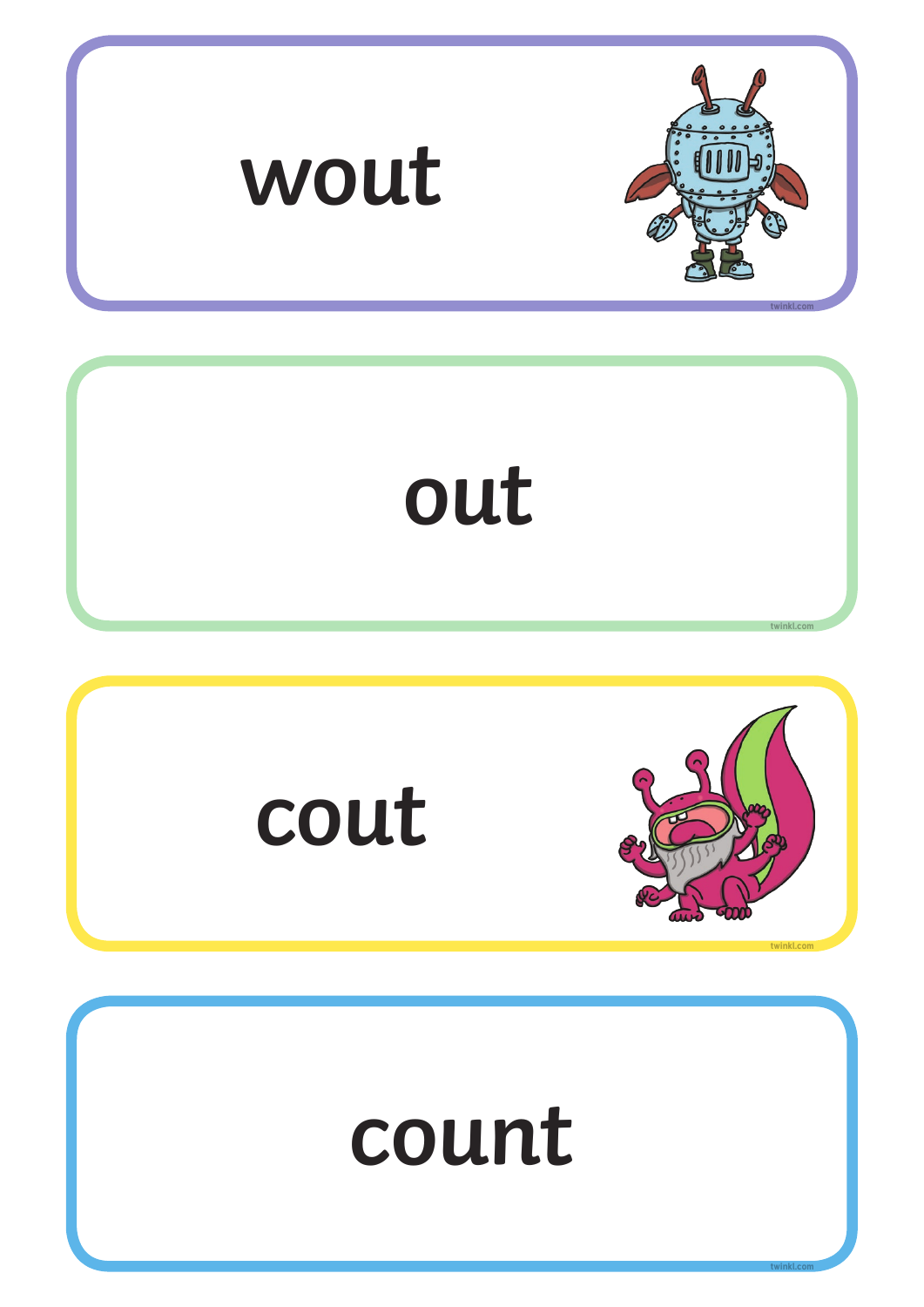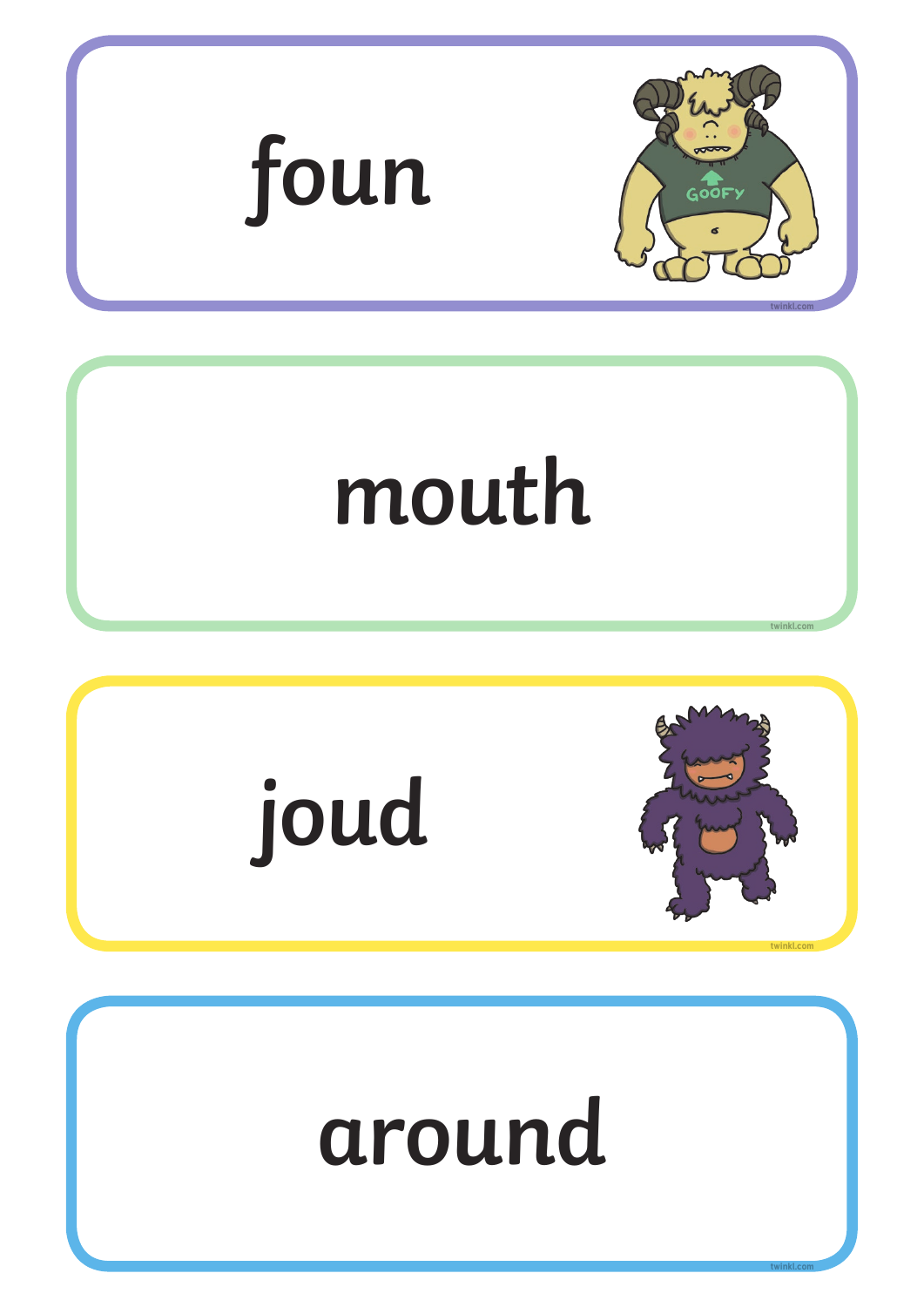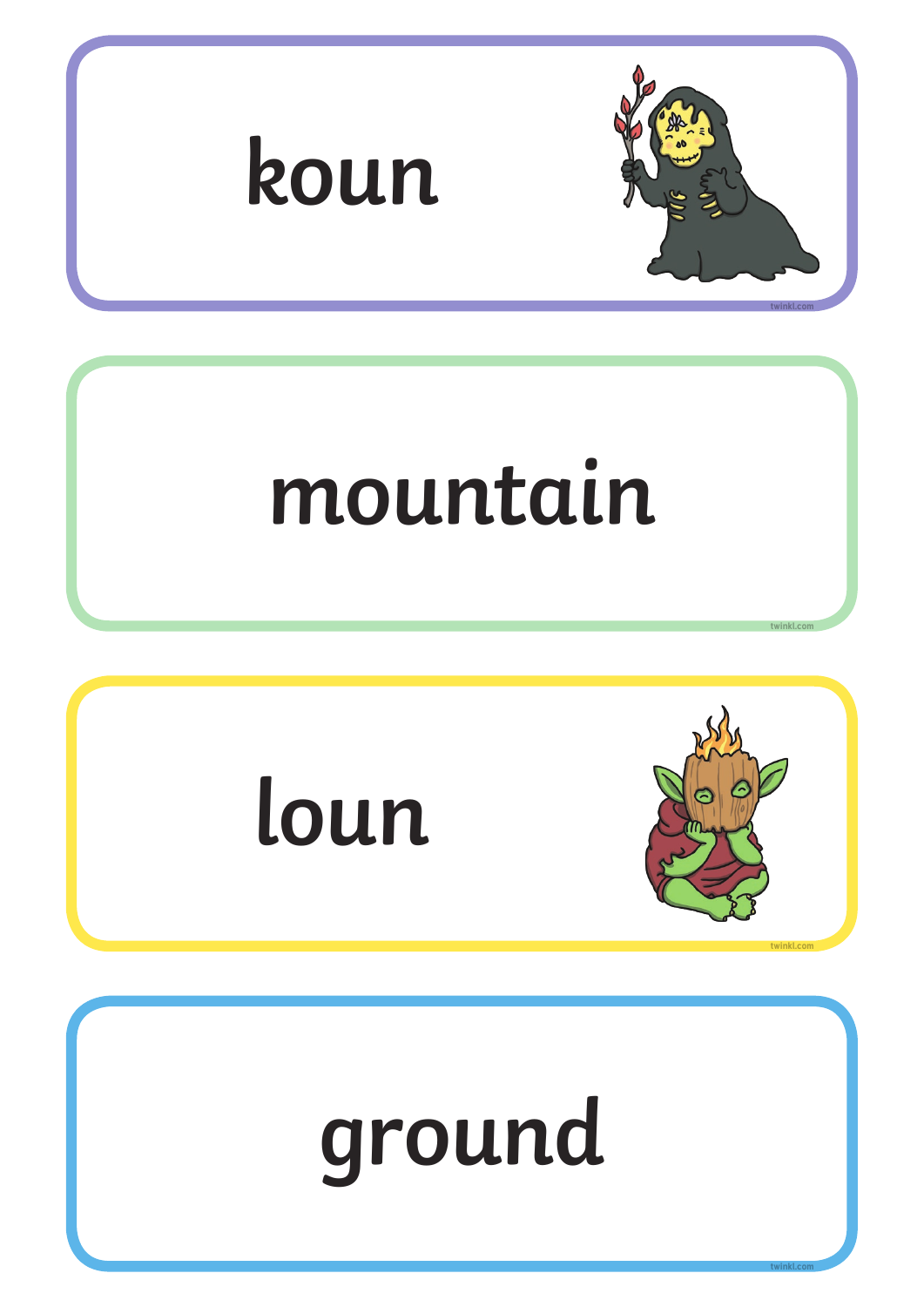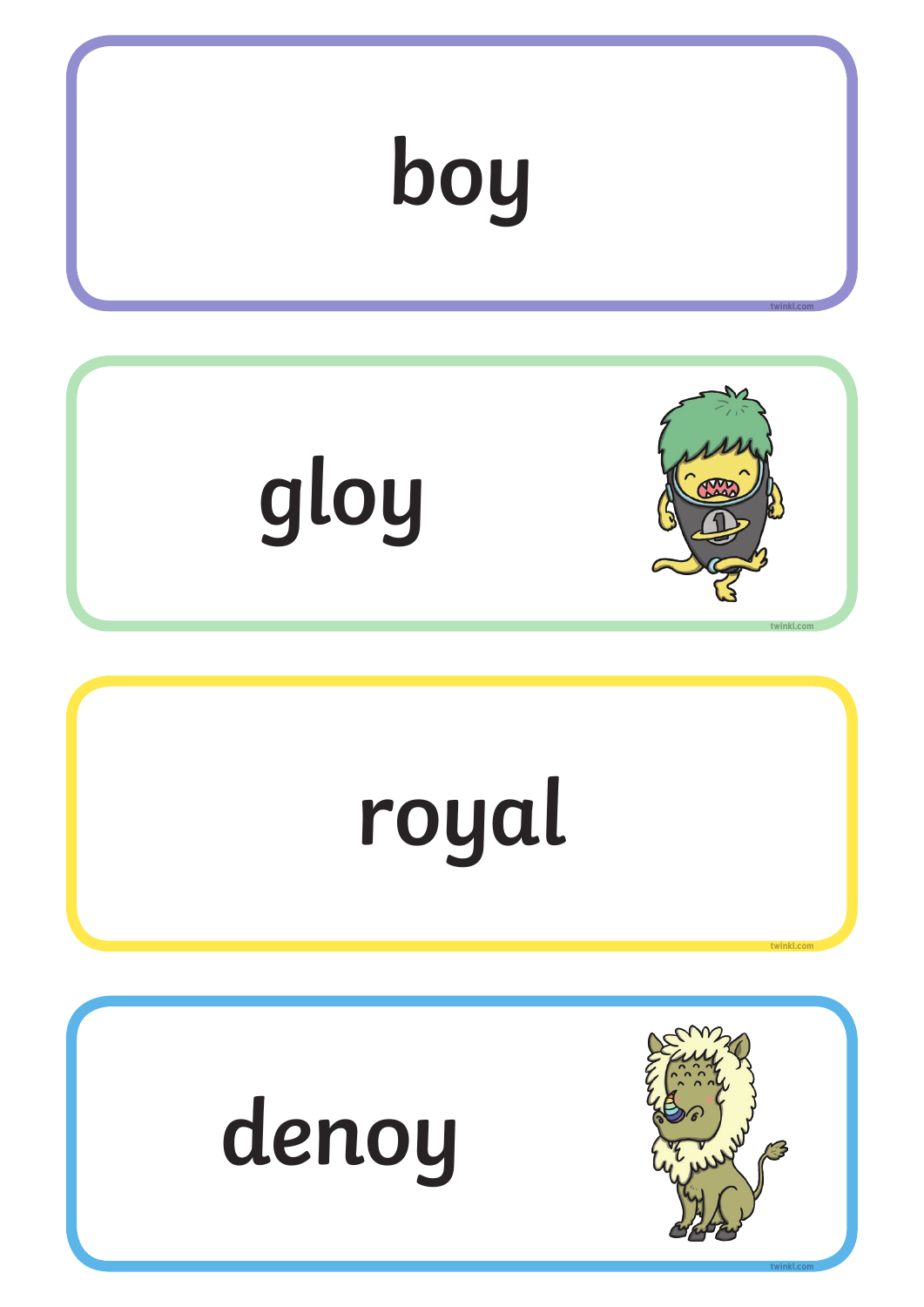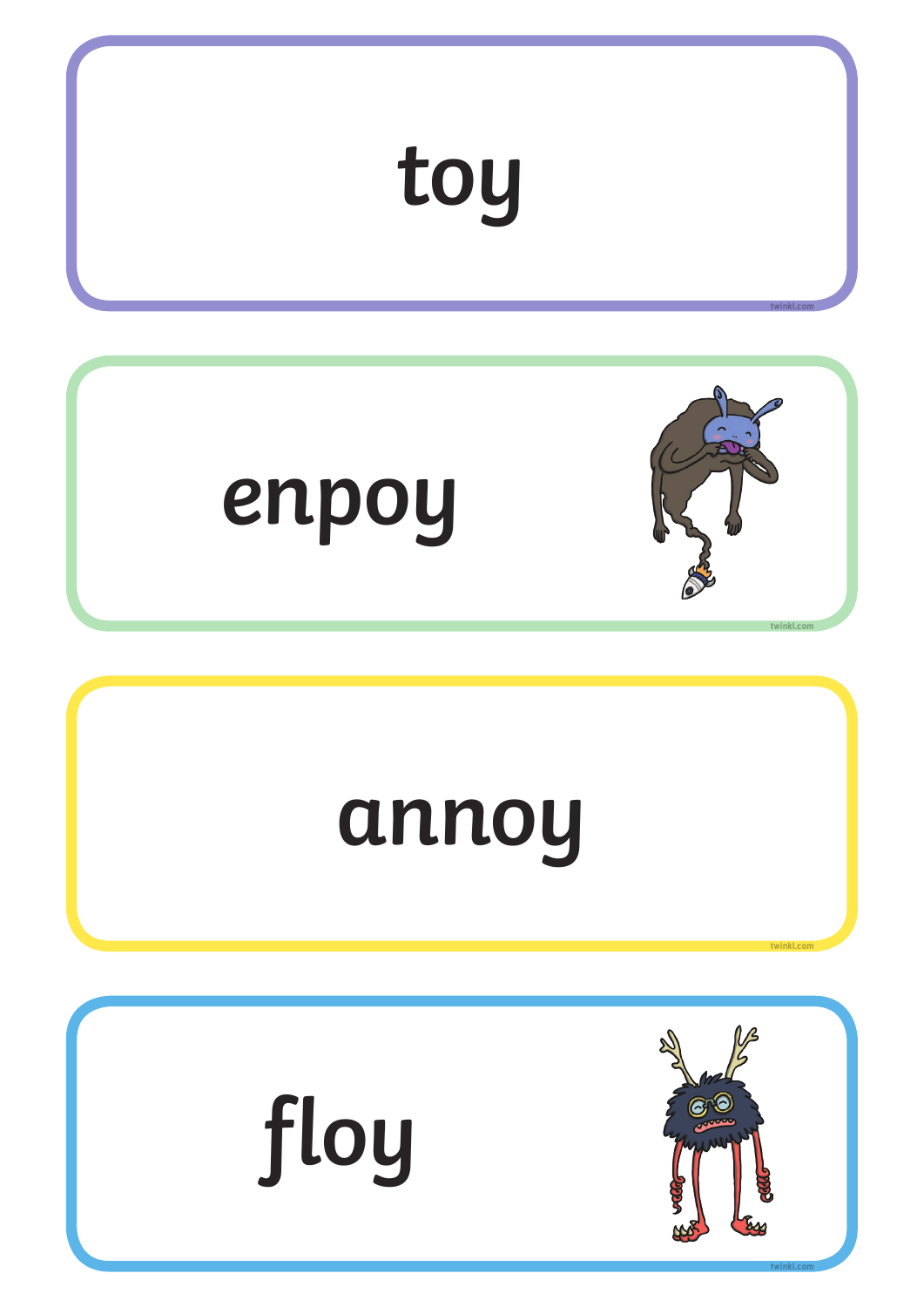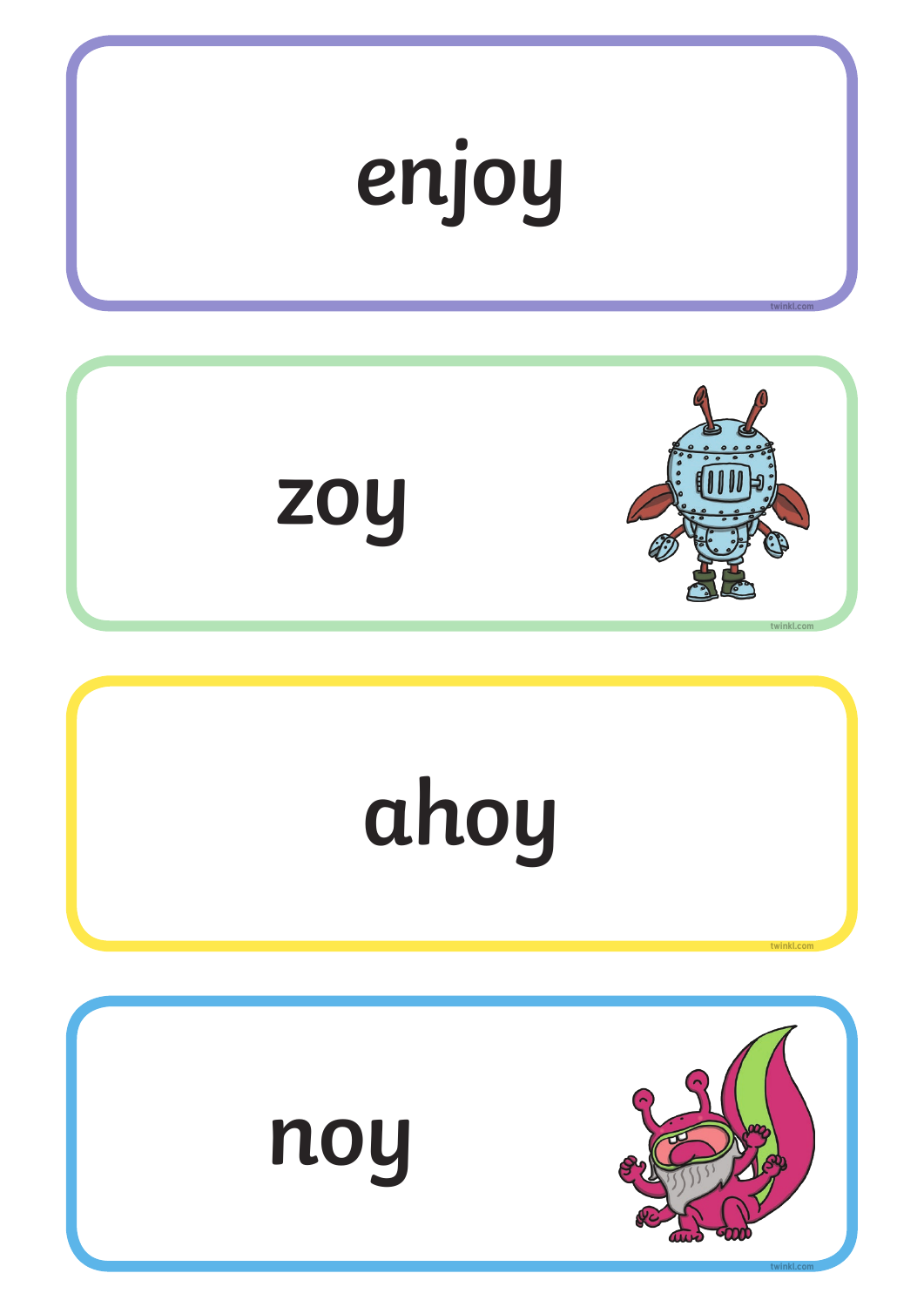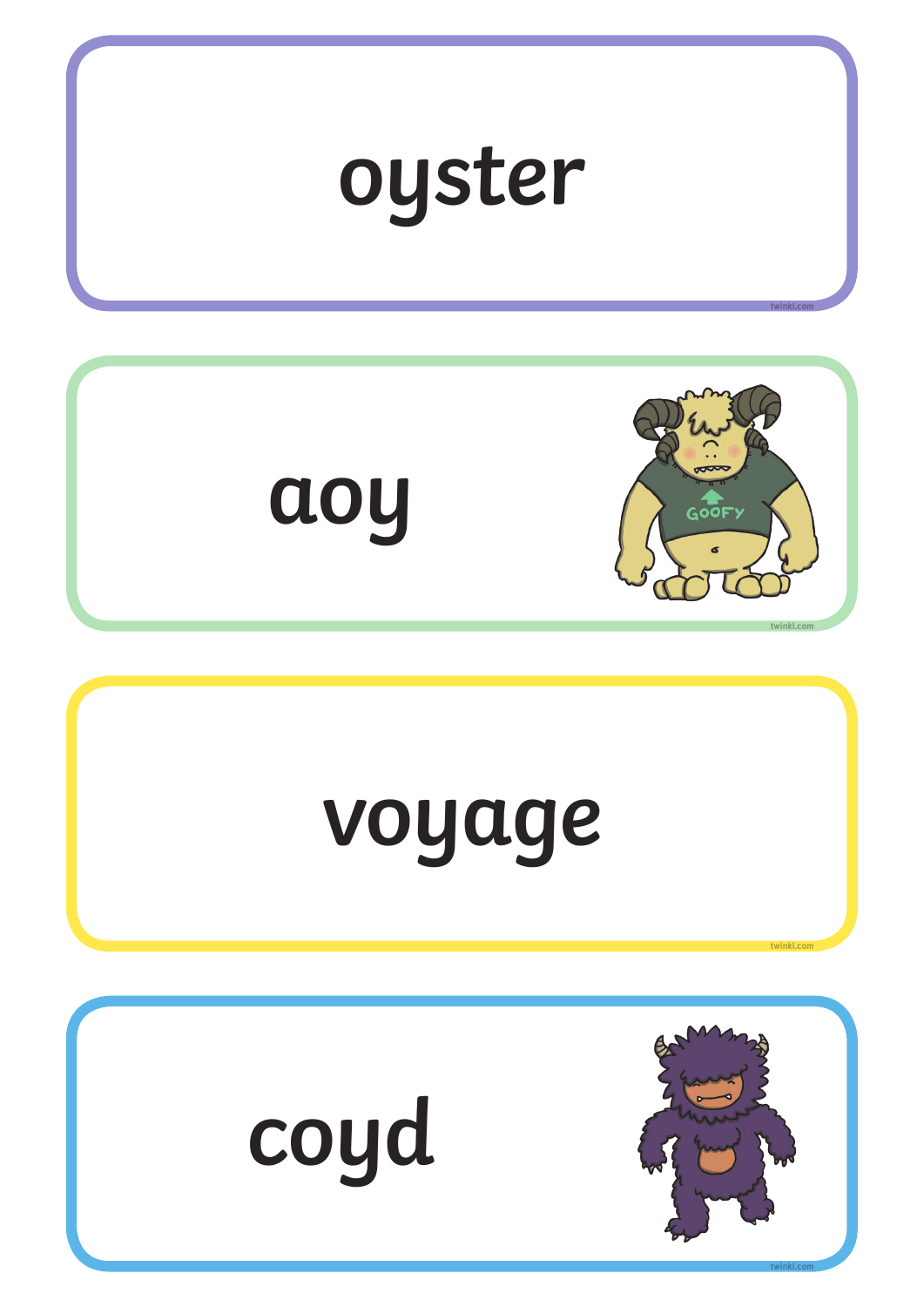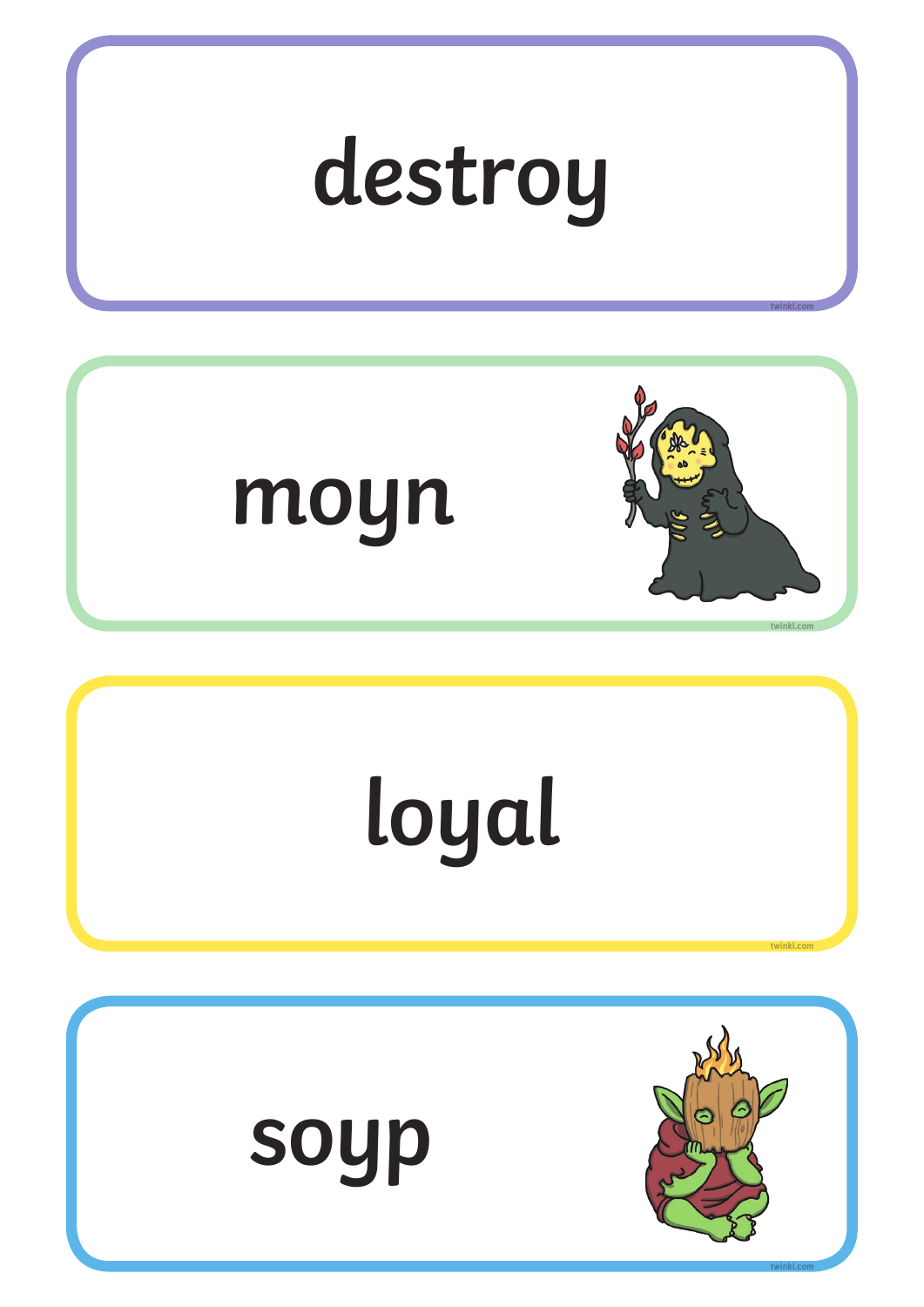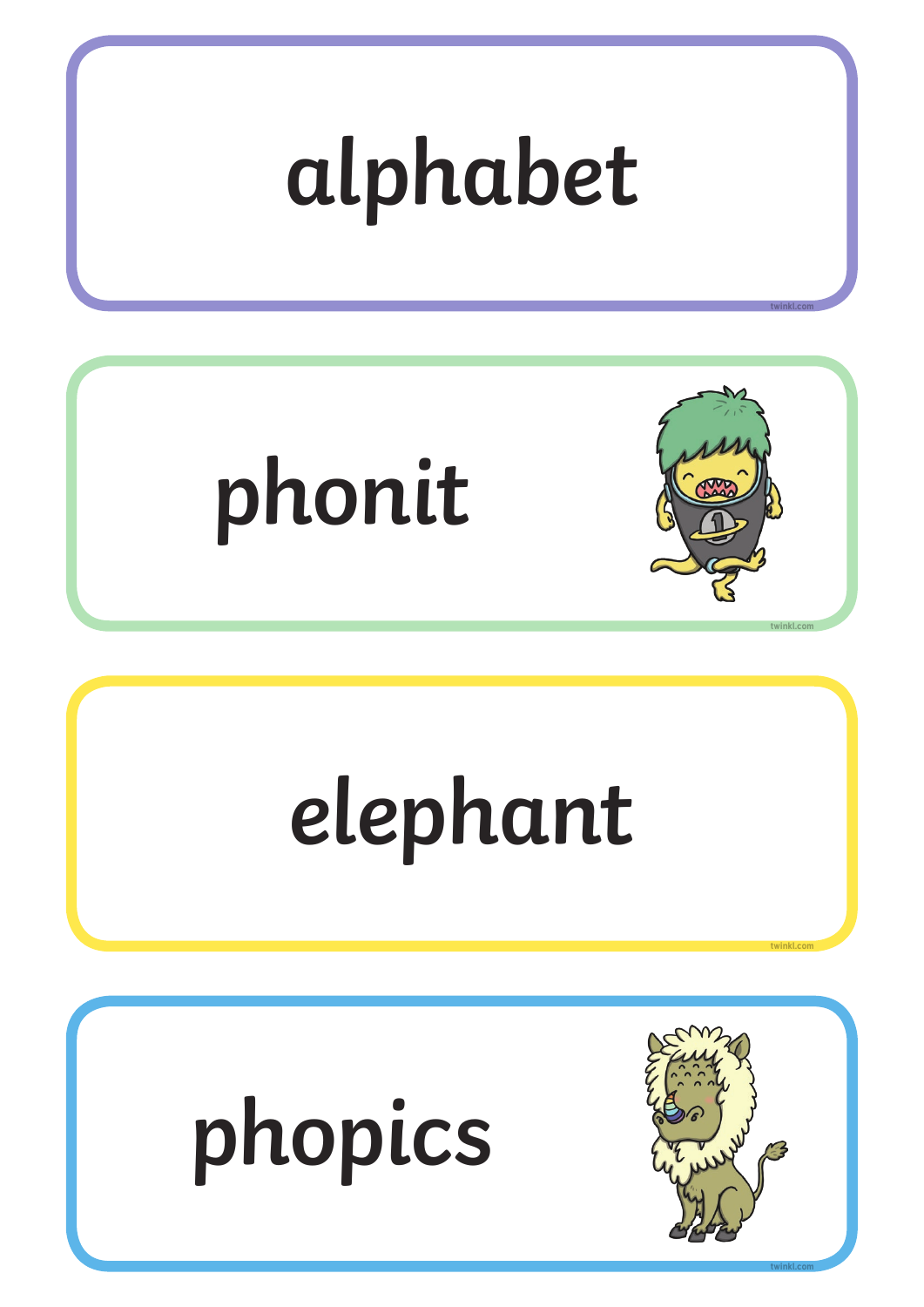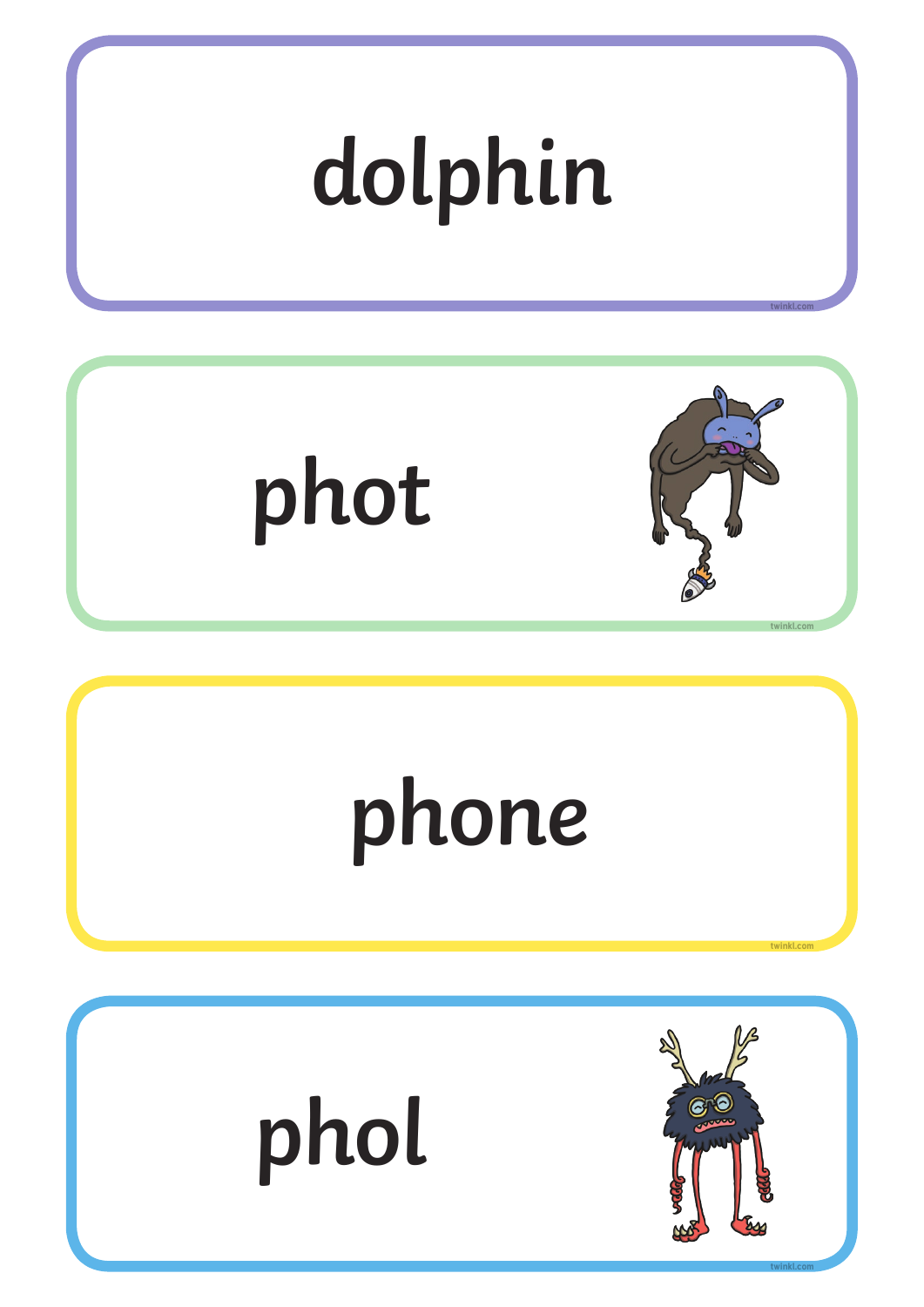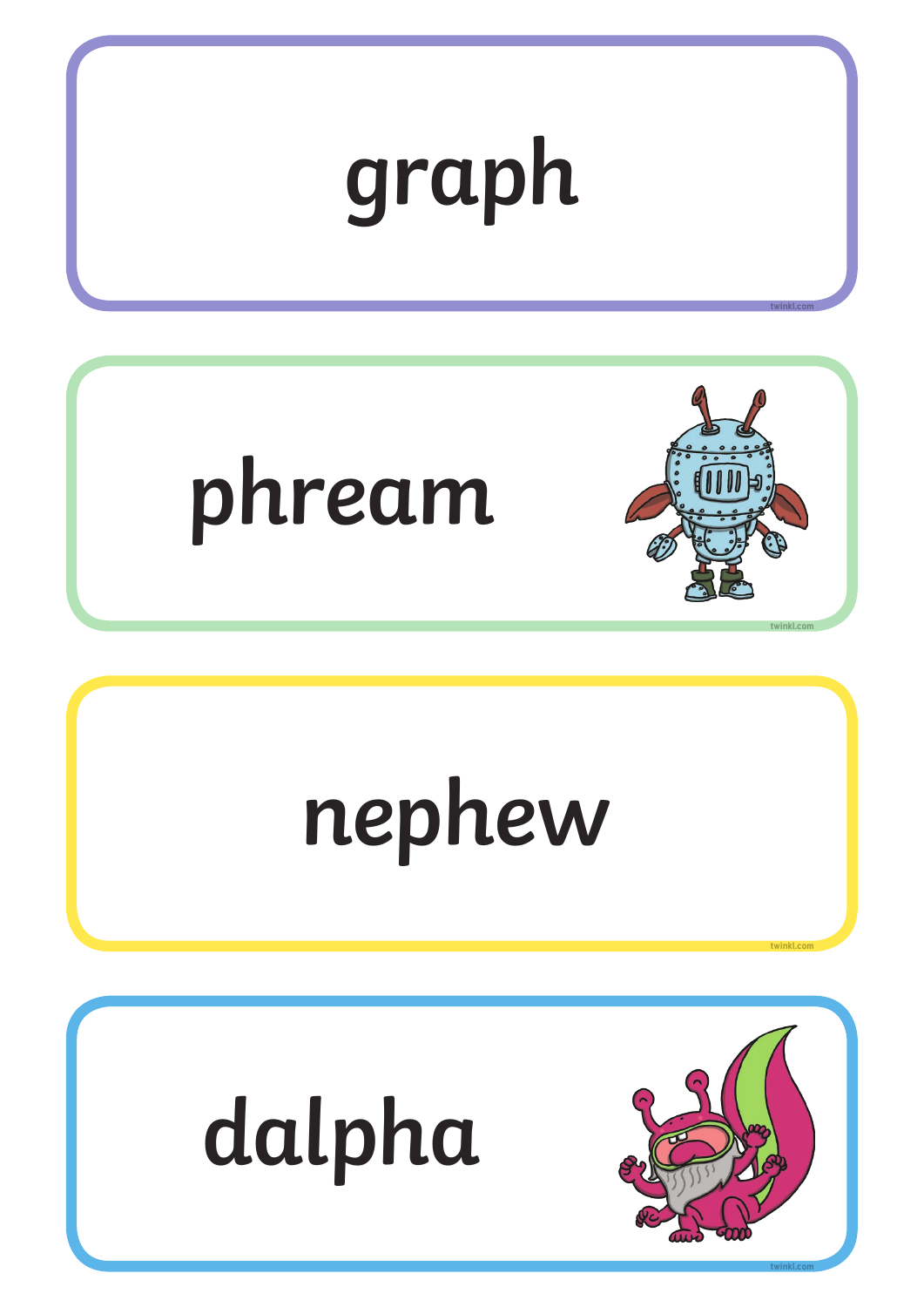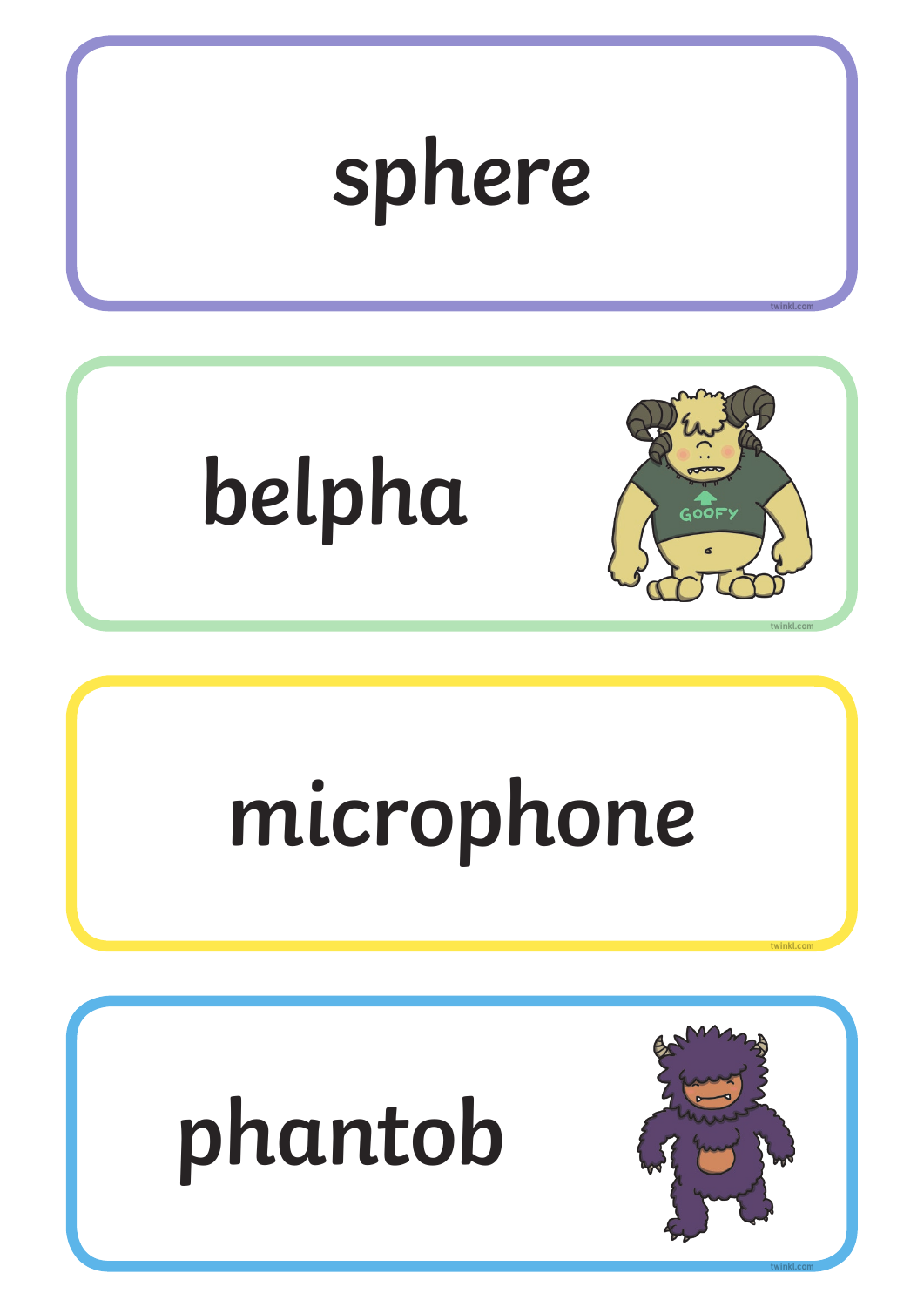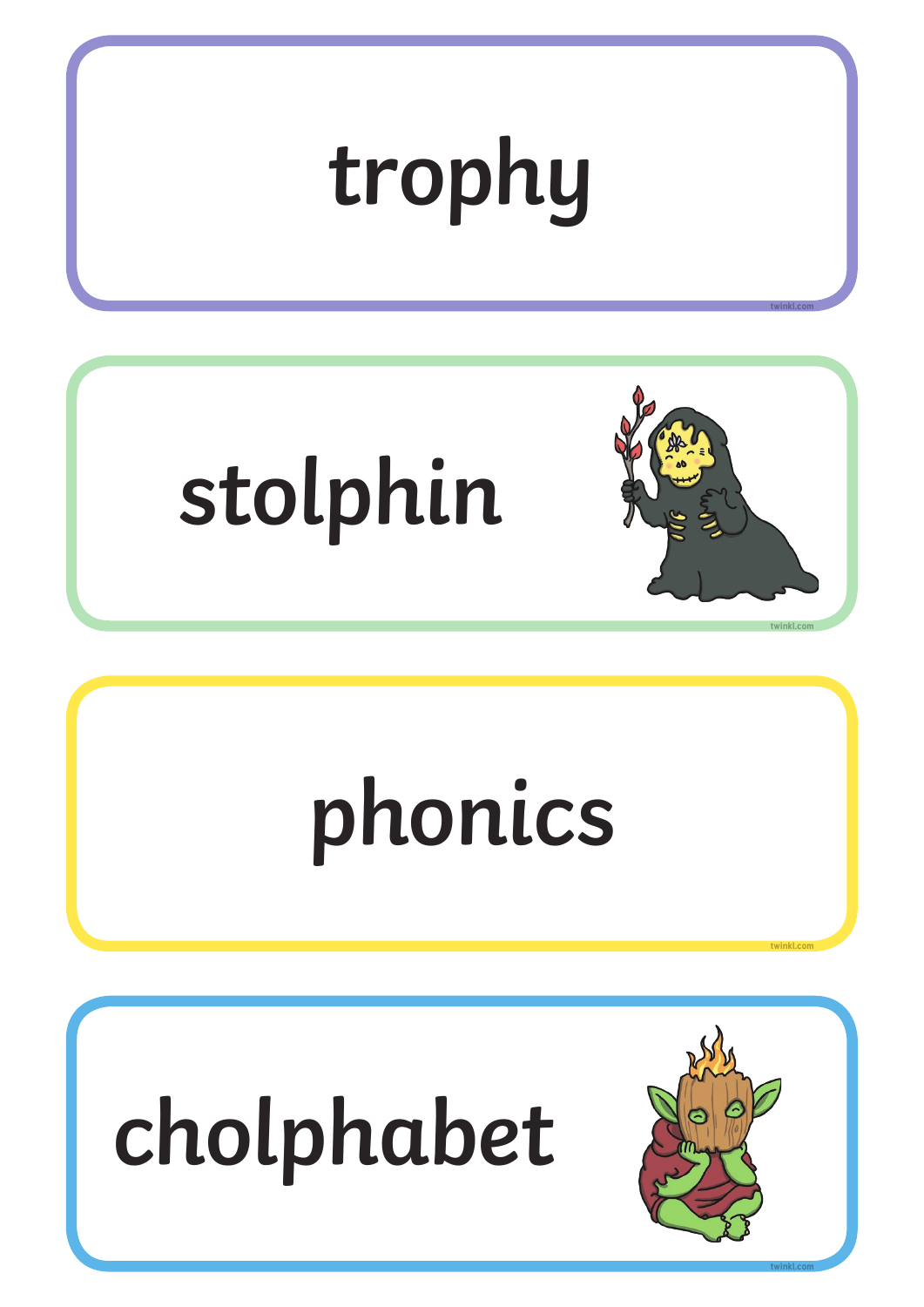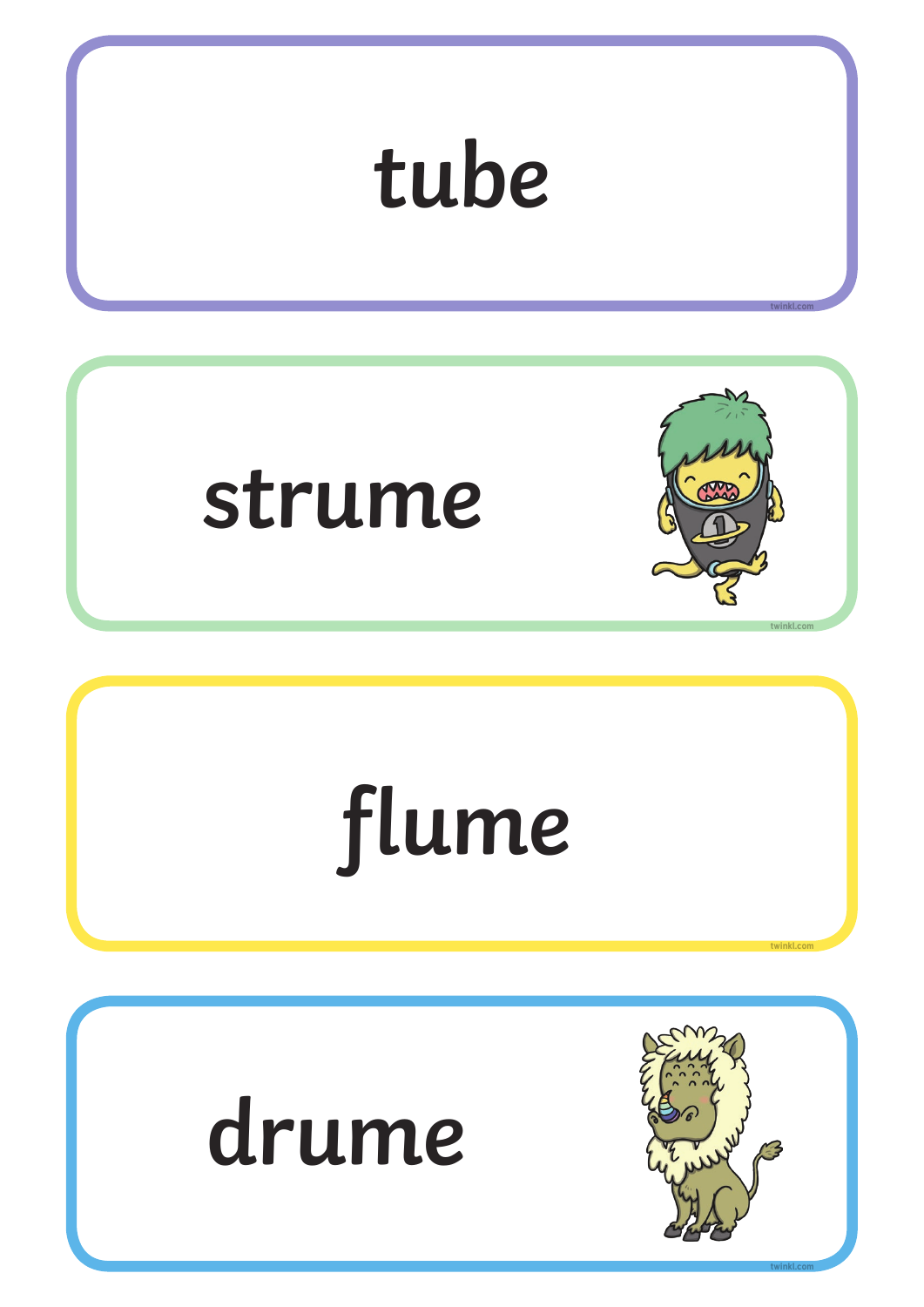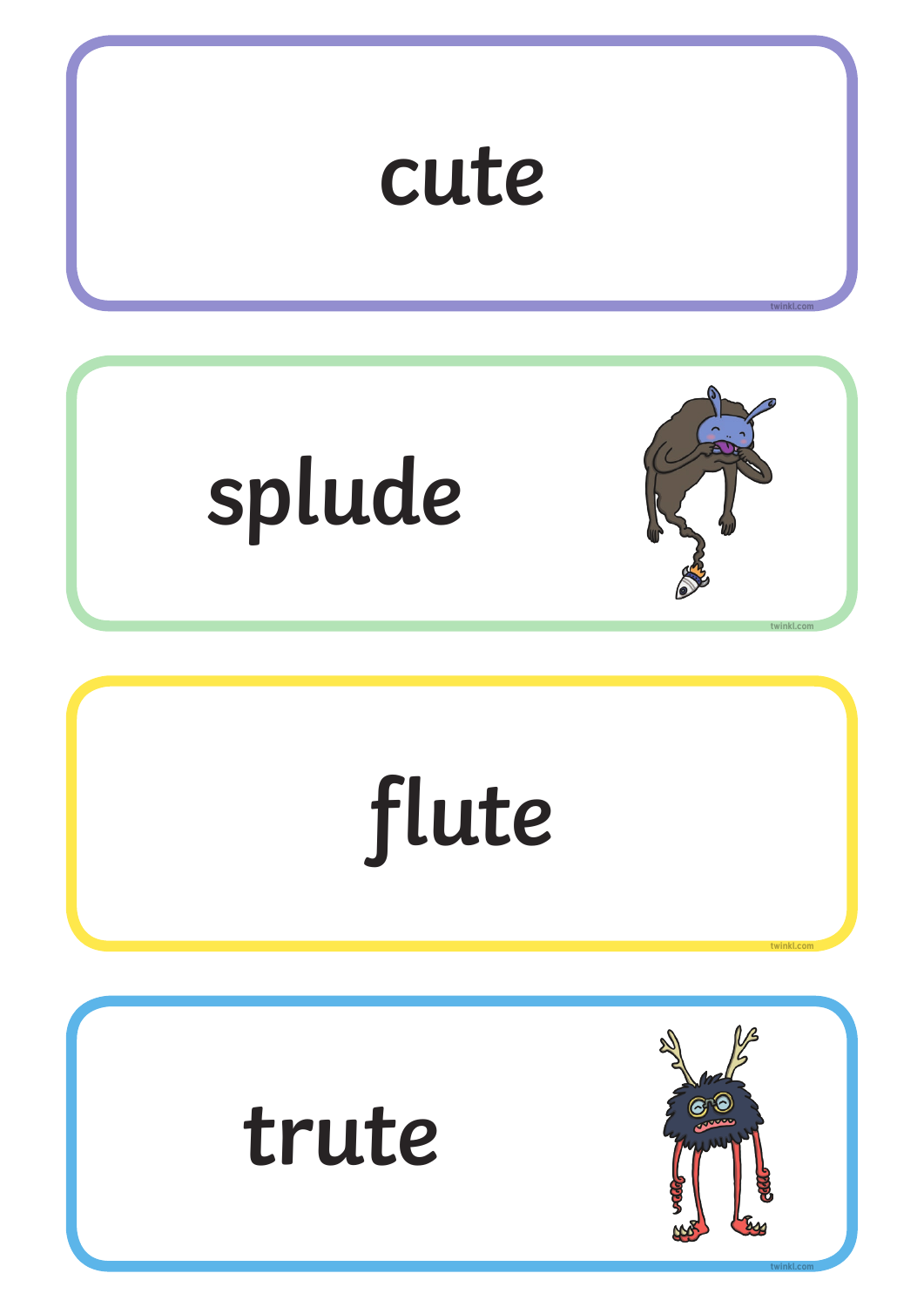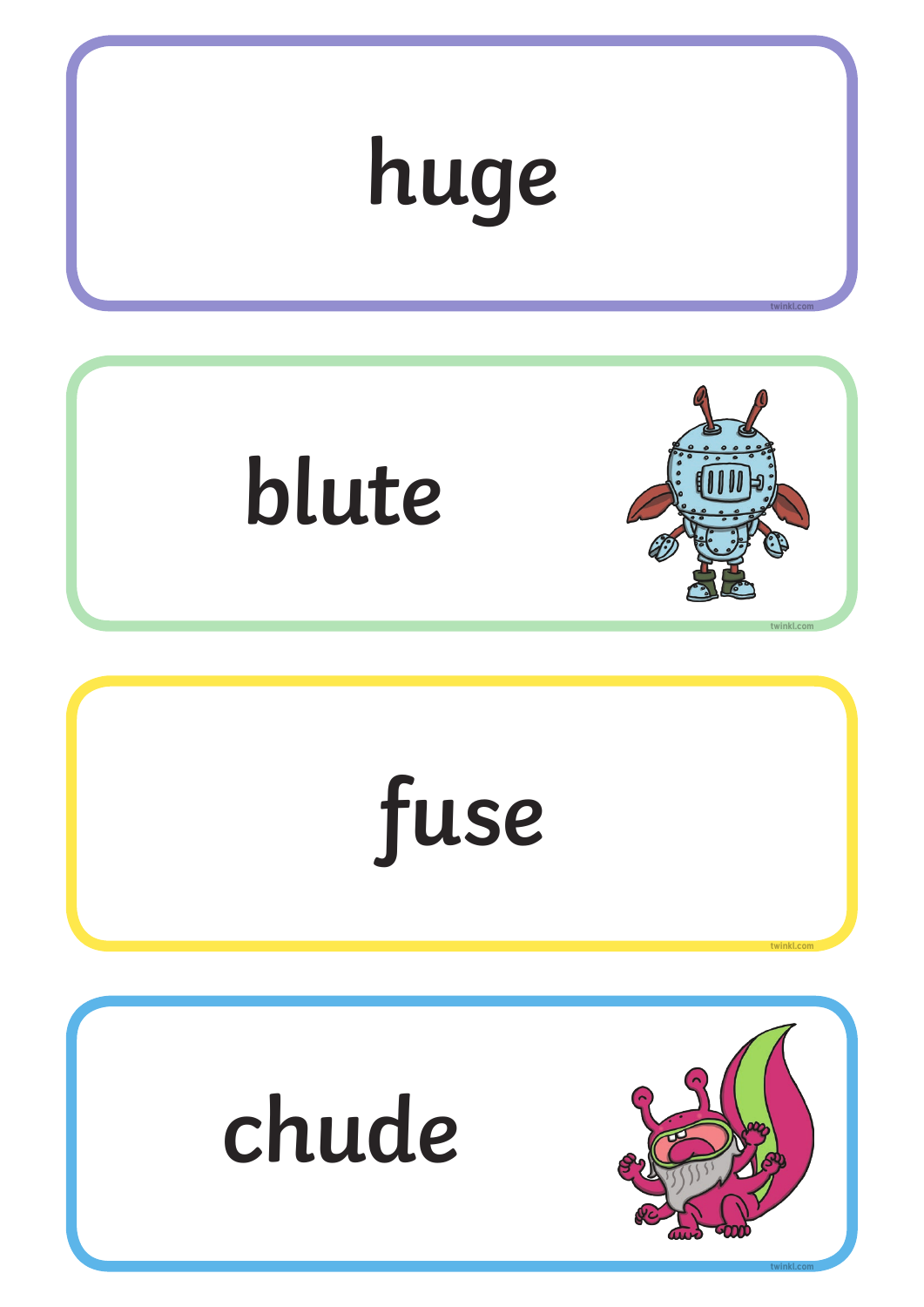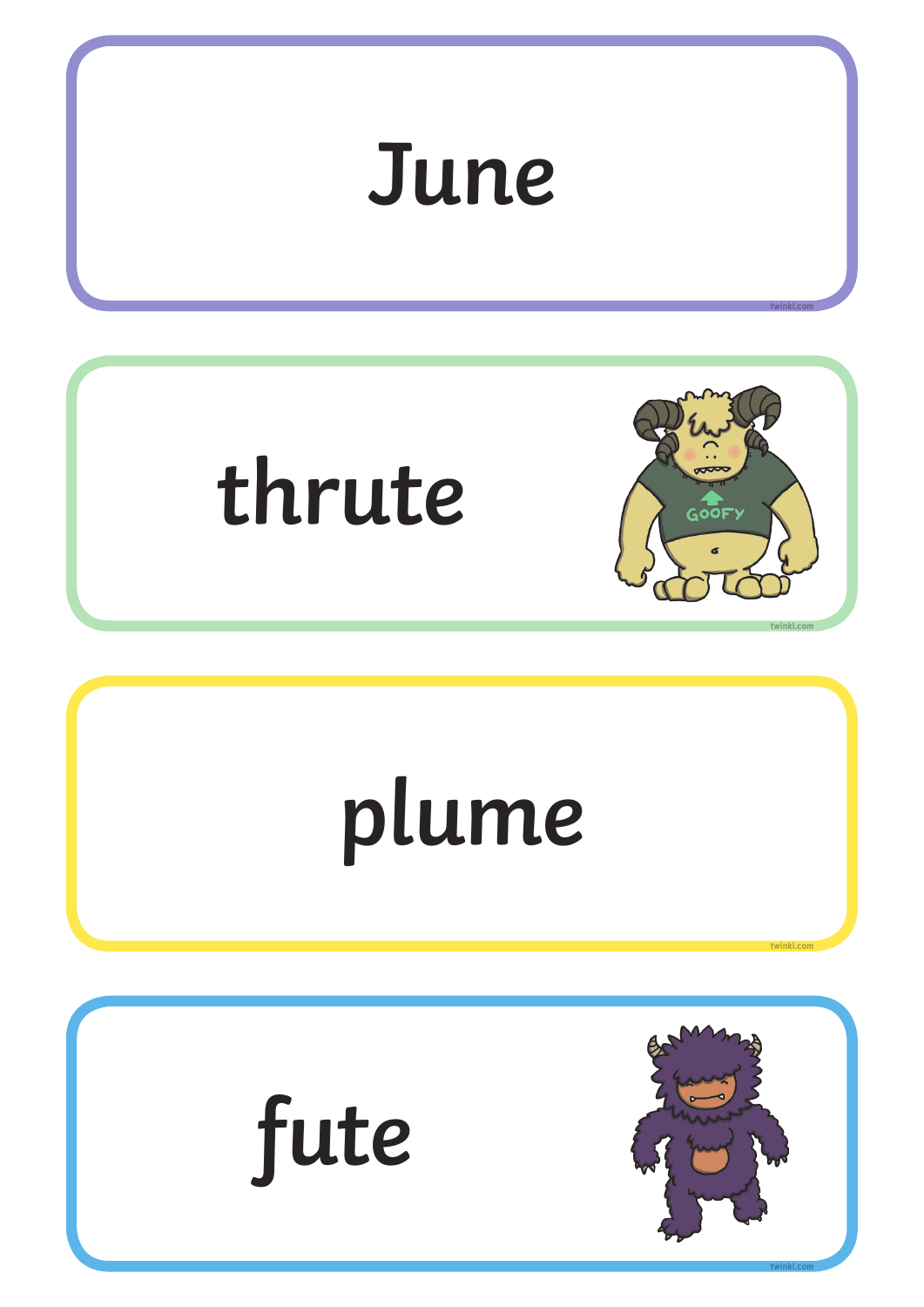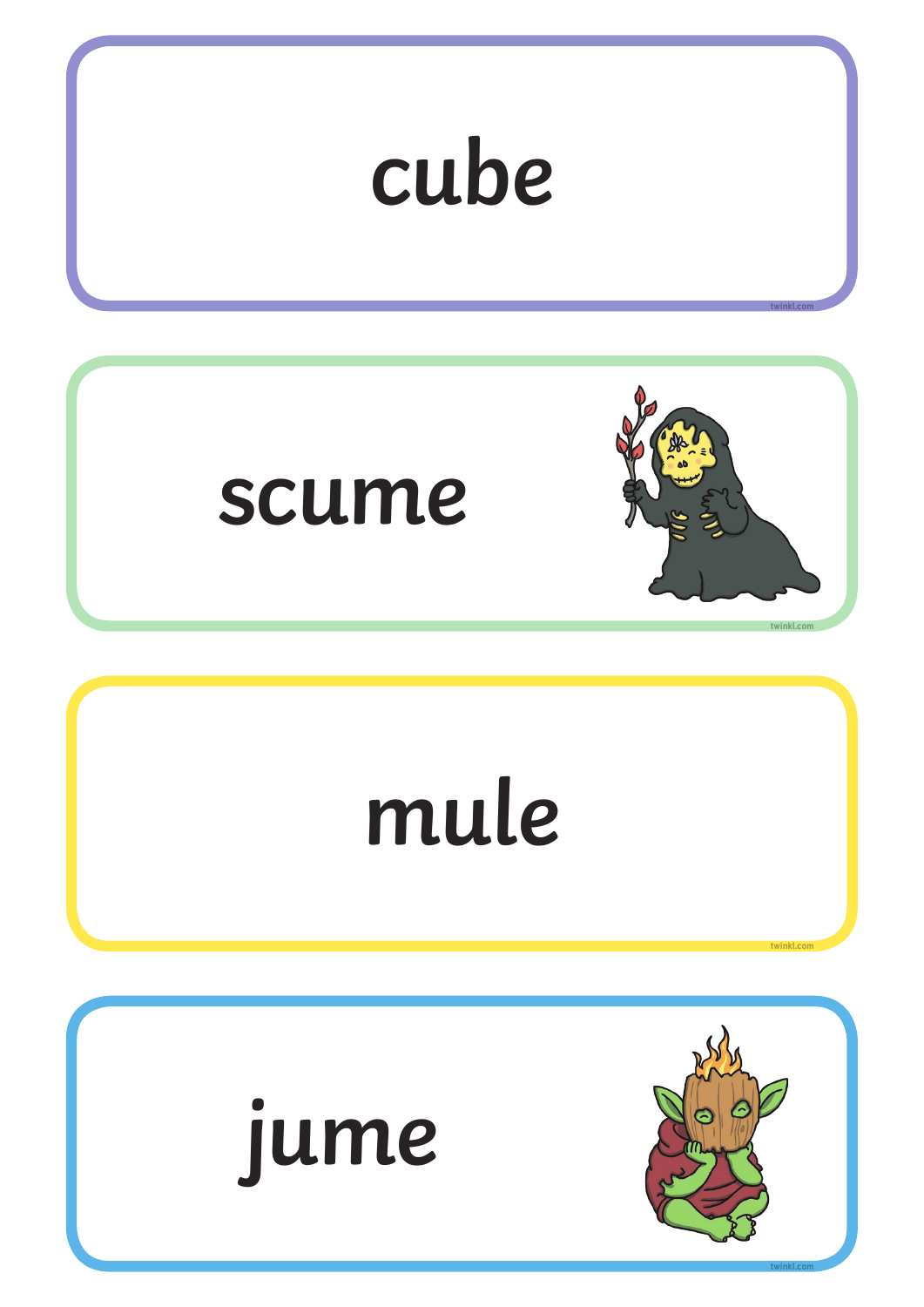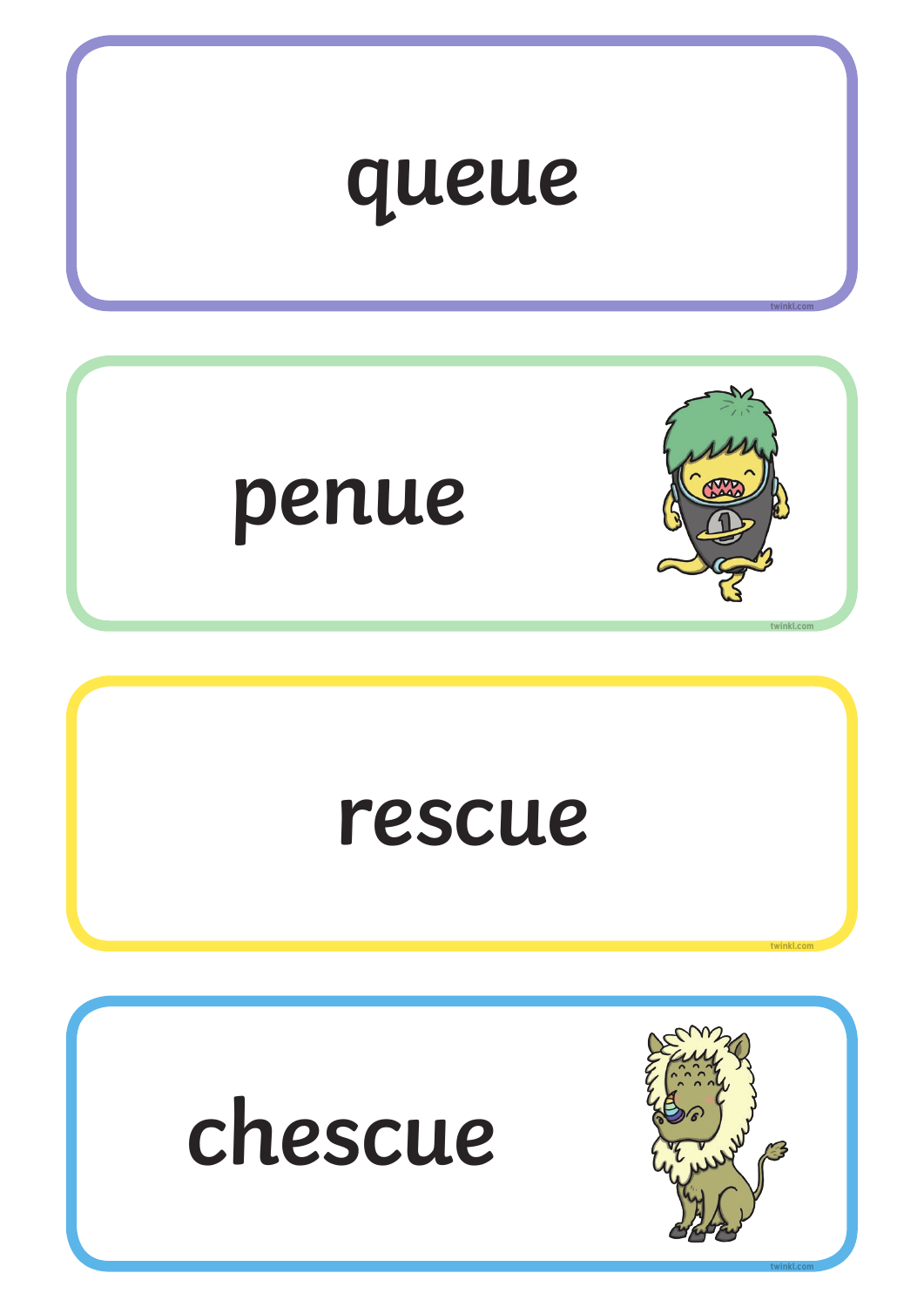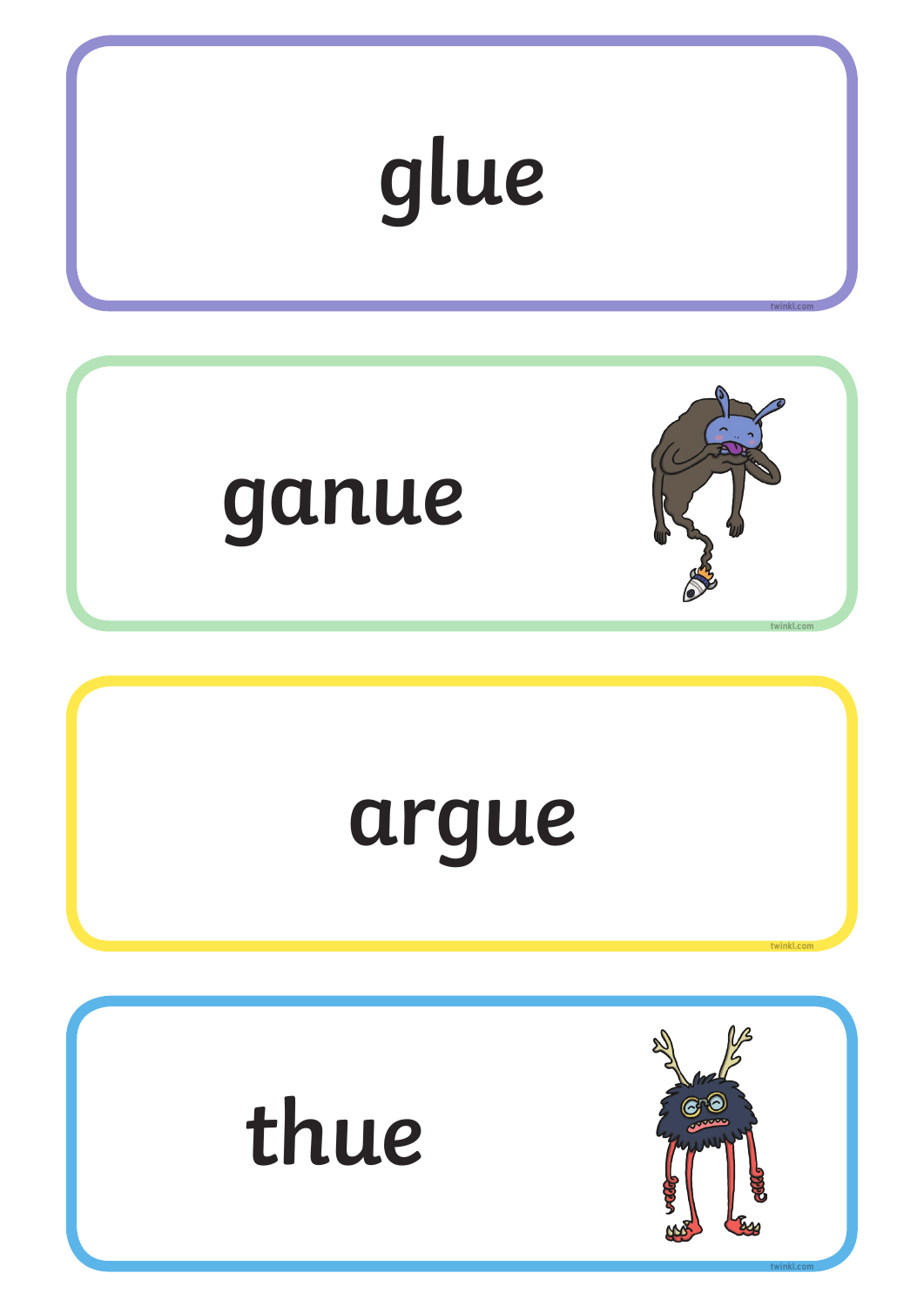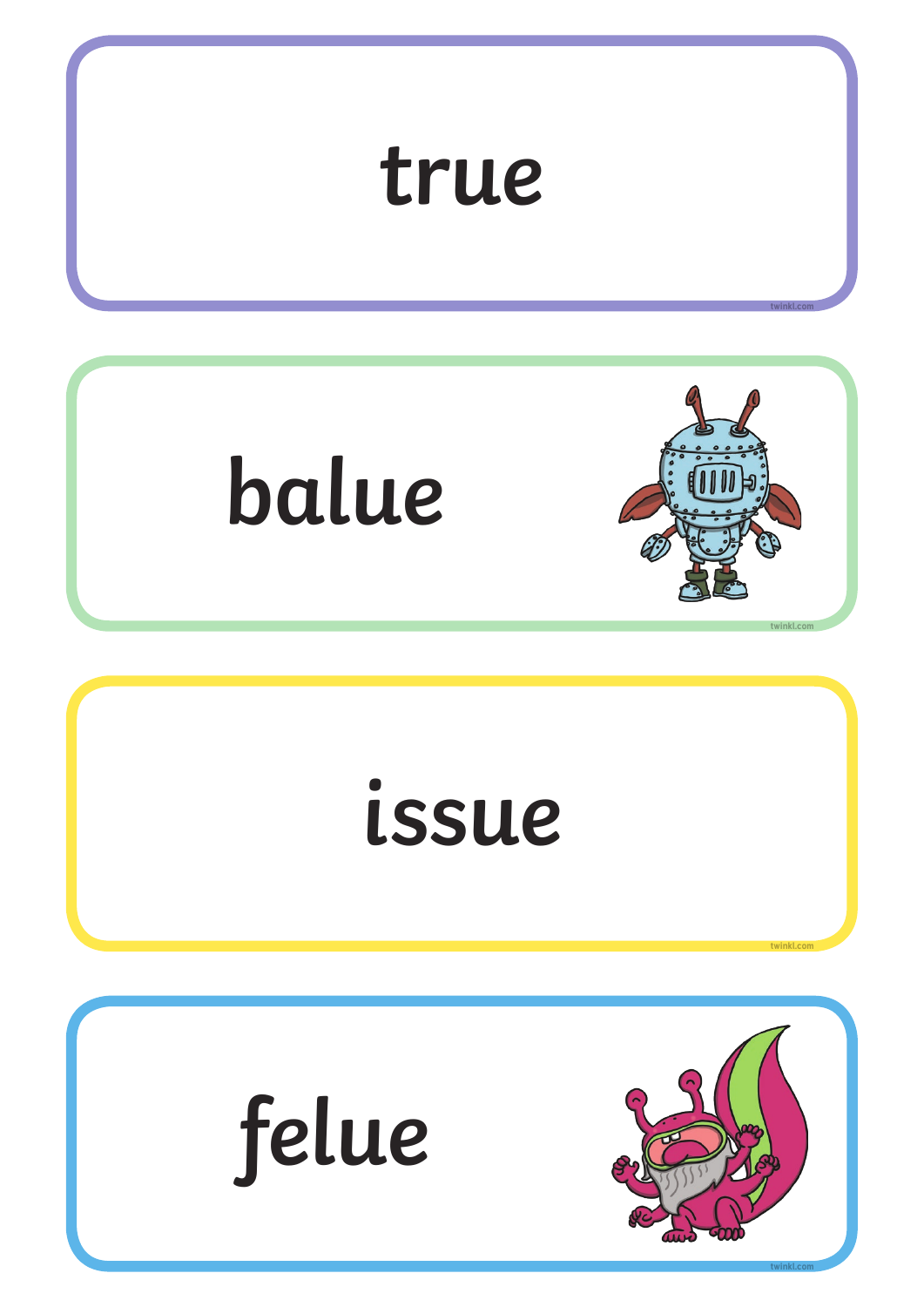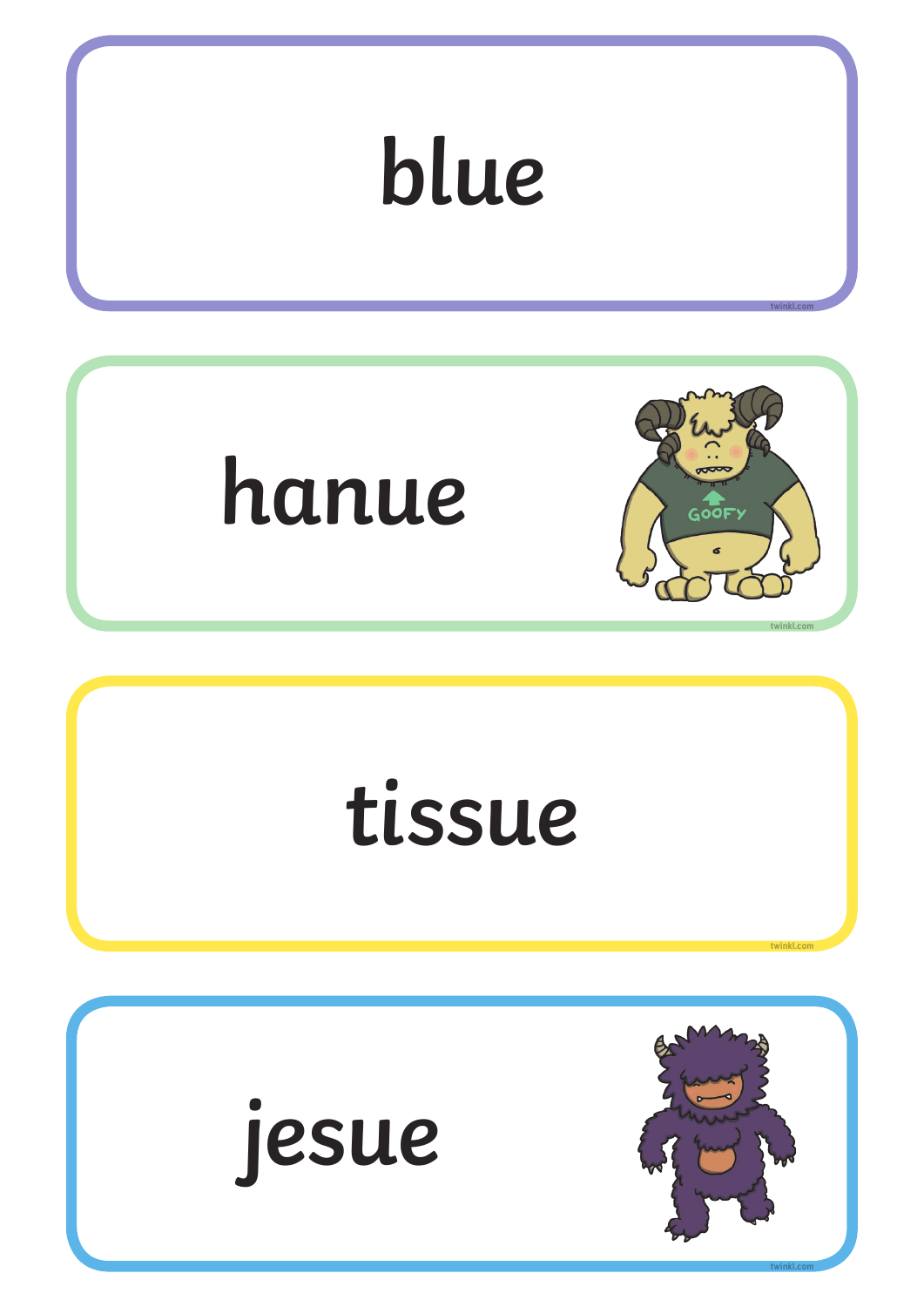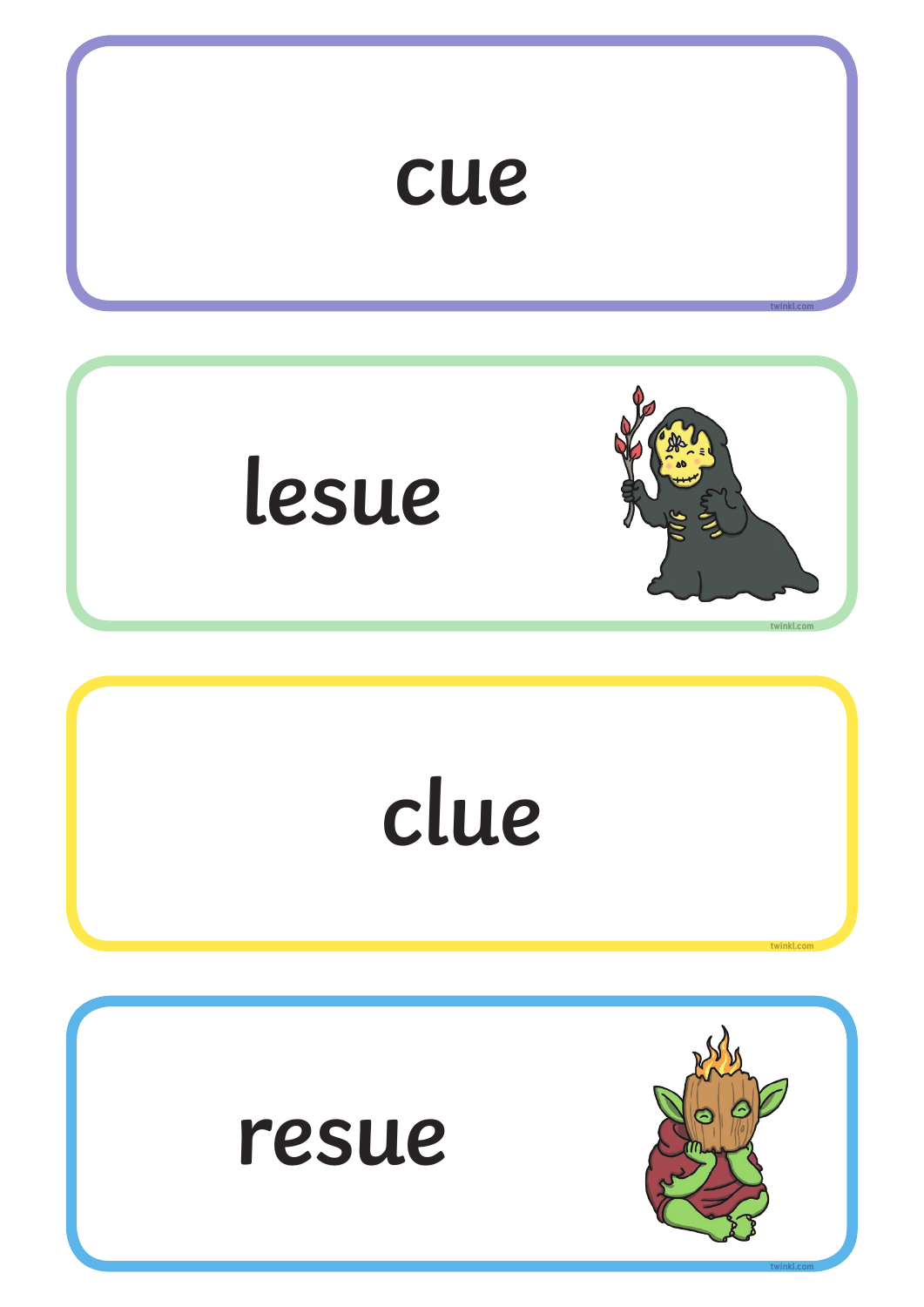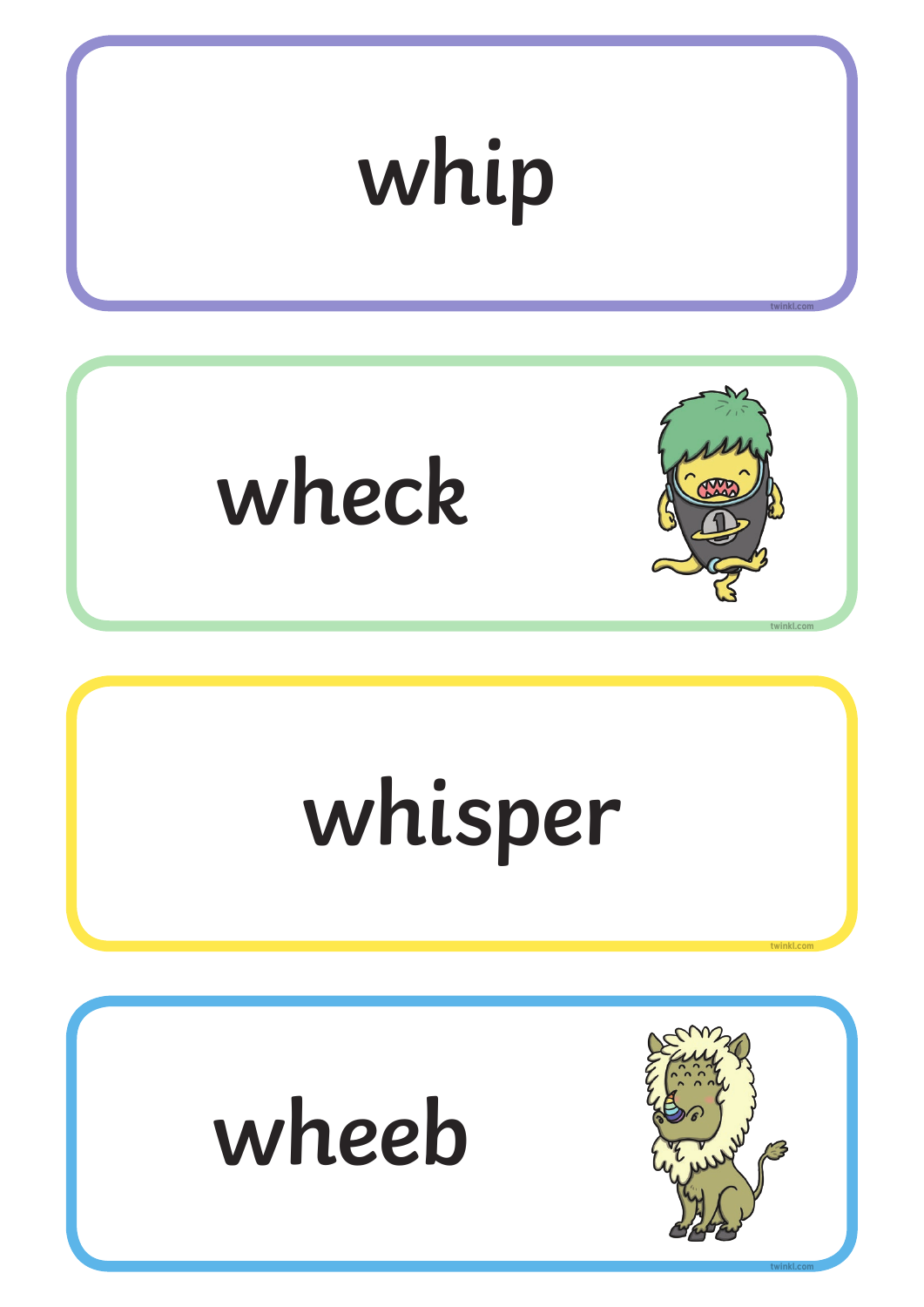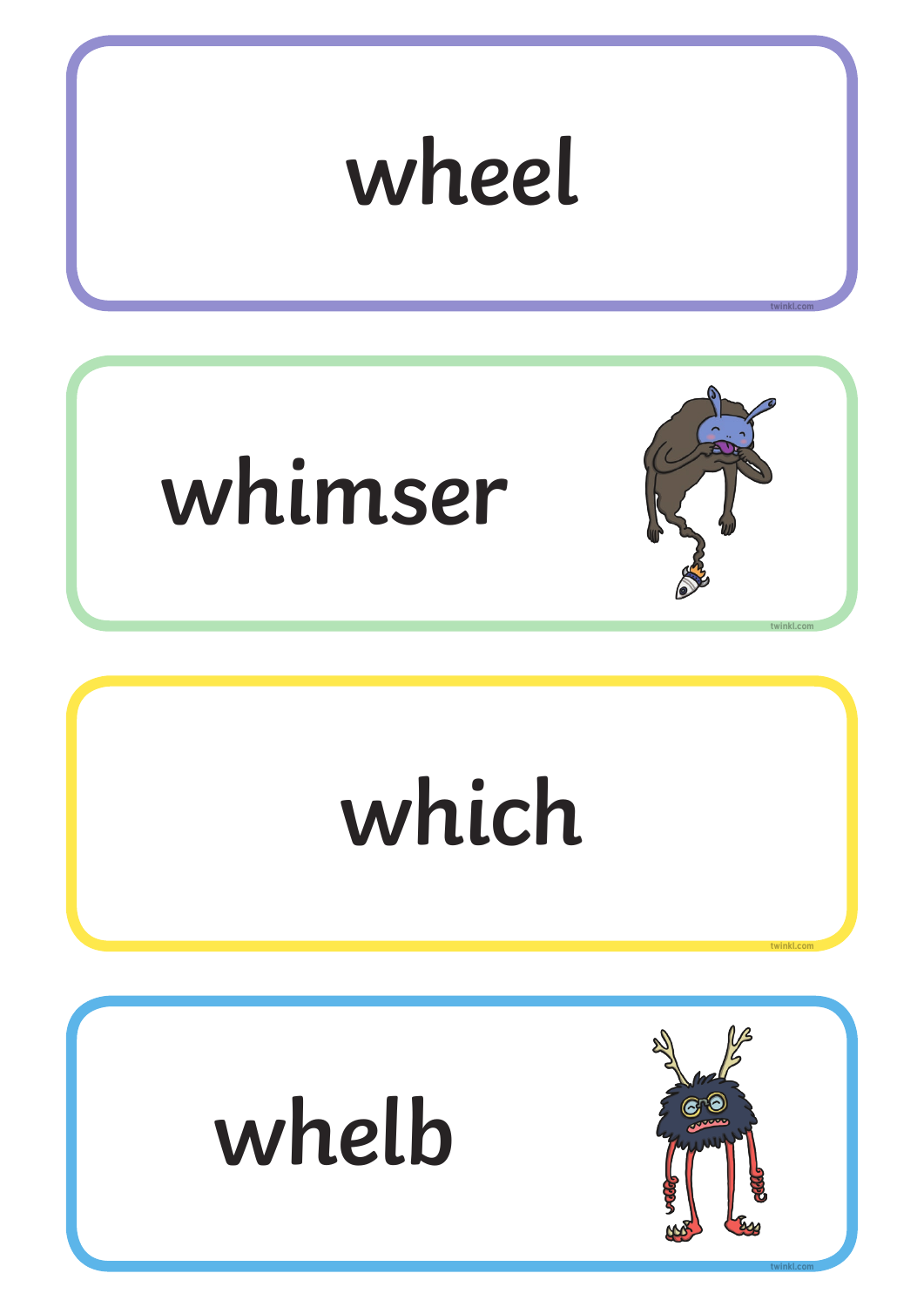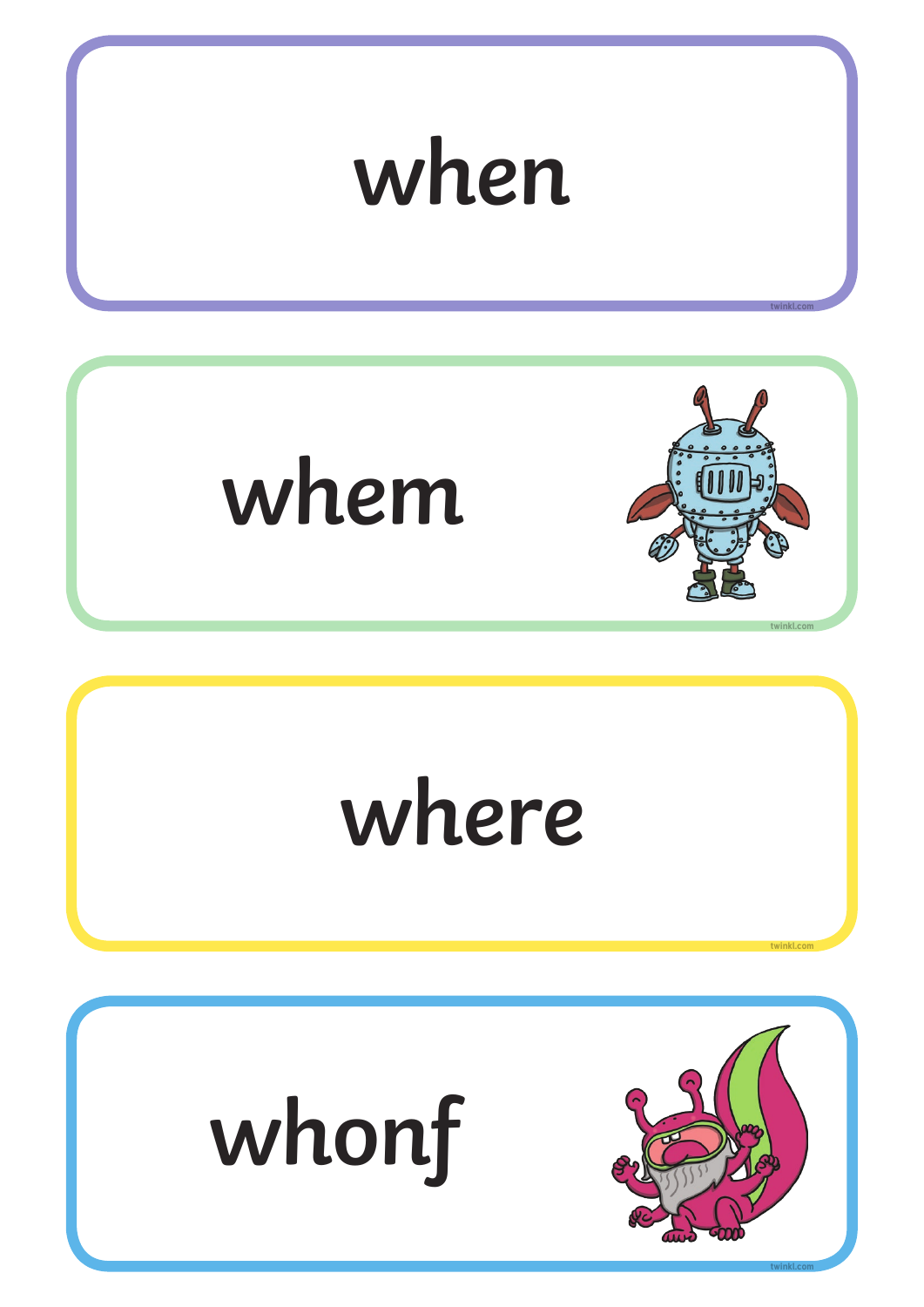